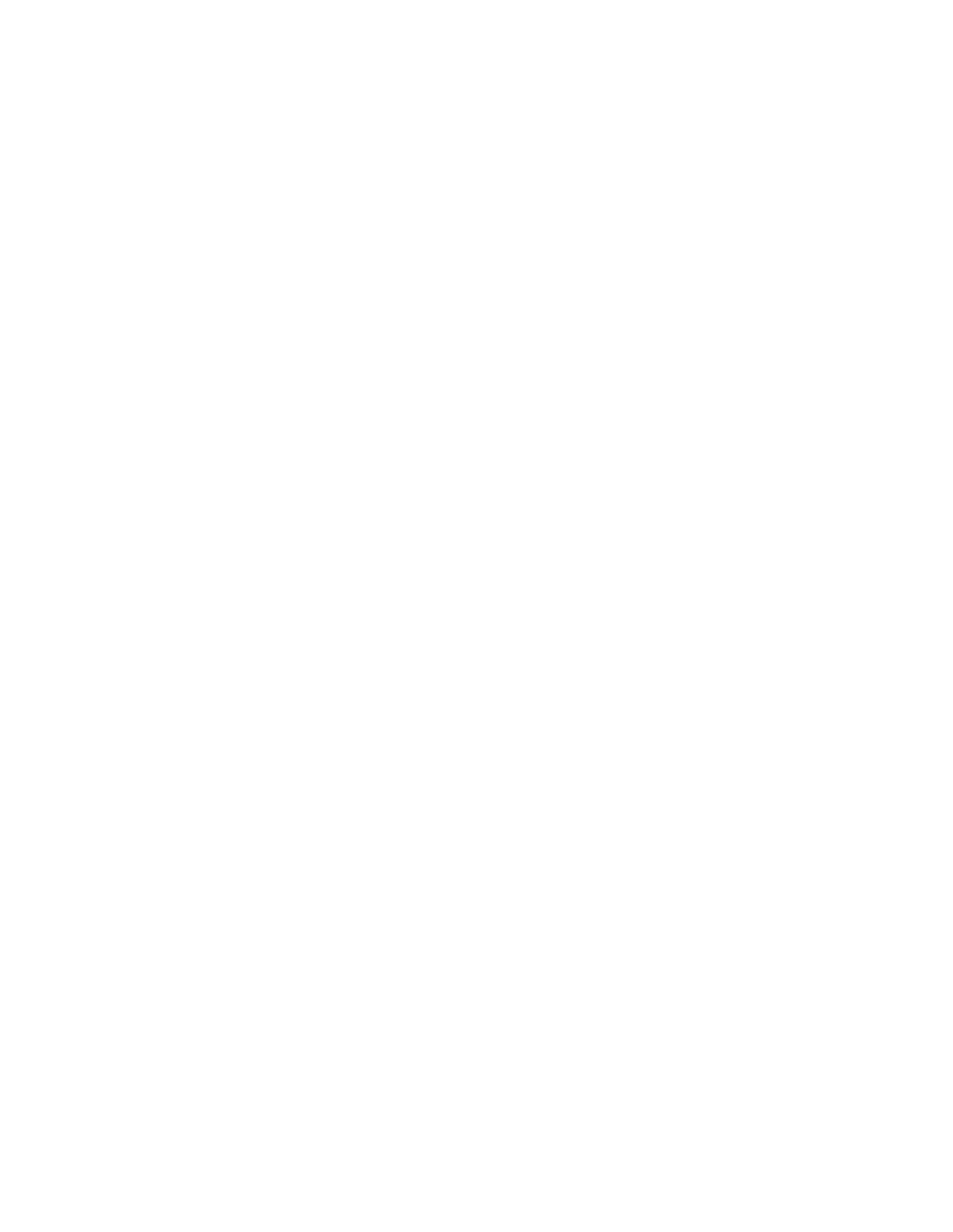# **Contents**

| $\mathbf{1}$         | <b>README</b><br>1.1<br>1.2                                                   | $\overline{\mathbf{3}}$<br>3<br>$\overline{4}$ |
|----------------------|-------------------------------------------------------------------------------|------------------------------------------------|
| $\overline{2}$       | <b>Getting Started</b><br>2.1                                                 | $\overline{9}$<br>9                            |
| $\mathbf{3}$         | <b>ESGF</b> command line query                                                | 13                                             |
| $\blacktriangleleft$ | <b>Options</b><br>4.1<br>4.2<br>4.3                                           | 15<br>15<br>15<br>16                           |
| 5                    | <b>Climate collections command line query</b><br>5.1                          | 17<br>18                                       |
| 6                    | Using CleF queries directly in your code<br>6.1                               | 19<br>19                                       |
| $\overline{7}$       | <b>Complex queries</b><br>7.1                                                 | 21<br>22                                       |
| 8                    | <b>Extra features</b><br>8.1<br>8.2<br>8.3<br>8.4                             | 25<br>25<br>25<br>25<br>26                     |
| 9                    | <b>Using CleF - Climate Finder to discover ESGF data at NCI</b><br>9.1<br>9.2 | 27<br>27<br>28                                 |
|                      | <b>10 CORDEX</b>                                                              | 31                                             |
|                      | <b>11 CMIP6</b>                                                               | 33<br>34                                       |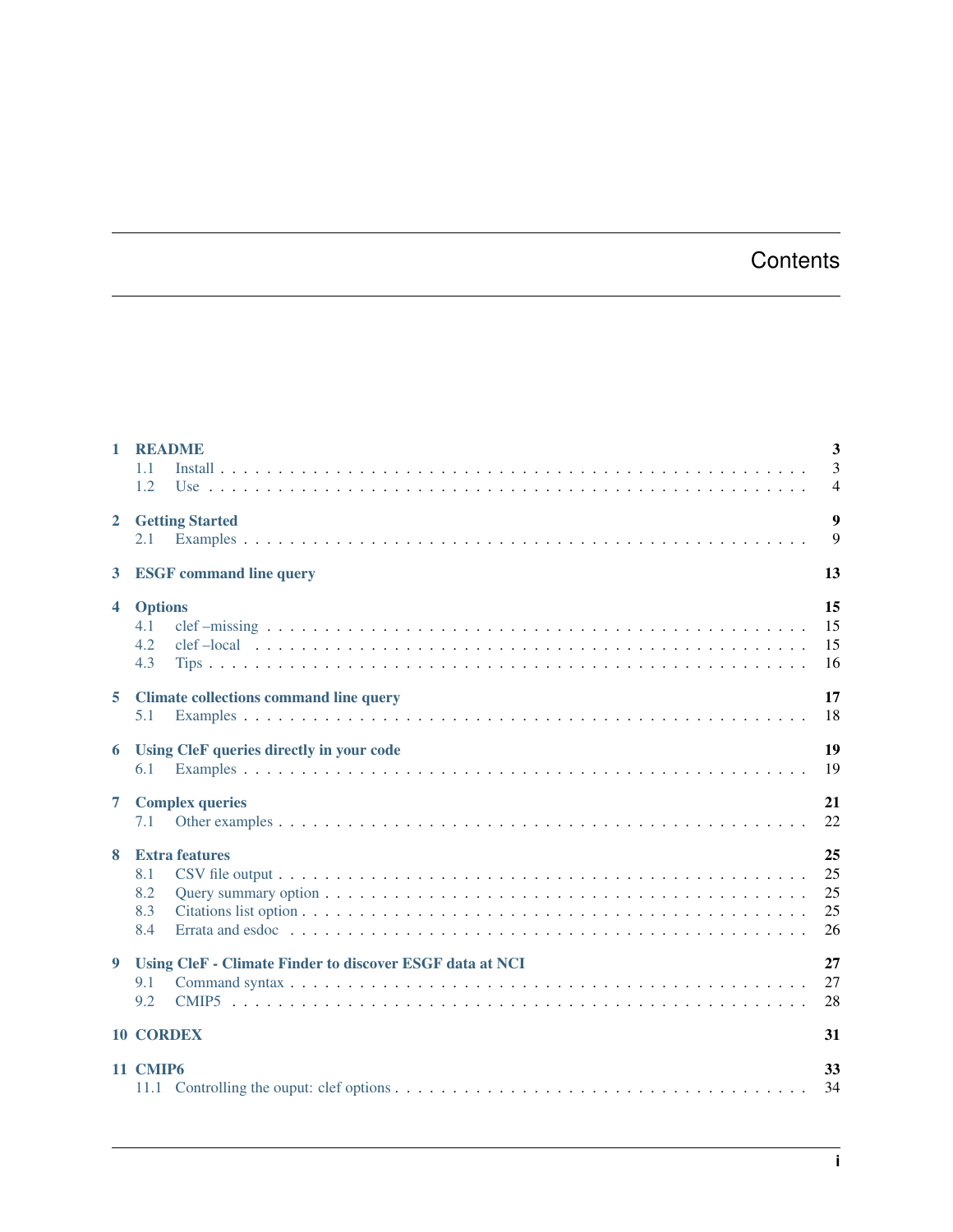| 12 Requesting new data                         | 37                   |
|------------------------------------------------|----------------------|
| 13 Integrating the local query in your scripts | 39<br>39             |
| 14 AND Filter<br>14 1<br>14.2<br>14.3          | 43<br>44<br>44<br>45 |
| <b>15 Other features</b><br>15.2<br>15.3       | 47<br>47<br>48<br>49 |
| 16 More tips on queries                        | 53<br>53             |
| 17 Citation list option                        | 55                   |
| <b>18 Architecture</b>                         | 59<br>59<br>60       |
| <b>19 CleF API</b><br>191<br>clef.db<br>19.2   | 61<br>61<br>61<br>64 |
| <b>20 Indices and tables</b>                   | 65                   |
| <b>Python Module Index</b>                     | 67                   |
| <b>Index</b>                                   | 69                   |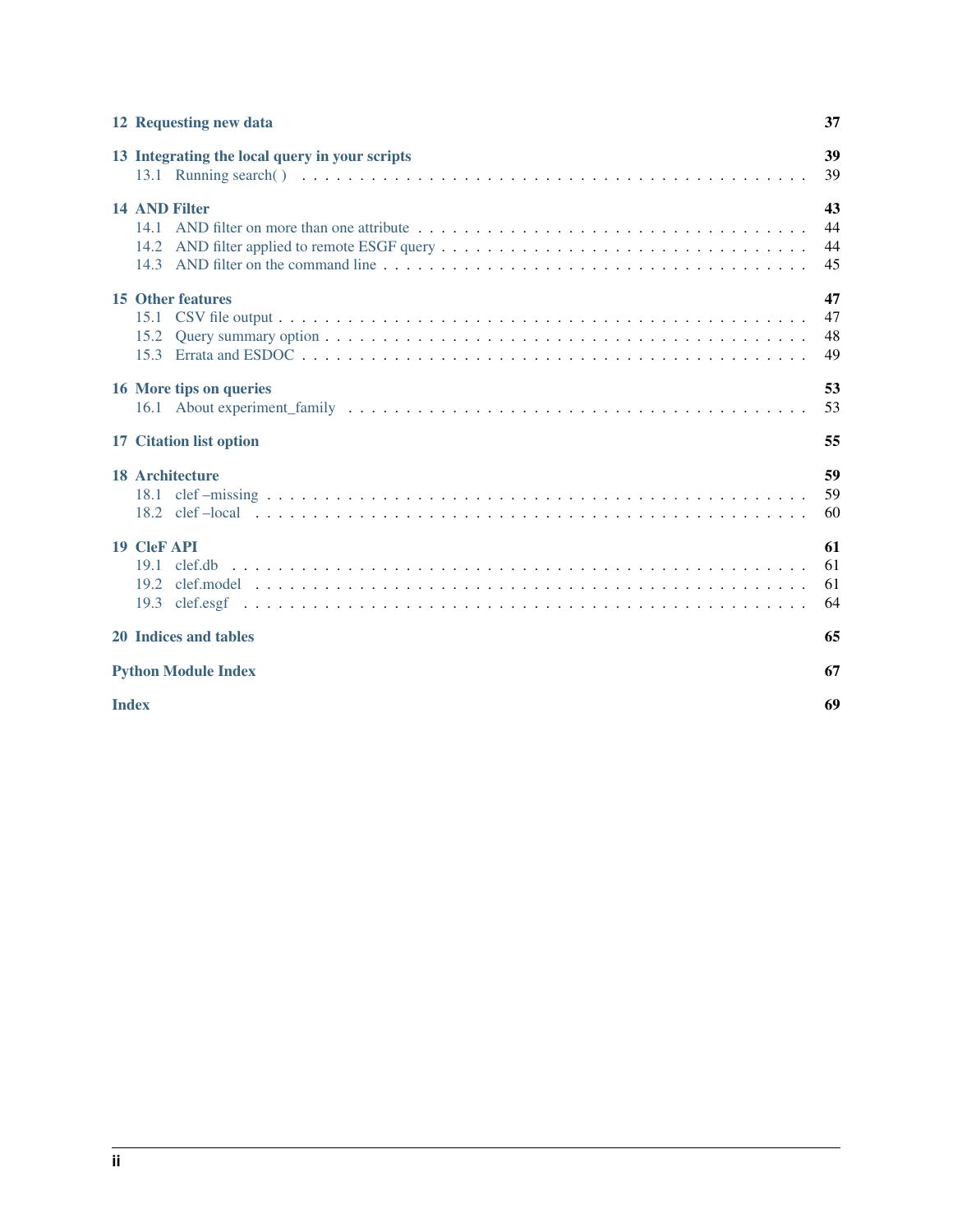Contents: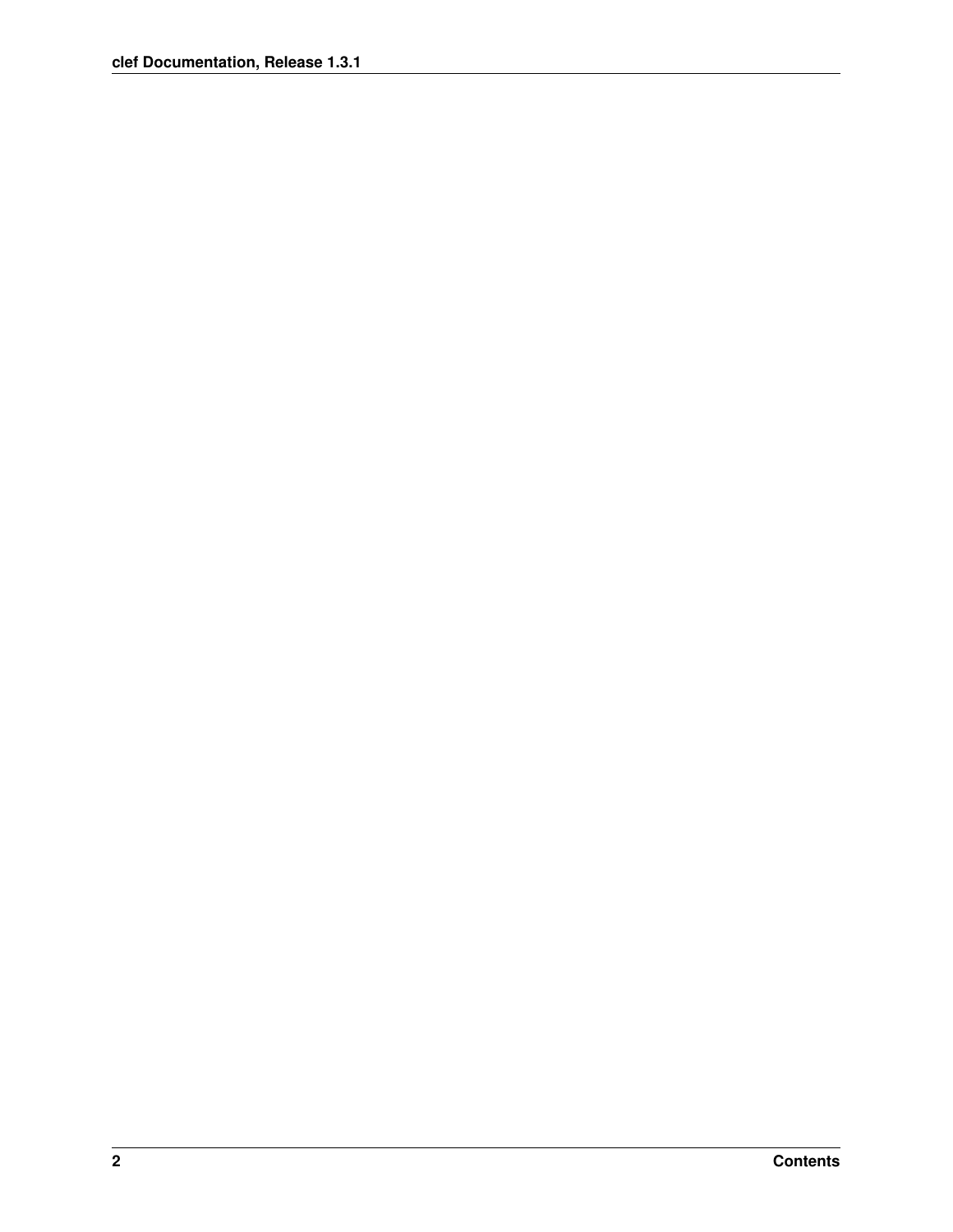# README

<span id="page-6-0"></span>Clef searches the Earth System Grid Federation datasets stored at the Australian National Computational Infrastructure, both data published on the NCI ESGF node as well as files that are locally replicated from other ESGF nodes.

Currently it searches for the following datasets:

- CMIP5 raijin projects: rr3, where NCI is the primary publisher and al33 for replicas
- **CMIP6** raijin projects: 0i10 for replicas
- CORDEX raijin projects: rr3, where NCI is the primary publisher and al33 for replicas

The search returns both the path of data that is already available at NCI as well as information on data that is on external ESGF nodes but not yet available locally.

### <span id="page-6-1"></span>**1.1 Install**

Clef is pre-installed into a Conda environment at NCI. Load it with:

```
module use /g/data3/hh5/public/modules
module load conda/analysis3-unstable
```
NB You need to be a member of hh5 to load the modules

```
We are constantly adding new features, the development version is available in a separate environment::
     module use /g/data3/hh5/public/modules module load conda source activate clef-test
```
You can install it to your own environment with:

```
conda install -c coecms -c conda-forge clef
```
But note that the clef.nci.org.au database necessary for running clef can only be accessed from NCI systems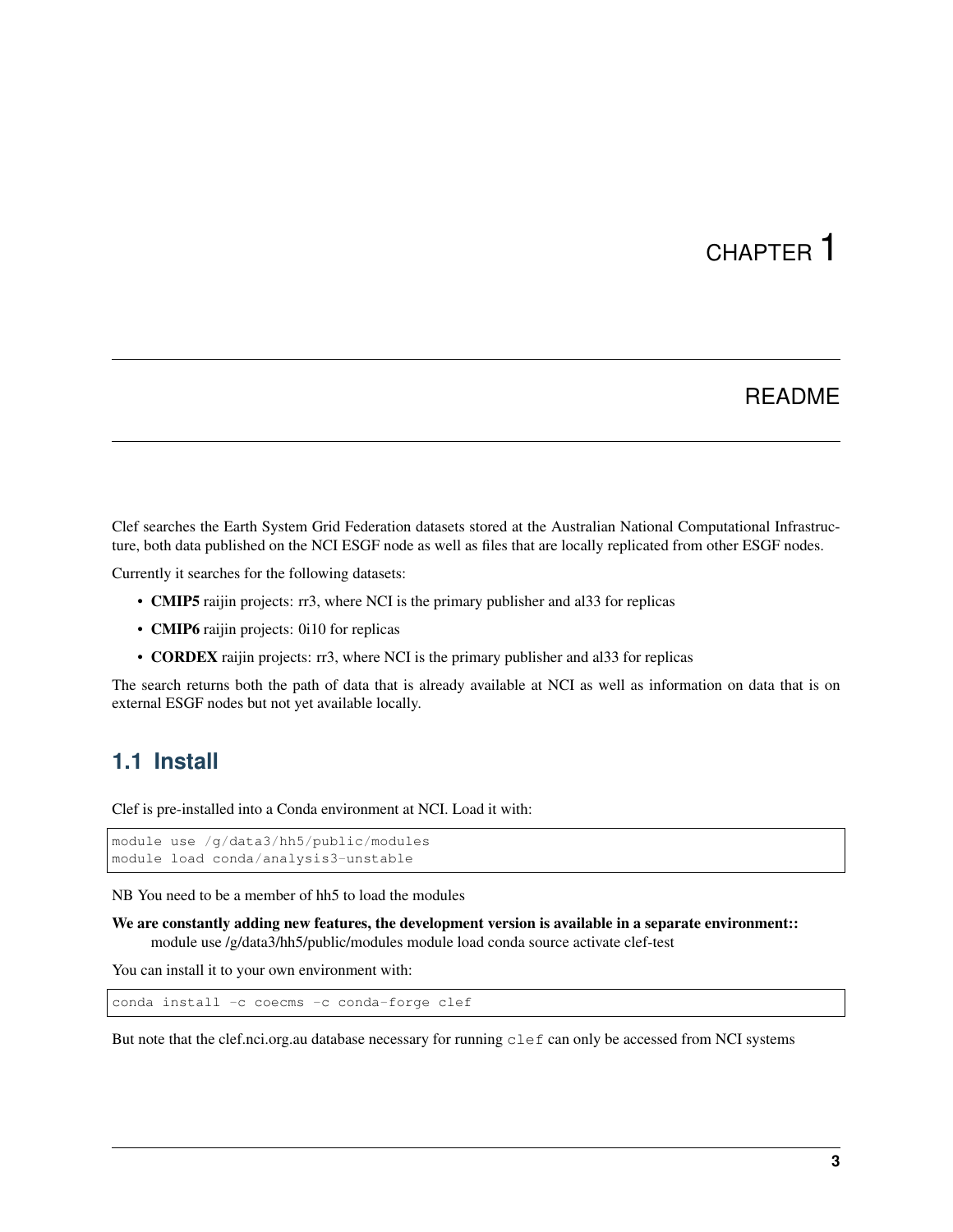## <span id="page-7-0"></span>**1.2 Use**

### **1.2.1 clef cmip5**

Find CMIP5 files matching the constraints:

clef cmip5 --model BCC-CSM1.1 --variable tas --experiment historical --table day

You can filter CMIP5 by the following terms:

- ensemble/member
- experiment
- experiment-family
- model
- table/cmor\_table
- realm
- frequency
- variable
- cf-standard-name
- institution

See clef cmip5 --help for all available filters and their aliases

--latest will check the latest versions of the datasets on the ESGF

website, and will only return matching files

It will return a path for all the files available locally at NCI and a dataset-id for the ones that haven't been downloaded yet.

You can use the flags  $-\text{local}$  and  $-\text{missing}$  to return respectively only the local paths or the missing dataset-id:

```
clef --local cmip5 --model MPI-ESM-LR --variable tas --table day
clef --missing cmip5 --model MPI-ESM-LR --variable tas --table day
```
NB these flags come immediately after the command "clef" and before the sub-command "cmip5" or "cmip6". They are also clearly mutually exclusive. You can repeat arguments more than once:

clef --missing cmip5 --model MPI-ESM-LR -v tas -v tasmax -t day -t Amon

### **1.2.2 clef cmip6**

You can filter CMIP6 by the following terms:

- activity
- experiment
- source\_type
- model
- member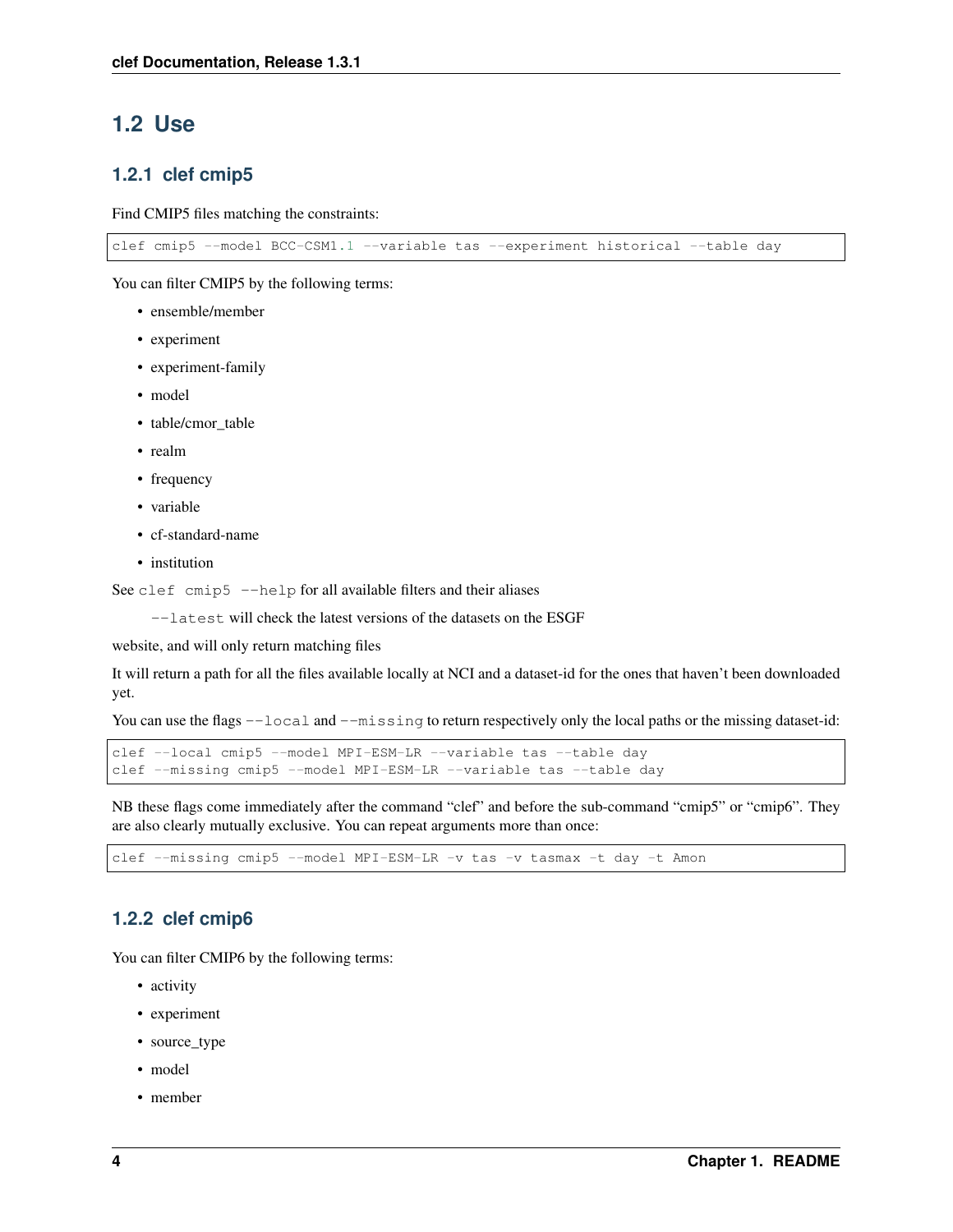- table
- grid
- resolution
- realm
- frequency
- variable
- version
- sub\_experiment
- variant\_label
- institution
- cf\_standard\_name

See clef cmip6 --help for all available filters

### **1.2.3 clef cordex**

You can filter CORDEX by the following terms:

- experiment
- domain
- driving\_model
- rcm\_name (model)
- rcm\_version
- ensemble
- table
- time\_frequency
- variable
- version
- experiment\_family
- institute
- cf\_standard\_name

See clef cordex --help for all available filters

#### **Develop**

#### Development install:

```
conda env create -f conda/dev-environment.yml
source activate clef-dev
pip install -e '.[dev]'
```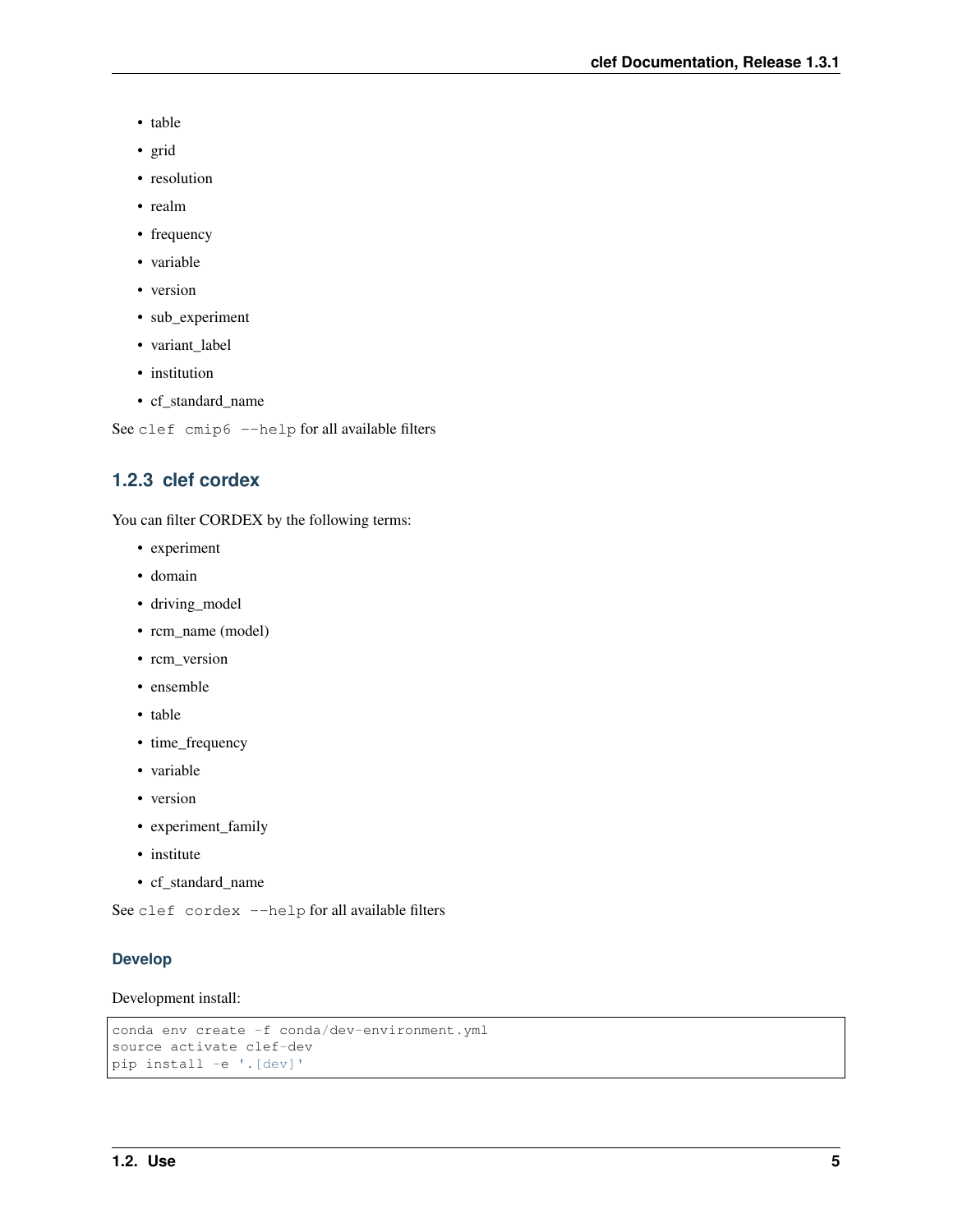The *dev-environment.yml* file is for speeding up installs and installing packages unavailable on pypi, *requirements.txt* is the source of truth for dependencies.

To work on the database tables you may need to start up a test database.

You can start a test database either with Docker:

```
docker-compose up # (In a separate terminal)
psql -h localhost -U postgres -f db/nci.sql
psql -h localhost -U postgres -f db/tables.sql
# ... do testing
docker-compose rm
```
Or with Vagrant:

vagrant up # ... do testing vagrant destroy

Run tests with py.test (they will default to using the test database):

py.test

or connect to the production database with:

py.test --db=postgresql://clef.nci.org.au/postgres

Build the documentation using Sphinx:

python setup.py build\_sphinx firefox docs/\_build/index.html

New releases are packaged and uploaded to anaconda.org by CircleCI when a new Github release is made

Documentation is available on ReadTheDocs, both for [stable](https://clef.readthedocs.io/en/stable/) and [latest](https://clef.readthedocs.io/en/latest/) versions.

#### **Disclaimer**

#### CleF can only return datasets which are listed in the ESGF database system for remote results and on the NCI clef database for

- One or more of the ESGF nodes are offline: this can affect clef returning results for the models which are hostedworks which are offline. It is usually easy to verify if this is the case since a query on the browser should show a reduced list of models. In such cases using the *–local* flag will use a query method completely independent and will return at least what is available locally.
- The NCI ESGF node is offline then nothing will be returned by the default or remote queries, again using *–local* should work.
- The checksums stored in the ESGF database are different from the actual file checksums. CleF uses the checksums to match the files available remotely if even one file does not match it will flag the dataset as missing. Using the *–local* flag should still return the datasets regardless because it doesn't compare them to what is available remotely.
- A dataset has been recently donwloaded (up to a week before) and hasn't yet been added to the NCI clef database. In such case it might not show locally even if it has been downloaded. The NCI clef database is updated weekly so we cannot guarantee for clef to find data which is more recent than that. NCI also provides us with a list of datasets recently queued or downloaded. The default query will show this data as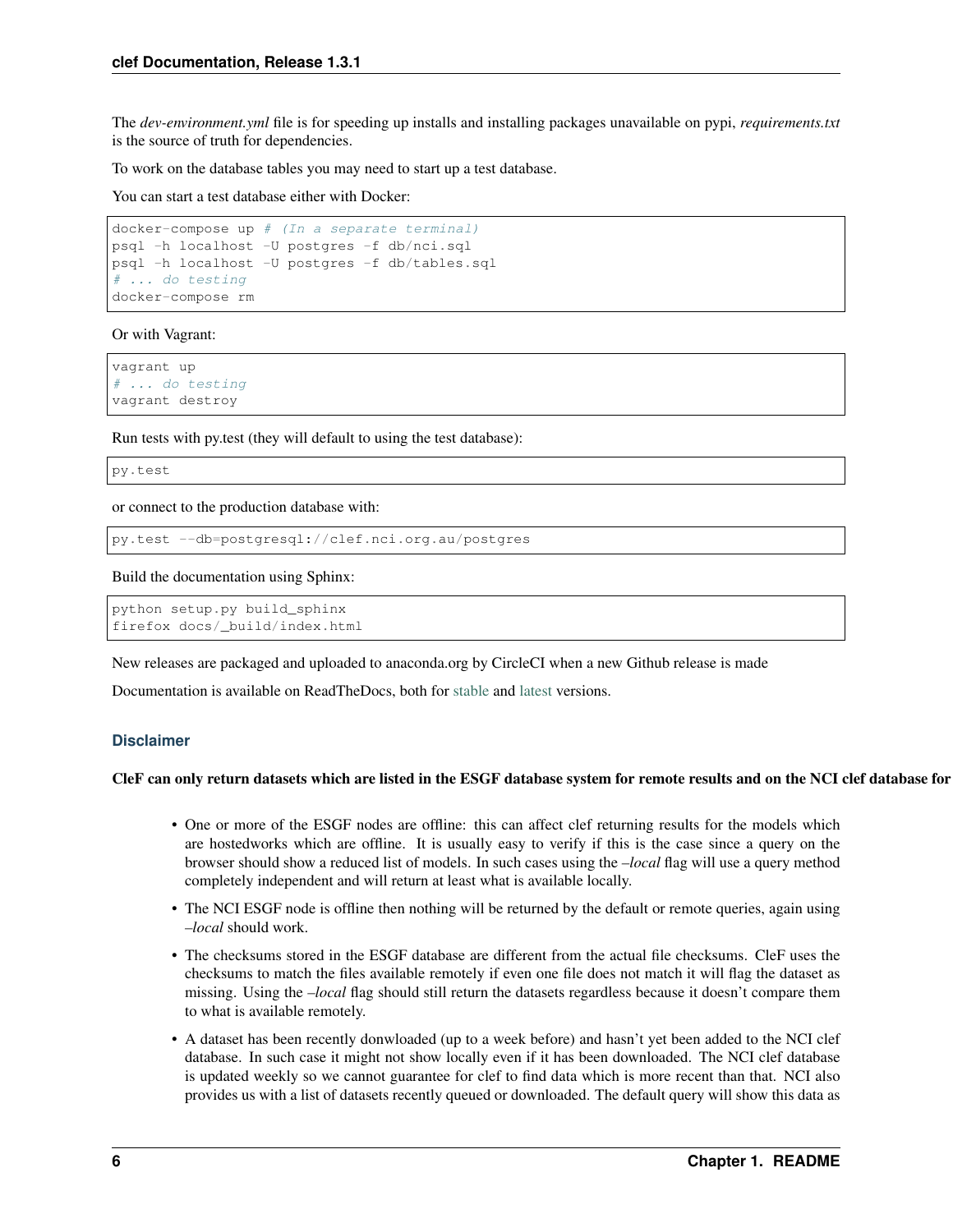"queued" or "downloaded", rather than missing. While this list aims to cover the gap in between database updates, we have no control on its frequency and it might not capture all the data.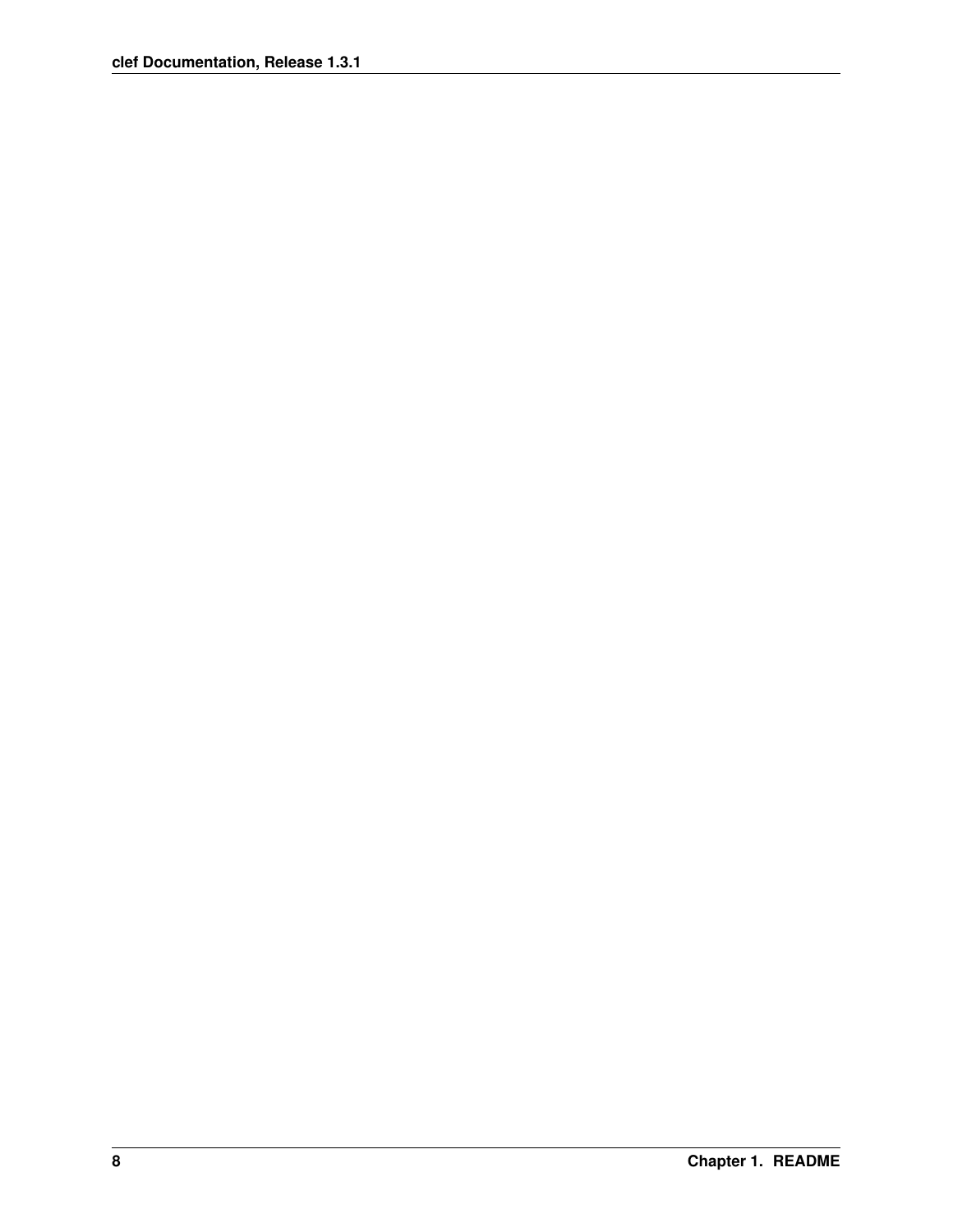# Getting Started

<span id="page-12-0"></span>CleF is presently installed in an anaconda environment under the hh5 project. First you will need to get access to this project via [https://my.nci.org.au/mancini/project/hh5.](https://my.nci.org.au/mancini/project/hh5) Once you have confirmation of your membership, you will need to log out and log back into Gadi for the changes to take effect. If you have issues joining this project, please contact us at [cws\\_help@nci.org.au.](mailto:cws_help@nci.org.au)

Once you have access to hh5, you must load the anaconda environment before use (on either VDI or Gadi):

```
$ module use /g/data3/hh5/public/modules
$ module load conda/analysis3-unstable
```
NB there is a clef version available on analysis3 but the one in unstable is more recent and has fixes for some bugs.

clef is accessed through the command-line *clef* program. There are presently two main commands:

- clef cmip5 to execute searches on the CMIP5 dataset
- clef cmip6 to execute searches on the CMIP6 dataset
- clef cordex to execute searches on the CMIP6 dataset
- clef ds to execute searches on non-ESGF climate datasets

### <span id="page-12-1"></span>**2.1 Examples**

The search works like the ESGF search website, e.g. [https://esgf.nci.org.au/search/esgf\\_nci.](https://esgf.nci.org.au/search/esgf_nci) Results can be filtered by using flags matching the ESGF search facets.

### **2.1.1 CMIP5**

```
$ clef cmip5 --model ACCESS1.0 \
           --experiment historical \
           --frequency mon \
```
(continues on next page)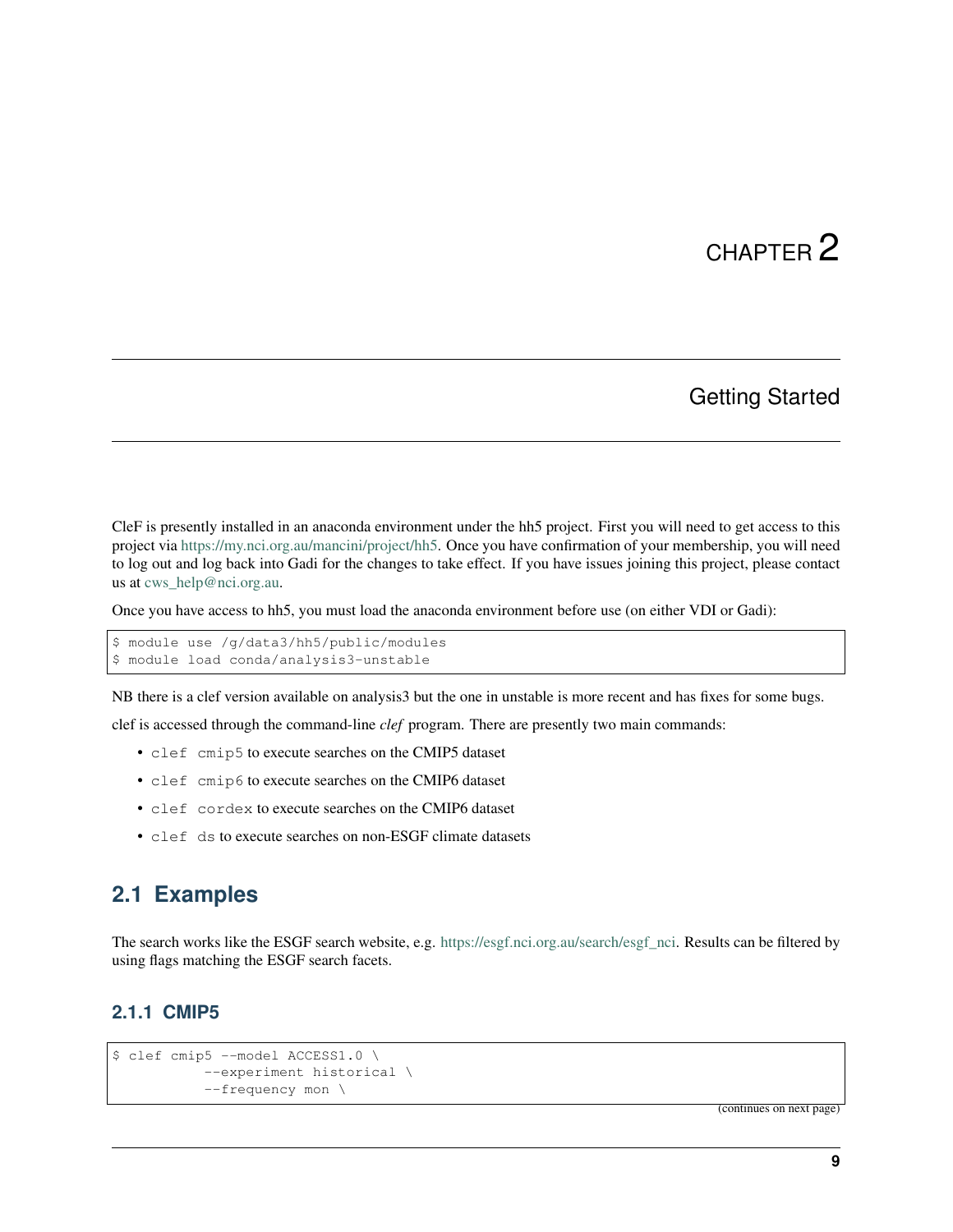```
--variable ua \
           --variable va
/g/data/rr3/publications/CMIP5/output1/CSIRO-BOM/ACCESS1-0/historical/mon/atmos/Amon/
˓→r1i1p1/v20120727/ua/
/g/data/rr3/publications/CMIP5/output1/CSIRO-BOM/ACCESS1-0/historical/mon/atmos/Amon/
˓→r1i1p1/v20120727/va/
/g/data/rr3/publications/CMIP5/output1/CSIRO-BOM/ACCESS1-0/historical/mon/atmos/Amon/
˓→r2i1p1/v20130726/ua/
/g/data/rr3/publications/CMIP5/output1/CSIRO-BOM/ACCESS1-0/historical/mon/atmos/Amon/
˓→r2i1p1/v20130726/va/
/g/data/rr3/publications/CMIP5/output1/CSIRO-BOM/ACCESS1-0/historical/mon/atmos/Amon/
˓→r3i1p1/v20140402/ua/
/g/data/rr3/publications/CMIP5/output1/CSIRO-BOM/ACCESS1-0/historical/mon/atmos/Amon/
˓→r3i1p1/v20140402/va/
Everything available on ESGF is also available locally
```
### **2.1.2 CMIP6**

```
$ clef cmip6 --activity CMIP \
           --experiment historical \
           --source_type AOGCM \
           --table Amon \
           --grid gr \
           --resolution "250 km" \
           --variable ua \
           --variable va
/g/data/oi10/replicas/CMIP6/CMIP/CNRM-CERFACS/CNRM-CM6-1/historical/r1i1p1f2/Amon/ua/
˓→gr/v20180917/
/g/data/oi10/replicas/CMIP6/CMIP/CNRM-CERFACS/CNRM-CM6-1/historical/r1i1p1f2/Amon/va/
˓→gr/v20180917/
Available on ESGF but not locally:
CMIP6.CMIP.CNRM-CERFACS.CNRM-CM6-1.historical.r2i1p1f2.Amon.ua.gr.v20181126
CMIP6.CMIP.CNRM-CERFACS.CNRM-CM6-1.historical.r2i1p1f2.Amon.va.gr.v20181126
```
#### cordex ++

```
$ clef cordex -dmod CSIRO-BOM-ACCESS1-3 -e historical -v tas -f mon
/g/data/rr3/publications/CORDEX/output/AUS-44/UNSW/CSIRO-BOM-ACCESS1-3/historical/
˓→r1i1p1/UNSW-WRF360J/v1/mon/tas/latest/
/g/data/rr3/publications/CORDEX/output/AUS-44/UNSW/CSIRO-BOM-ACCESS1-3/historical/
˓→r1i1p1/UNSW-WRF360K/v1/mon/tas/latest/
/g/data/rr3/publications/CORDEX/output/AUS-44/UNSW/CSIRO-BOM-ACCESS1-3/historical/
˓→r1i1p1/UNSW-WRF360L/v1/mon/tas/latest/
...
```
### **2.1.3 ds**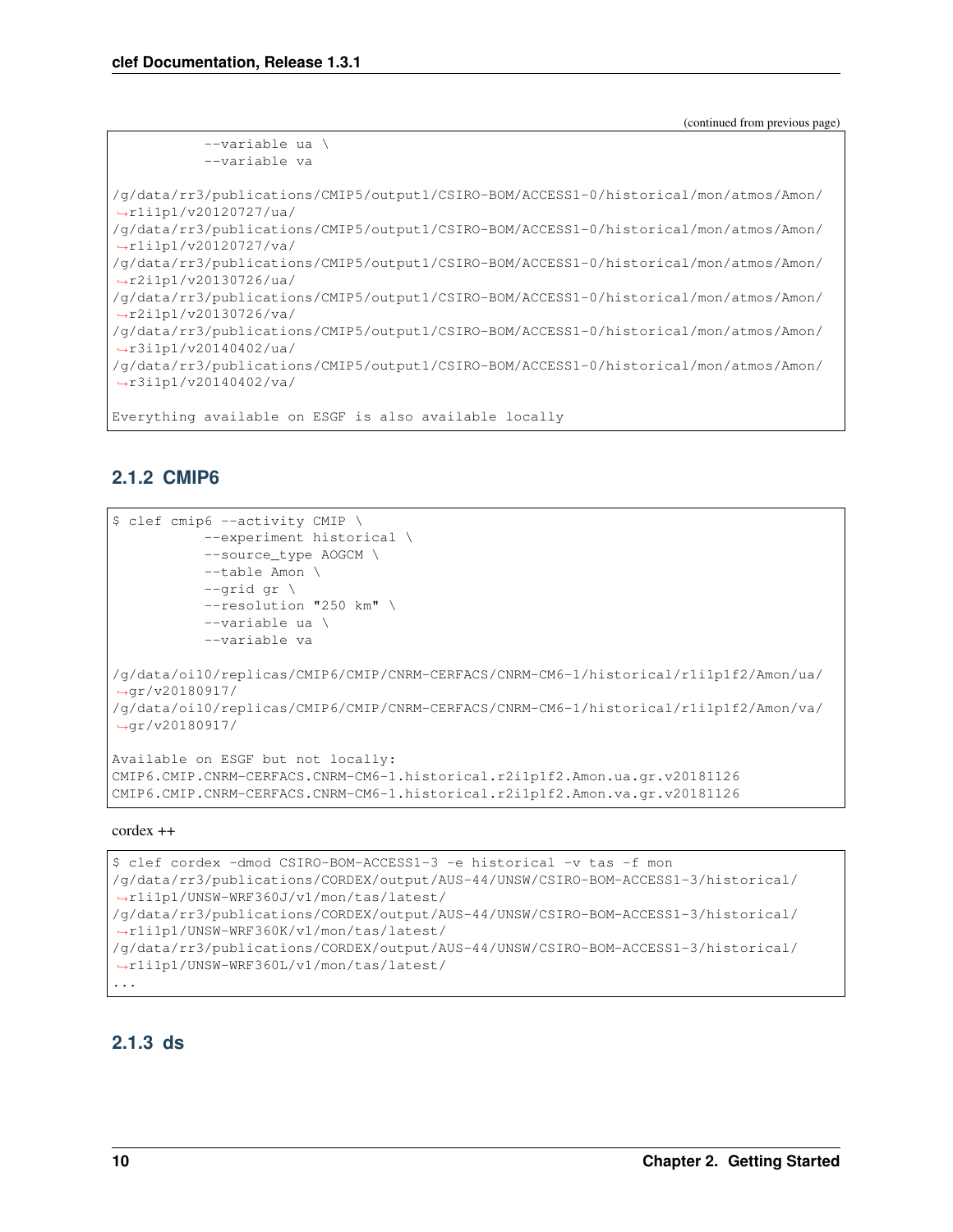\$ clef ds -f netcdf --standard-name air\_temperature ta: /g/data/ub4/erai/netcdf/6hr/atmos/oper\_an\_pl/1.0/ta/ta\_6hr\_ERAI\_historical\_oper\_ ˓<sup>→</sup>an\_pl\_<YYYYMMDD>\_<YYYYMMDD>.nc tas: /g/data/ub4/erai/netcdf/6hr/atmos/oper\_an\_sfc/1.0/tas/tas\_6hr\_ERAI\_historical\_ ˓<sup>→</sup>oper\_an\_sfc\_<YYYYMMDD>\_<YYYYMMDD>.nc ta: /g/data/ub4/erai/netcdf/6hr/atmos/oper\_an\_ml/1.0/ta/ta\_6hr\_ERAI\_historical\_oper\_ ˓<sup>→</sup>an\_ml\_<YYYYMMDD>\_<YYYYMMDD>.nc

mn2t: /g/data/ub4/erai/netcdf/3hr/atmos/oper\_fc\_sfc/1.0/mn2t/mn2t\_3hr\_ERAI\_historical\_ ˓<sup>→</sup>oper\_fc\_sfc\_<YYYYMMDD>\_<YYYYMMDD>.nc

mx2t: /g/data/ub4/erai/netcdf/3hr/atmos/oper\_fc\_sfc/1.0/mx2t/mx2t\_3hr\_ERAI\_historical\_ ˓<sup>→</sup>oper\_fc\_sfc\_<YYYYMMDD>\_<YYYYMMDD>.nc

tas: /g/data/ub4/erai/netcdf/3hr/atmos/oper\_fc\_sfc/1.0/tas/tas\_3hr\_ERAI\_historical\_ ˓<sup>→</sup>oper\_fc\_sfc\_<YYYYMMDD>\_<YYYYMMDD>.nc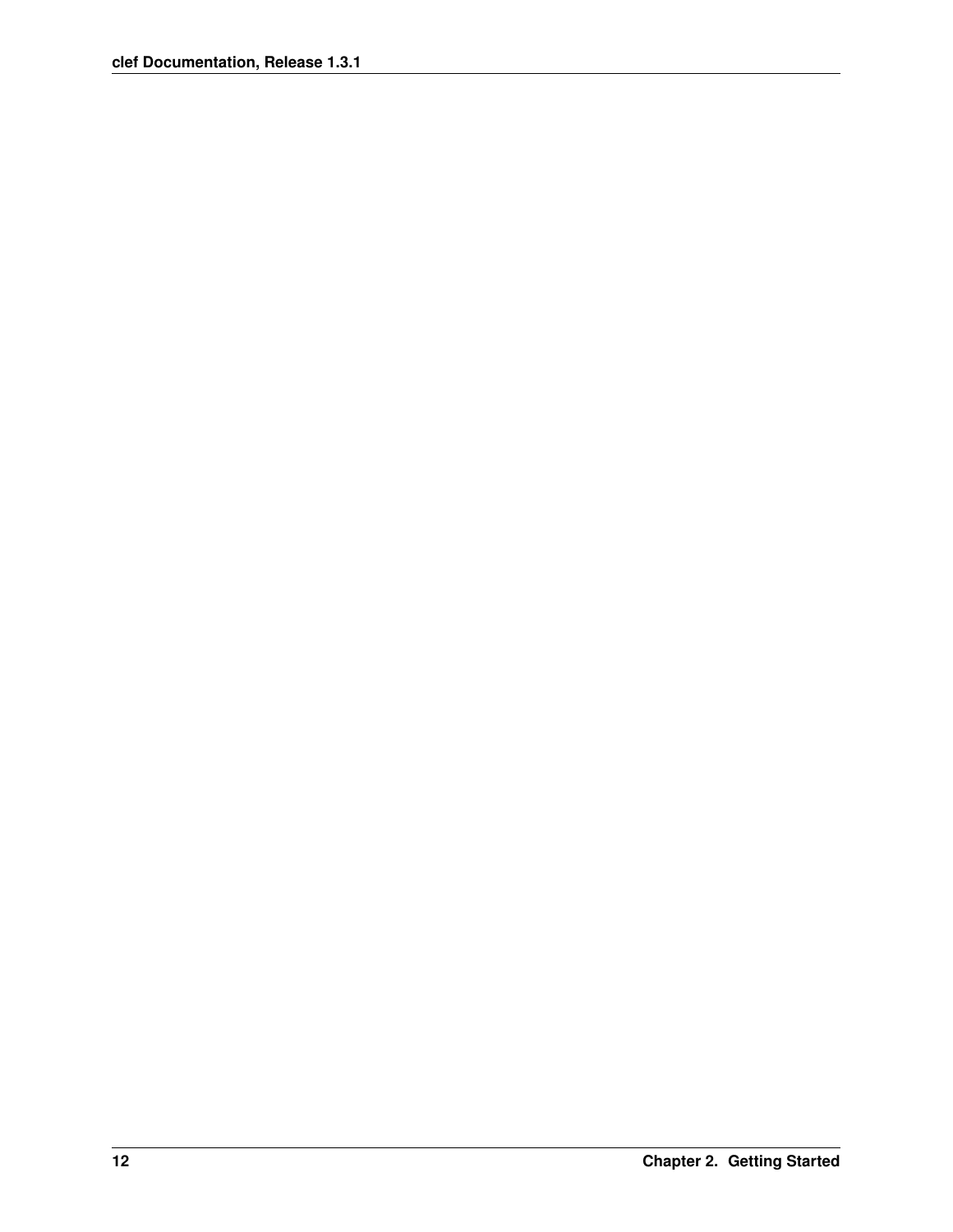# ESGF command line query

<span id="page-16-0"></span>Four optional flags are available for the **cmip5** and **cmip6** commands to change the output or submit a data request:

- clef --remote <dataset> returns all the ESGF datasets matching the constraints, it is the equivalent of doing a query online on an ESGF node
- clef --local <dataset> finds local files accessing directly the NCI's clef.nci.org.au database so it will also return older versions or datasets that might be temporarily offline.
- clef --missing <dataset> finds files on ESGF that haven't been downloaded to NCI
- clef --request <dataset> create and pass to NCI a request to download the missing files

If these flags are omitted then the tool will look for the ESGF datasets matching the constraints and return both the local and missing files lists, based on querying an ESGF node.

The query works like the ESGF search website, e.g. [https://esgf.nci.org.au/search/esgf\\_nci.](https://esgf.nci.org.au/search/esgf_nci) Results can be filtered by using flags matching the ESGF query facets:

```
$ clef cmip5 --model ACCESS1.0 \
           --experiment historical \
           --frequency mon \
           --variable ua \
           --variable va
```
If the same flag is used multiple times both terms will be searched for.

Please note that CMIP5, CMIP6 and CORDEX have different query facets so different names and number of flags in CleF. We tried to use the same names wherever possible. In particular CMIP6 has some new flags available:

```
$ clef cmip6 --activity CMIP \
           --experiment historical \
           --source_type AOGCM \
           --table Amon \
           --grid gr \
           --resolution "250 km" \
           --variable ua \
```
(continues on next page)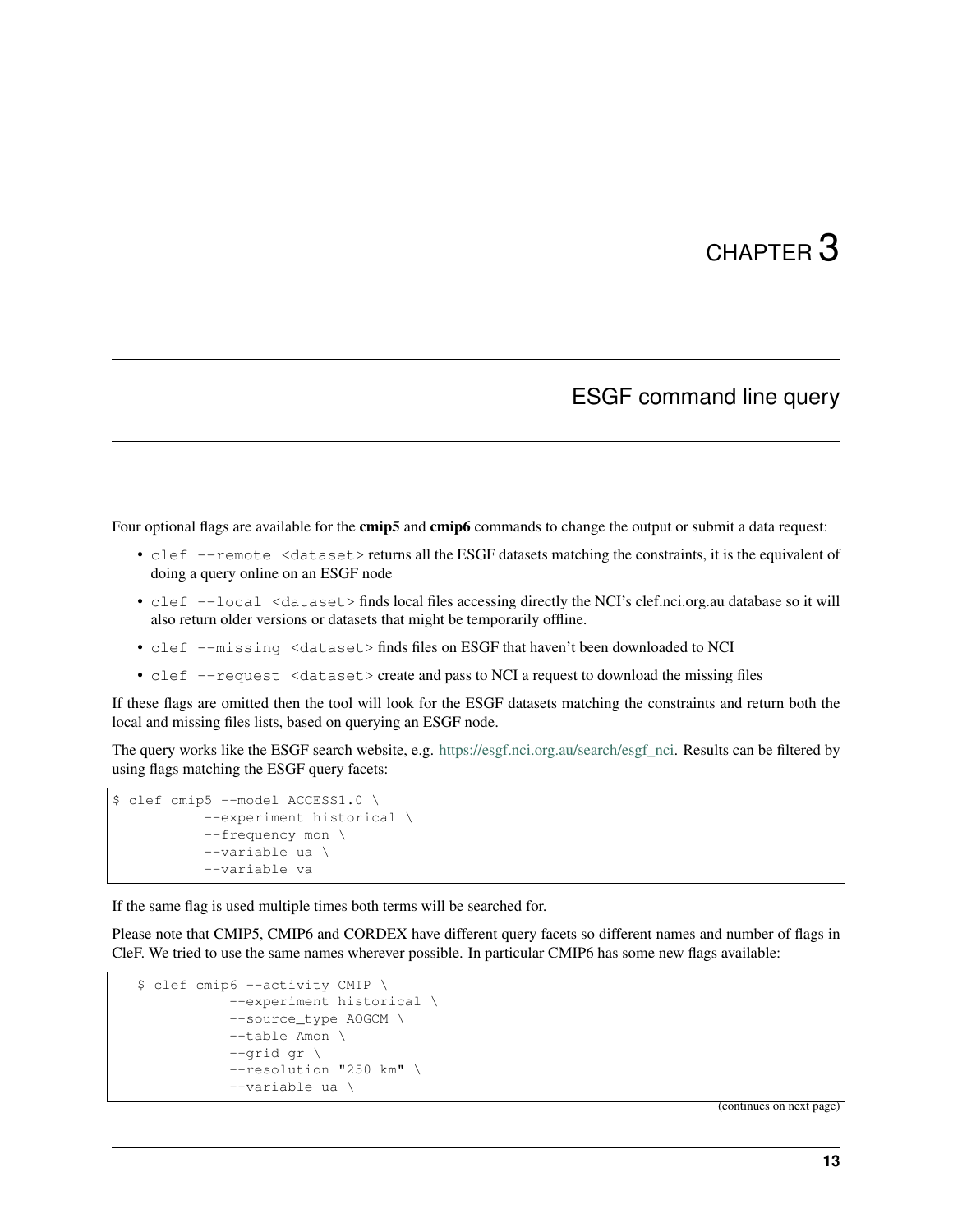```
--variable va
`activity` - MIPS or sub-projects, for example CMIP refers to the DECK group of
˓→experiments
`source_type` - model type, in the example above AOGCM is coupled Atmosphere-Ocean.
˓→Global Climate Model
`grid` - grid kind, in the example 'gr' stands for "regridded data reported on the
˓→data provider's preferred target grid"
`resolution` - nominal resolution of the grid, there are two kind of nominal.
˓→resolution.
           If the value is in degrees then this is a standard CMIP6 grid, currently
˓→only "1x1 degree" is available.
           If the resolution is in kms then this is an approximate resolution.
˓→Details are available in the appendix 2 of the CMIP6 attributes documentation:
˓→https://goo.gl/v1drZl
           Note that resolution is always composed of two separate words and will
˓→need to be passed as a string enclosed in quotes "".
```
While CORDEX has flags specifics to their experiment design:

*domain* - CORDEX region name *rcm\_name* - Identifier of the CORDEX Regional Climate Model *rcm\_version* - Identifier for reruns with perturbed parameters or smaller RCM release upgrades *driving\_model* - Model/analysis used to drive the model (eg. ECMWFERAINT)

When querying the ESGF website, the total amount of results is limited to 10,000 files. If *clef* finds more results it will ask you to refine your query. You can follow the link to see the query *clef* used on the ESGF website:

```
$ clef cmip5
Exception: Too many results (1030069), try limiting your search
https://esgf.nci.org.au/search/esgf_nci?query=&distrib=on&latest=on&project=CMIP5
```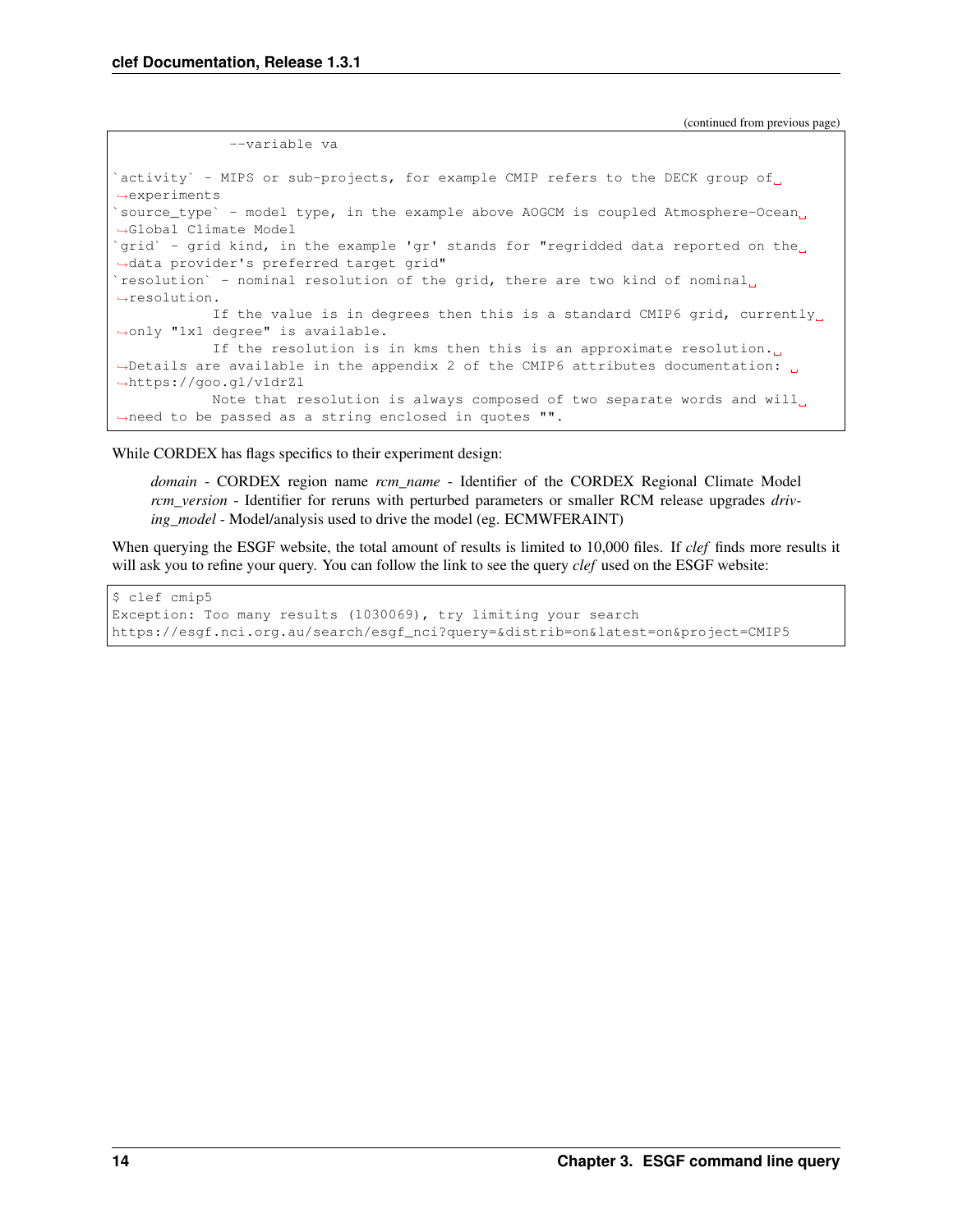# **Options**

### <span id="page-18-1"></span><span id="page-18-0"></span>**4.1 clef –missing**

clef --missing <dataset> queries the ESGF database for files that haven't been downloaded to NCI. It returns ESGF dataset IDs for each dataset that has one or more missing files:

```
$ clef --missing cmip5 --model HadCM3 --experiment historical \
               --table day --ensemble r1i1p1 \
               --variable ta
Available on ESGF but not locally:
cmip5.output2.MOHC.HadCM3.historical.day.atmos.day.r1i1p1.v20110728
```
NOTE: ESGF keeps track of only the most recent versions of each file for a given dataset version, so if the files in the NCI mirror and ESGF don't match this command can return false positives.

## <span id="page-18-2"></span>**4.2 clef –local**

clef --local <dataset> queries the local file system for files that have been downloaded to NCI. It returns the path to the file on NCI's /g/data disk:

```
$ clef --local cmip5 --model HadCM3 --experiment historical --table day --ensemble
\rightarrowr1i1p1 \
                     --variable ta --all-versions
/g/data/al33/replicas/CMIP5/combined/MOHC/HadCM3/historical/day/atmos/day/r1i1p1/
˓→v20110728/ta
/g/data/al33/replicas/CMIP5/combined/MOHC/HadCM3/historical/day/atmos/day/r1i1p1/
˓→v20140110/ta
```
NOTE: Presently the default behaviour for all the ESGF-node based queries is to check for the most recent (latest) version on ESGF, and return only files with that version. This can be disabled with the --all-versions flag. The –local option instead currently returns by default all available versions, including versions unpublished by the ESGF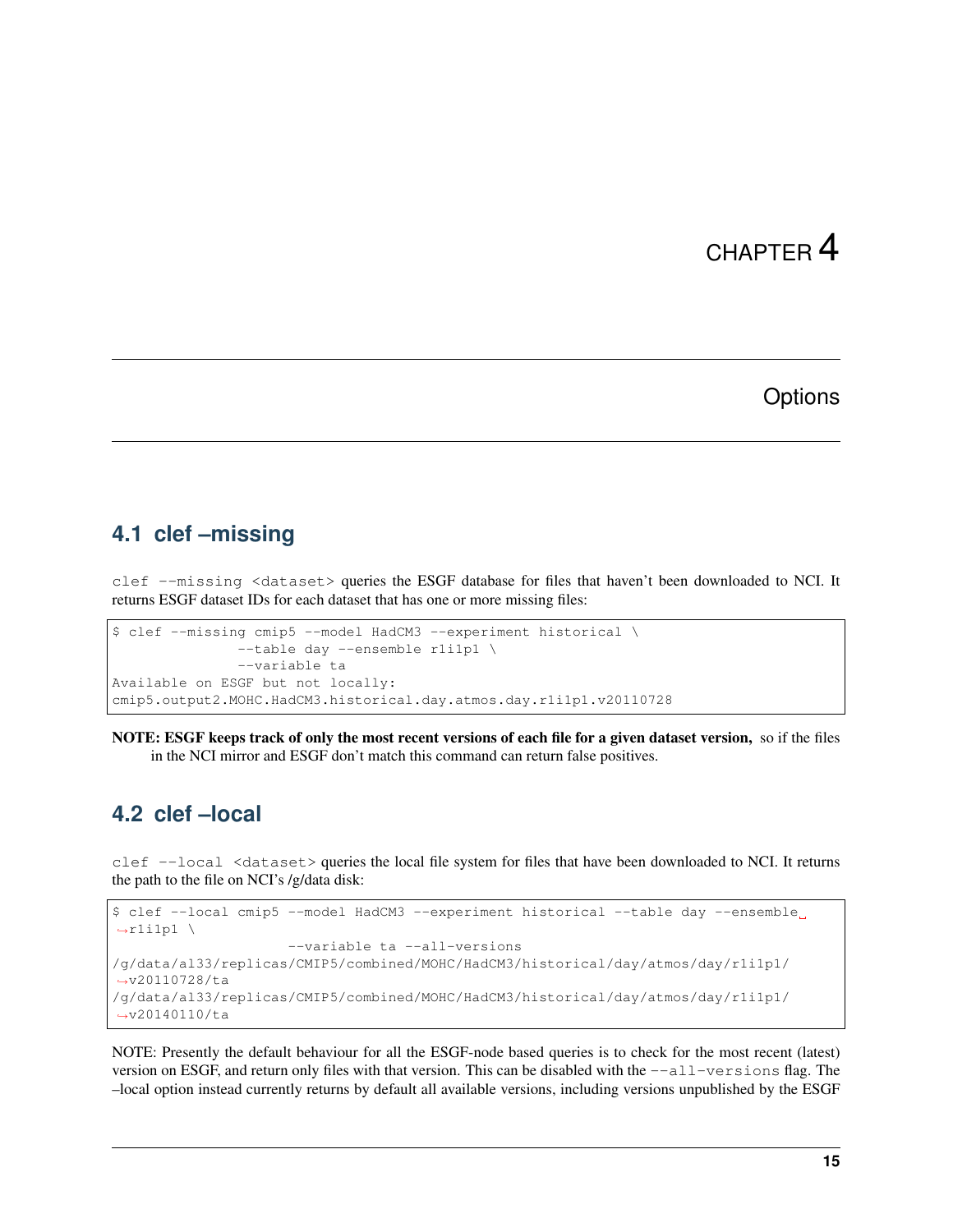but that are still available locally, Most of the older CMIP5 collection (ua6 project) has been replaced by the new one (al33 project), this does not include older or superceded versions.

# <span id="page-19-0"></span>**4.3 Tips**

If your query does not return any results try again at a later time. The tool is querying the ESGF website first and sometimes one or more nodes can be disconnected and the returned results are incomplete. Try the –local flag to at least get what is available locally. For CMIP5 you can use the older ARCCSSive tool if in doubt.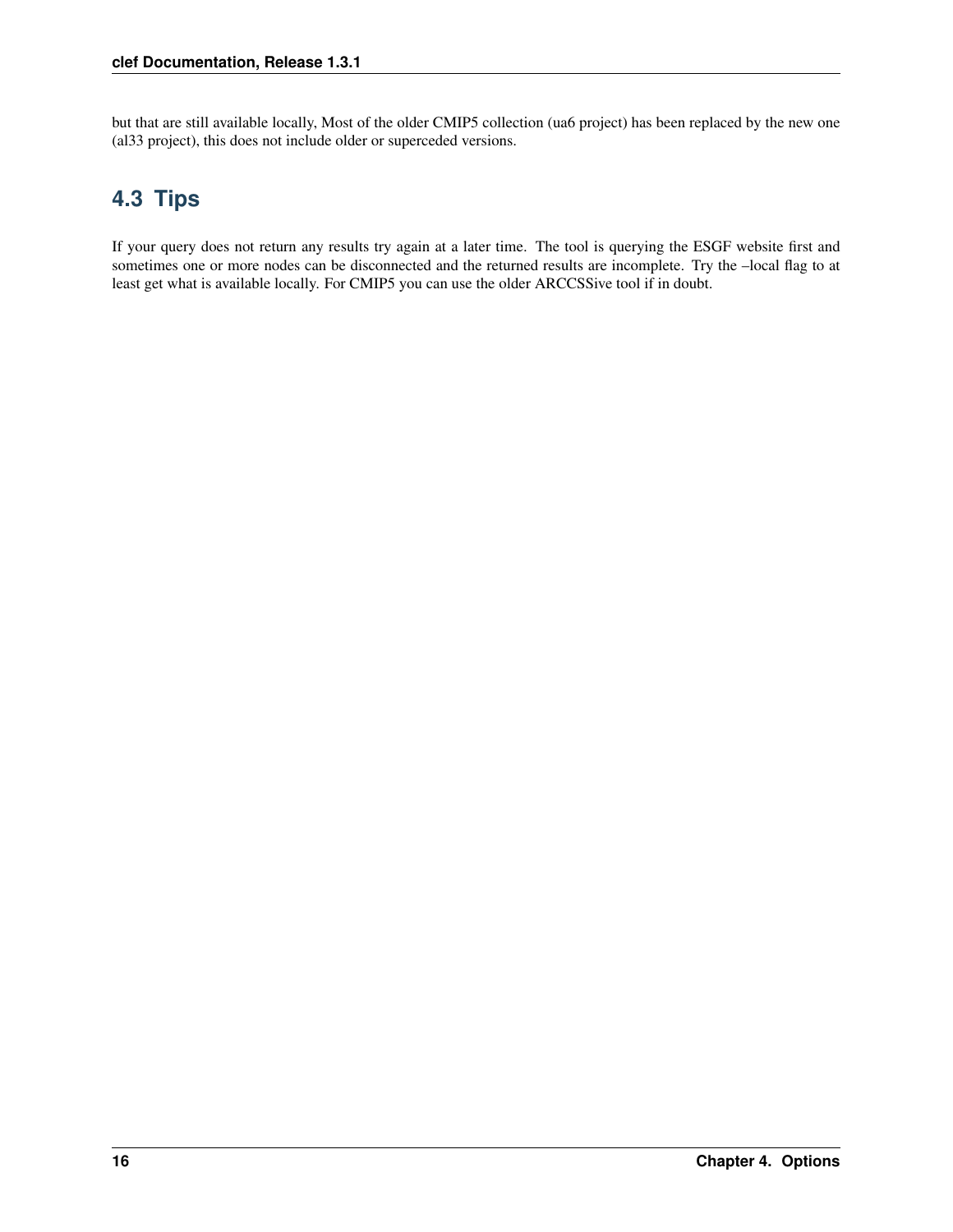# Climate collections command line query

<span id="page-20-0"></span>The ds command is a new feature of clef and we are still defining its behaviour. clef ds with no other argument will return a list of the local datasets available in the database. NB this is not an exhaustive list of the climate collections at NCI and not all the datasets alredy in the database have been completed.:

```
$ clef ds --help
 Usage: clef ds [OPTIONS]
 Search local database for non-ESGF datasets
 Options:
   -d, --dataset TEXT Dataset name
   -v, --version TEXT Dataset version
   -f, --format [netcdf|grib|HDF5|binary]
                                 Dataset file format as defined in clef.db
                                 Dataset table
   -sn, --standard-name [air_temperature|air_pressure|rainfall_rate]
                                Variable standard_name this is the most
                                reliable way to look for a variable across
                                datasets
   -cn, --cmor-name [ps|pres|psl|tas|ta|pr|tos]
                                Variable cmor_name useful to look for a
                                variable across datasets
   -va, -variable [T|U|V|Z] Variable name as defined in files: tas, pr,
                                sic, T \ldots--frequency [yr|mon|day|6hr|3hr|1hr]
                                Time frequency on which variable is defined
   --from-date TEXT To define a time range of availability of a
                                variable, can be used on its own or
                                together with to-date. Format is YYYYMMDD
   --to-date TEXT To define a time range of availability of a
                                variable,
                                can be used on its own or
                                together with from-date. Format is YYYYMMDD
                                                                      (continues on next page)
```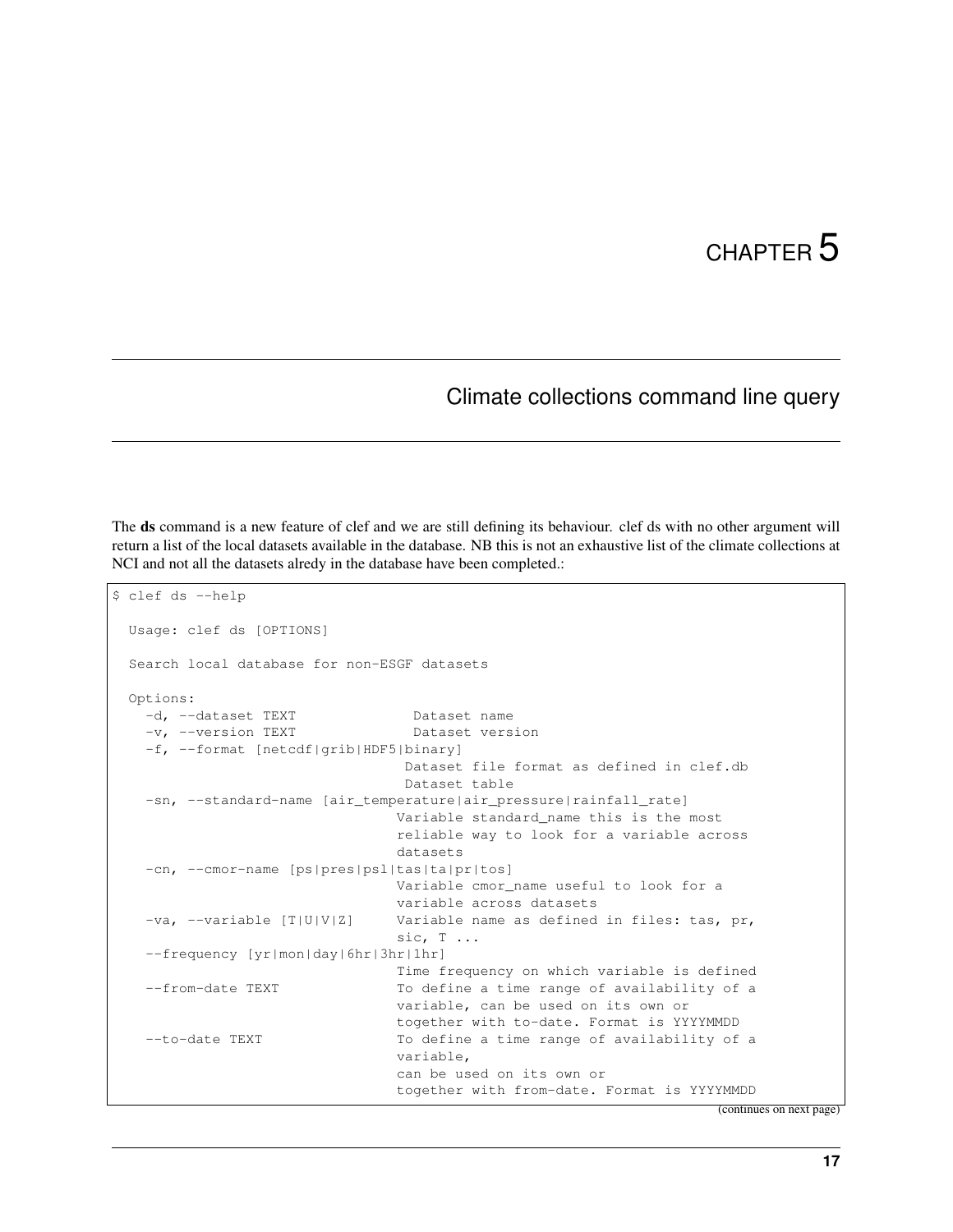|                |                             | (continued from previous page) |
|----------------|-----------------------------|--------------------------------|
| $-\text{help}$ | Show this message and exit. |                                |

shows the available arguments, if you specify any of the variable options then the query will return a list of variables rather then datasets. Since variables can be named differently among datasets, using the standard\_nameor cmor\_name options to identify them, if available, is the best option.

# <span id="page-21-0"></span>**5.1 Examples**

Looking for all datasets which have air temperature data and netcdf as file format:

```
$ clef ds -f netcdf --standard-name air_temperature
 ta: /g/data/ub4/erai/netcdf/6hr/atmos/oper_an_pl/1.0/ta/ta_6hr_ERAI_historical_oper_
˓→an_pl_<YYYYMMDD>_<YYYYMMDD>.nc
 tas: /g/data/ub4/erai/netcdf/6hr/atmos/oper_an_sfc/1.0/tas/tas_6hr_ERAI_historical_
˓→oper_an_sfc_<YYYYMMDD>_<YYYYMMDD>.nc
 ta: /g/data/ub4/erai/netcdf/6hr/atmos/oper_an_ml/1.0/ta/ta_6hr_ERAI_historical_oper_
˓→an_ml_<YYYYMMDD>_<YYYYMMDD>.nc
 mn2t: /g/data/ub4/erai/netcdf/3hr/atmos/oper_fc_sfc/1.0/mn2t/mn2t_3hr_ERAI_
˓→historical_oper_fc_sfc_<YYYYMMDD>_<YYYYMMDD>.nc
 mx2t: /g/data/ub4/erai/netcdf/3hr/atmos/oper_fc_sfc/1.0/mx2t/mx2t_3hr_ERAI_
˓→historical_oper_fc_sfc_<YYYYMMDD>_<YYYYMMDD>.nc
 tas: /g/data/ub4/erai/netcdf/3hr/atmos/oper_fc_sfc/1.0/tas/tas_3hr_ERAI_historical_
˓→oper_fc_sfc_<YYYYMMDD>_<YYYYMMDD>.nc
```
NB for each variable a path structure is returned. This returns a subset of the previous query using the cmor\_name to clearly identify one kind of air\_temperature:

```
$ clef ds -f netcdf --cmor-name ta
 ta: /g/data/ub4/erai/netcdf/6hr/atmos/oper_an_pl/1.0/ta/ta_6hr_ERAI_historical_oper_
˓→an_pl_<YYYYMMDD>_<YYYYMMDD>.nc
 ta: /g/data/ub4/erai/netcdf/6hr/atmos/oper_an_ml/1.0/ta/ta_6hr_ERAI_historical_oper_
˓→an_ml_<YYYYMMDD>_<YYYYMMDD>.nc
```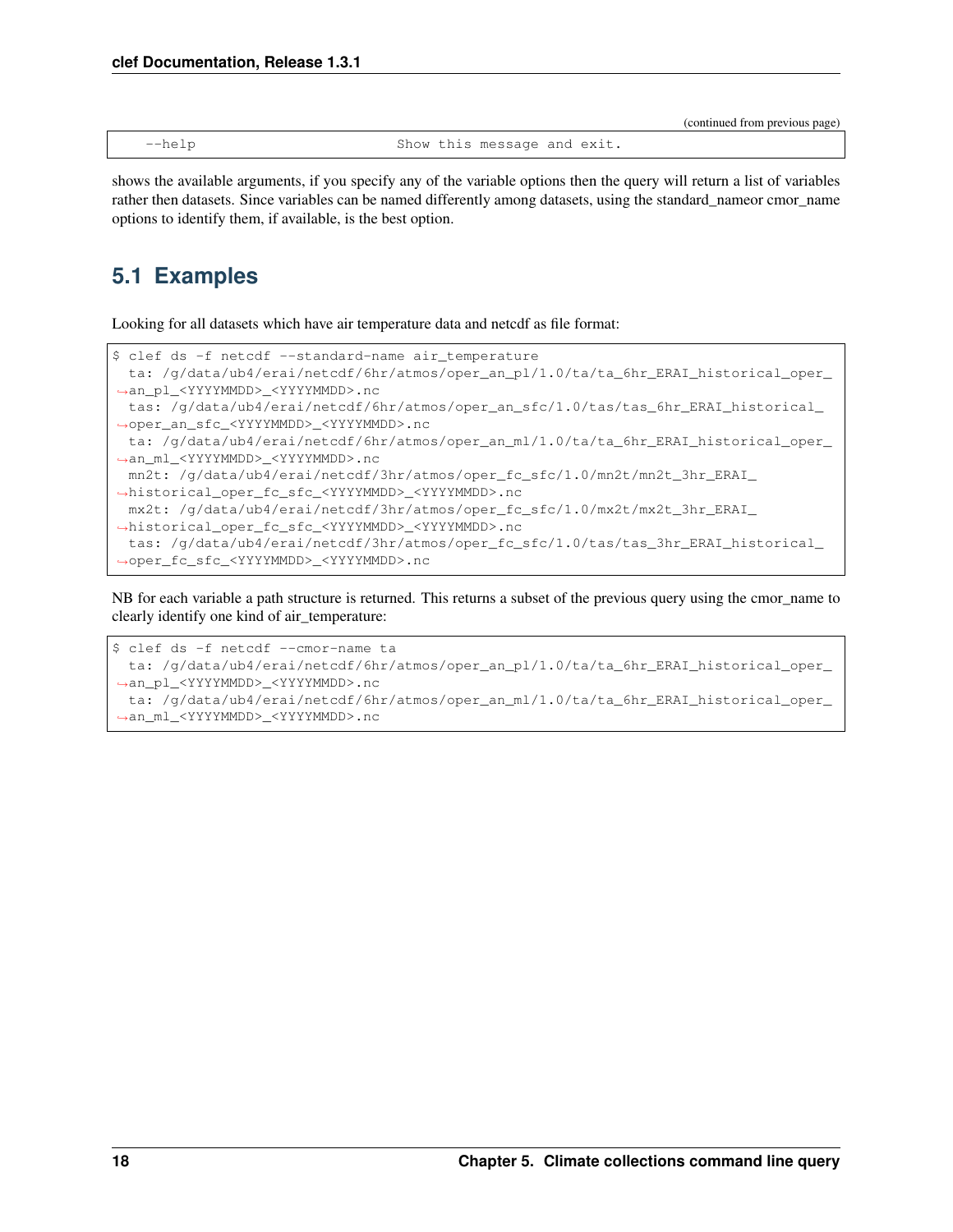# Using CleF queries directly in your code

<span id="page-22-0"></span>The code sub-module contains functions which are used to run *–local* option and can be used to integrate this query in your own python scripts:

**from clef.code import** \*

After importing them you need to open a connection with the NCI local database to be able to run your queries:

 $db = connect()$ s = Session()

The search function takes 4 inputs: the db session, the project (currently 'CMIP5' or 'CMIP6'), latest (True or False) and a dictionary containing the query constraints:

df = search(s, project='CMIP5', latest=**True**, \*\*constraints)

The keys available to define your constraints depend on the project you are querying and the attributes stored by the database. You can use any of the *facets* used for ESGF but in future we will be adding other options based on extra fields which are stored as attributes.

# <span id="page-22-1"></span>**6.1 Examples**

Here we defined the input dictionary for a CMIP5 query and print out the results dataframe:

```
constraints = {'variable': 'tas', 'model': 'MIROC5', 'cmor_table': 'day', 'experiment
˓→': 'rcp85'}
df = search(s, project='CMIP5', **constraints)
df
/g/data/al33/replicas/CMIP5/combined/MIROC/MIRO... CMIP5 ... [tas_day_MIROC5_
˓→rcp85_r1i1p1_20060101-20091231...
/g/data/al33/replicas/CMIP5/combined/MIROC/MIRO... CMIP5 ... [tas_day_MIROC5_
˓→rcp85_r2i1p1_20060101-20091231...
/g/data/al33/replicas/CMIP5/combined/MIROC/MIRO... CMIP5 ... [tas_day_MIROC5_
 →rcp85_r3i1p1_20060101-20091231... (continues on next page)
```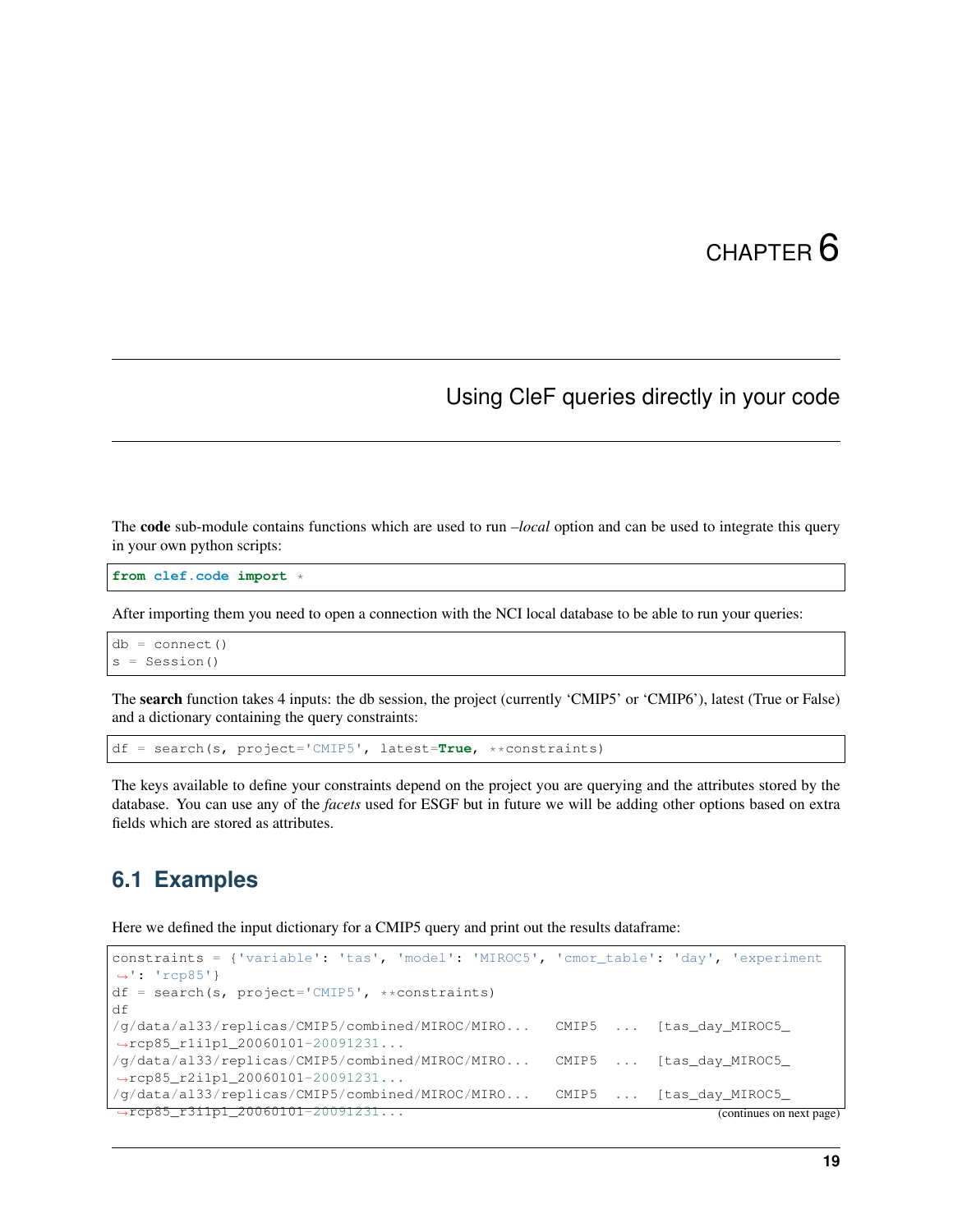```
[5 rows x 12 columns]
'project', 'institute', 'model', 'experiment', 'frequency', 'realm', 'ensemble',
˓→'cmor_table', 'version', 'variable', 'path', 'filename'
```
search returns a pandas dataframe, one row for each dataset.

Both the keys and values of the constraints get checked before being passed to the query function. This means that if you passed a key or a value that does not exist for the chosen project, the function will print a list of valid values and then exit. Let's change the constraints dictionary to show an example:

```
constraints = {'v': 'tas', 'm': 'MIROC5', 'table': 'day', 'e': 'rcp85', 'activity':
˓→'CMIP'}
df = search(s, project='cmp5', *constraints)Warning activity is not a valid constraint name
Valid constraints are:
dict_values([['source_id', 'model', 'm'], ['realm'], ['time_frequency', 'frequency',
˓→'f'], ['variable_id', 'variable', 'v'], ['experiment_id', 'experiment', 'e'], [
˓→'table_id', 'table', 'cmor_table', 't'], ['member_id', 'member', 'ensemble', 'en',
˓→'mi'], ['institution_id', 'institution', 'institute'], ['experiment_family']])
```
You can see that the function told us 'activity' is not a valid constraints for CMIP5, in fact that can be used only with CMIP6 We used a shorter version for the keys, we allowed more than one term to be used for each key. The full list is available from the github repository: [https://github.com/coecms/clef/blob/master/clef/data/valid\\_keys.json](https://github.com/coecms/clef/blob/master/clef/data/valid_keys.json)

More examples and a full description of the function are available in the training page.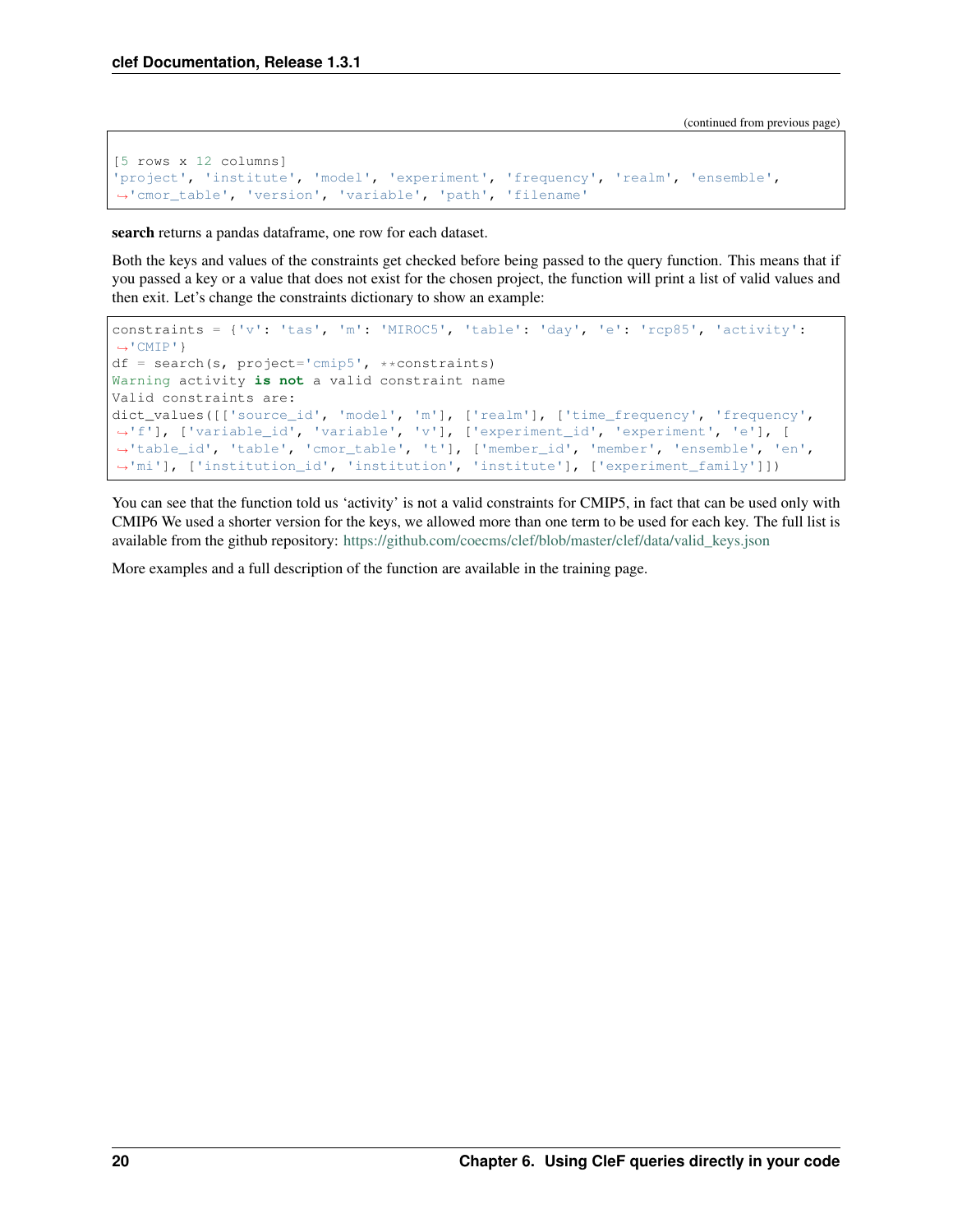## Complex queries

<span id="page-24-0"></span>We are working on new functions that can facilitate more complex queries, an example is the *matching* function It is easier to understand how matching work starting from an example. We might want to get all the model/ensemble combinations which have both tasmin and tasmax To do this using the standard query we would have to do pass these constraints to the *search()* function:

constraints = {'variable': 'tasmin', 'cmor\_table': 'day', 'experiment': 'rcp85'}

which would select all the model/ensemble which have tasmin / rcp85 / day. Then we would repeat the same for 'tasmax' and finally check which model/ensemble combinations have both. The *matching()* function simplify all of this. First of all, we can pass to it multiple values:

```
constraints = {'variable': ['tasmin','tasmax'], 'cmor_table': ['day'], 'experiment': [
\leftrightarrow'rcp85']}
```
Then we need define the attribute for which we want all the values to be present:

```
allvalues=['variable']
```
We need to define what are the attributes whose combination define a simulation, model and ensemble, i.e. each model/ensemble combination define a simulation, in some cases you might want to add to these also the version:

fixed=['model','ensemble']

Finally we call *matching*:

results, selection = matching(s, allvalues, fixed, \*\*constraints)

The function returns two pandas dataframe, in the first *results* each row is a simulation that has either tasmin or tasmax for {rcp85, day}. The second *selection* has only the simulations that has both *tasmin* and *tasmax*:

| model                                                                                                   | ensemble |  | $\cdots$ |  |
|---------------------------------------------------------------------------------------------------------|----------|--|----------|--|
| $\text{ACCESS1.0}$ r1i1p1 {(tasmax,),(tasmin,)} $(41, 125)$                                             |          |  |          |  |
| $\text{ACCESS1.3}$ $\text{r1ilpl}$ $\{(\text{tasmax}_t), (\text{tasmin}_t), \ldots, (\text{53, 108})\}$ |          |  |          |  |

(continues on next page)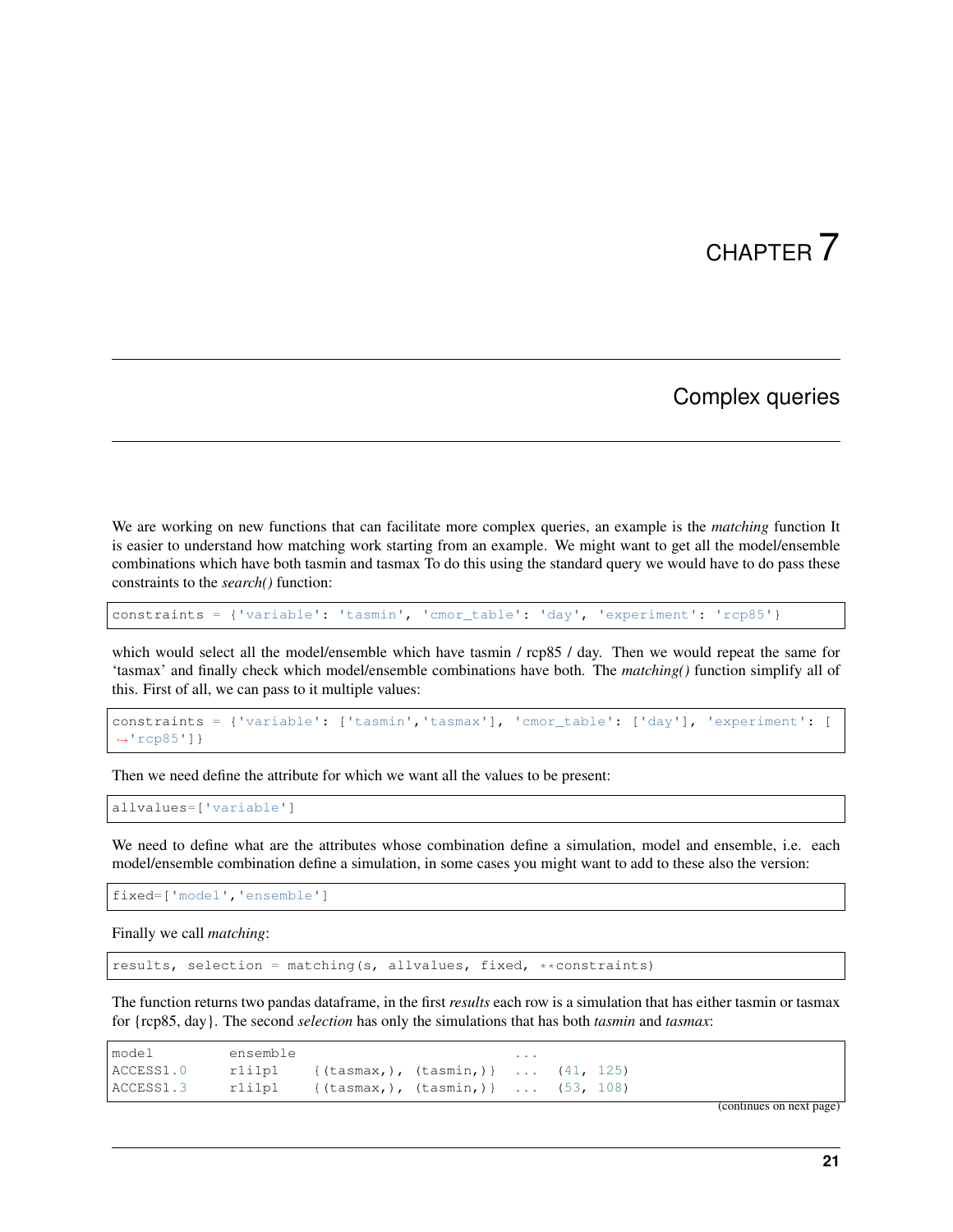```
BCC-CSM1.1 r1i1p1 {(tasmax,), (tasmin,)} ... (33, 116)
BCC-CSM1.1(m) r1i1p1 {(tasmax,), (tasmin,)} ... (45, 127)
BNU-ESM r1i1p1 {(tasmax,), (tasmin,)} ... (28, 111)
... ... ... ...
[75 rows x 5 columns]
```
## <span id="page-25-0"></span>**7.1 Other examples**

Find simulations which have *tasmin* and *tasmax* for both *rcp85* and *rcp45* experiments:

```
constraints = {'variable': ['tasmin','tasmax'], 'cmor_table': ['day'], 'experiment': [
˓→'rcp85', 'rcp45']}
allvalues=['variable', 'experiment']
fixed=['model','ensemble']
results, selection = matching(s, allvalues, fixed, **constraints)
```
Find simulations which have *tasmin* and *tasmax* for either *rcp85* or *rcp45* experiments:

```
constraints = {'variable': ['tasmin','tasmax'], 'cmor_table': ['day'], 'experiment': [
˓→'rcp85', 'rcp45']}
allvalues=['variable']
fixed=['model','ensemble', 'experiment']
results, selection = matching(s, allvalues, fixed, ** constraints)
```
By default we are querying CMIP5 if we want to do the same for CMIP6 we need to change the project value and use the right facet names Find simulations which have *tasmin* and *tasmax* for *piControl* experiment:

```
constraints = {'variable_id': ['tasmin','tasmax'], 'table_id': ['day'], 'experiment_id
˓→': ['piControl']}
allvalues=['variable_id']
fixed=['source_id','member_id']
results, selection = matching(s, allvalues, fixed, project='CMIP6', **constraints)
```
In particular for CMIP6, for which data is still getting published, you might want to execute the same query on the remote ESGF data catalogue rather than locally. In that case we change the *local* argument from its default value True to False:

```
constraints = {'variable_id': ['tasmin','tasmax'], 'table_id': ['day'], 'experiment_id
˓→': ['piControl']}
allvalues=['variable_id']
fixed=['source_id','member_id']
results, selection = matching(s, allvalues, fixed, project='CMIP6', local=False,
˓→**constraints)
```
NB currently using the abbreviated version for the constraints keys won't work, you will have to use the attributes full names. As for *search()*, *matching()* also take an additional argument *latest* which is by default True.

You can now call this function also from the command line:

```
clef --local cmip6 -v tasmin -v tasmax -t Amon -e piControl -mi r1i1p1f1 --and
˓→variable_id --and experiment_id
AWI-CM-1-1-MR r1i1p1f1 {'v20181218'}
BCC-CSM2-MR r1i1p1f1 {'v20181016'}
...
```
(continues on next page)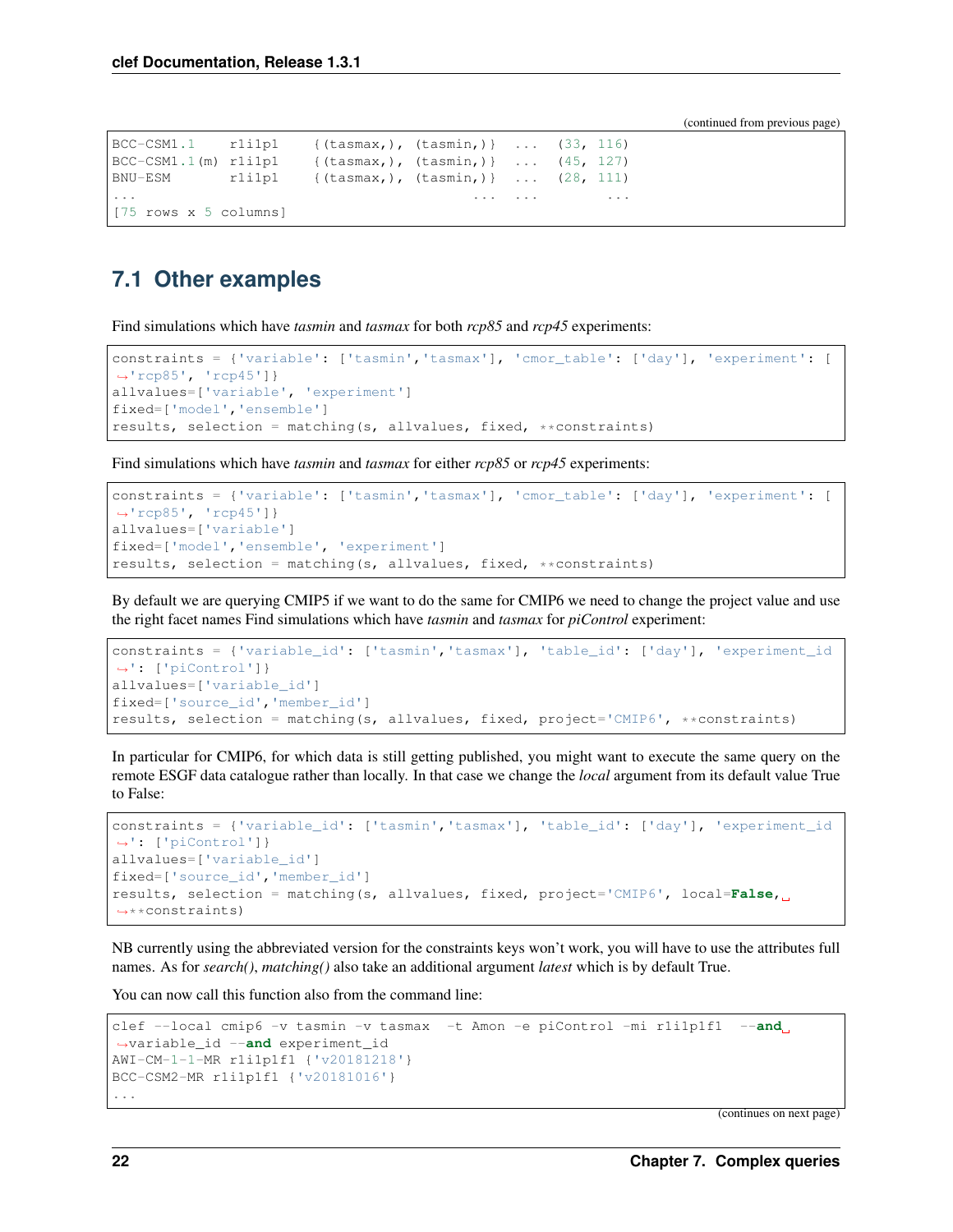```
MIROC6 r1i1p1f1 {'v20181212'}
MRI-ESM2-0 r1i1p1f1 {'v20190222'}
SAM0-UNICON r1i1p1f1 {'v20190323'}
```
You use the *–and* option to pass the *allvalues* arguments, it assumes that *model* and *ensemble* define a simulation.

The CORDEX dataset has more default attributes to define a simulation and they are different depending if you are doing a local or remote query. For local queries:

*domain*, *driving\_model*, *model\_id* and *ensemble*

And for remote queries: *domain*, *driving\_model*, *rcm\_name* and *ensemble*

These differences reflect the fact that the local query uses the file attributes, while the remote query uses the ESGF facets. Unfortunately different terminology have been used.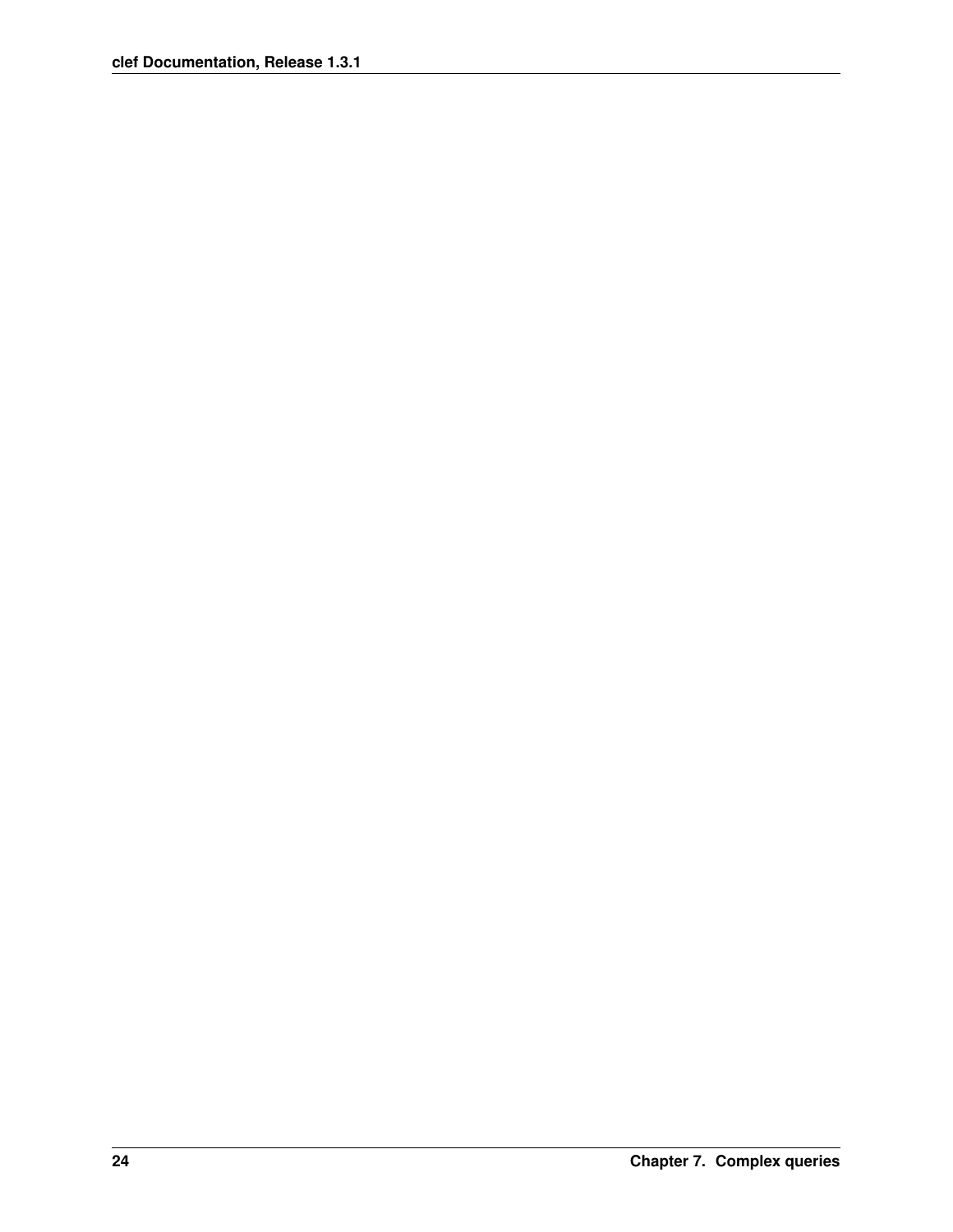## Extra features

<span id="page-28-0"></span>This is an overview of some of the functionalities we added more recently. Examples are included in the training section.

## <span id="page-28-1"></span>**8.1 CSV file output**

The *--csv* option added to the command line will output the query results in a csv file. Rather than getting only the files path, it will list all the available attributes. This currently works with the *–-local* and *–remote* options, it does not yet work for the standard search.

The csv file name will be <project>\_query.csv.

## <span id="page-28-2"></span>**8.2 Query summary option**

The --stats option added to the command line will print a summary of the query results Currently it prints the following:

- total number of models, followed by their names
- total number of unique model-ensembles/members combinations
- number of models that have N ensembles/members, followed by their names

*–stats* works when *–local* or *–remote* are specified but not with the default query

### <span id="page-28-3"></span>**8.3 Citations list option**

The *–cite* option added to the command line will create a file containing the citations of all the datasets returned by the query. It retrieves the citation information from the DKRZ WDCC server [\(https://cera-www.dkrz.de/WDCC\)](https://cera-www.dkrz.de/WDCC). This provides citation information only for CMIP6, so this flag is only available with the *cmip6* sub-command. Currently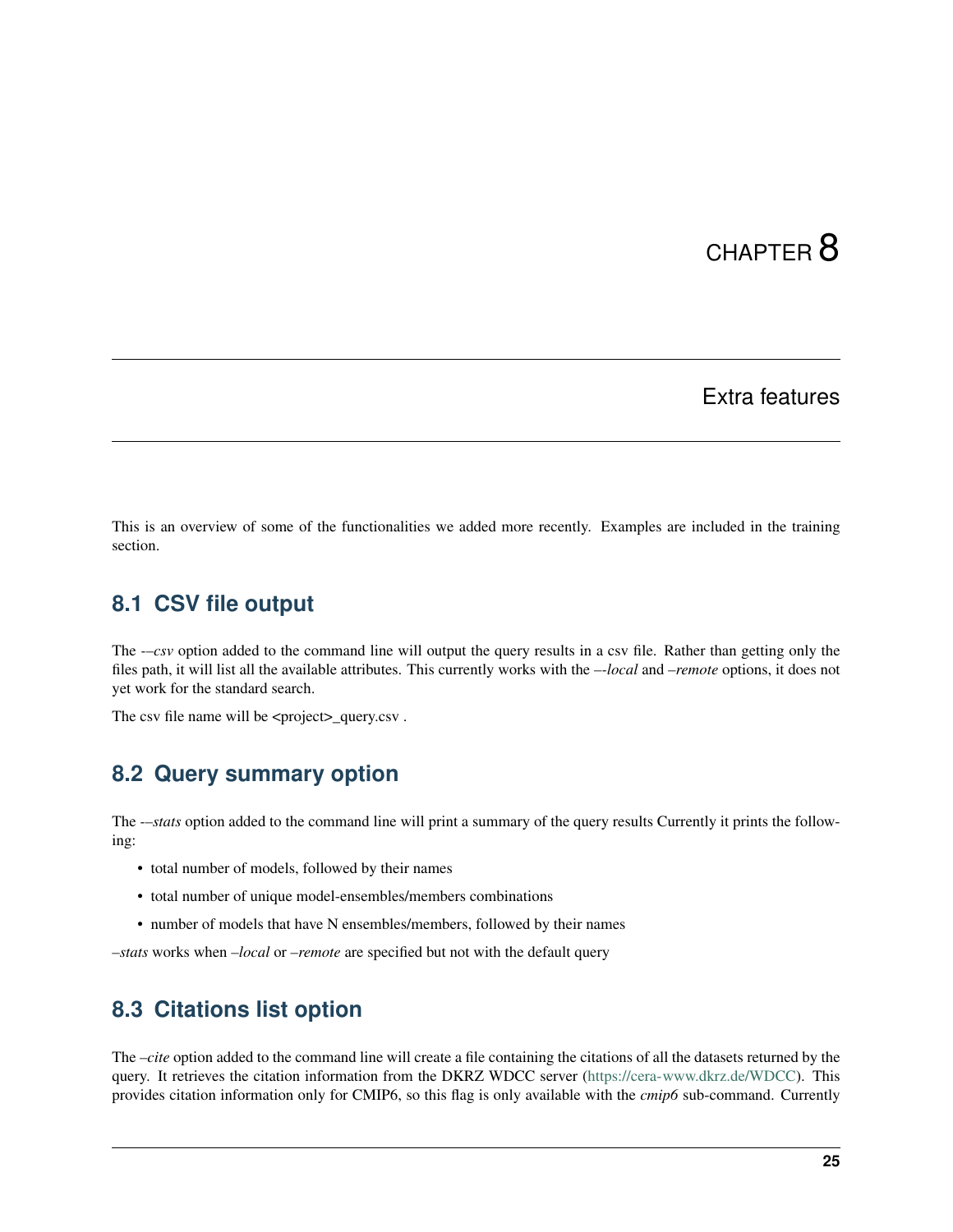is only available when running clef with the *–local* or *–remote* flags. The citation lists is saved in a file calledd *cmip\_citations.txt* in the working directory.

# <span id="page-29-0"></span>**8.4 Errata and esdoc**

There is some work in progress to add functionalities to interact with the ESDOC and the Errata ESGF systems. For the moment these are available only using clef interactively and not via the command line.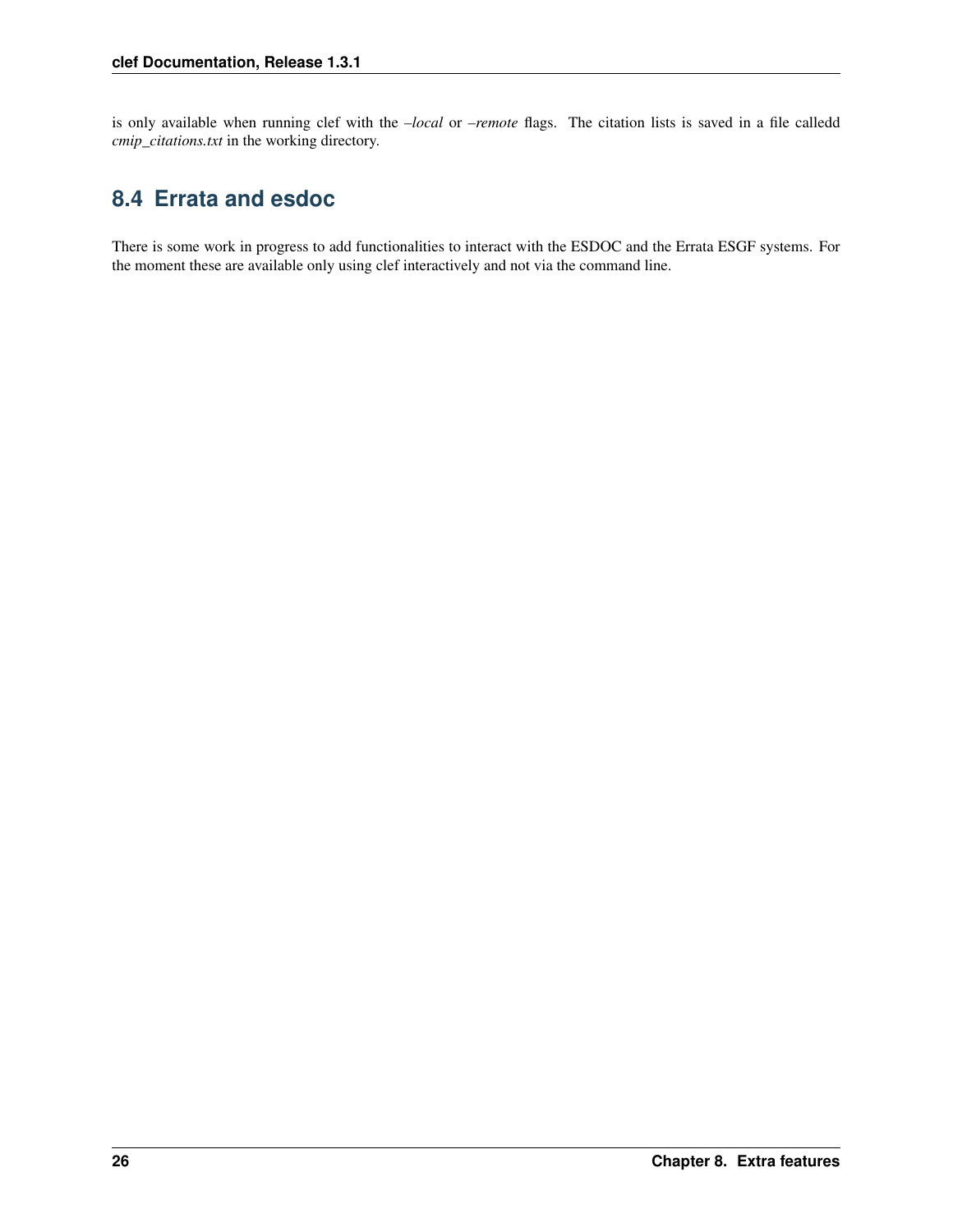# <span id="page-30-0"></span>Using CleF - Climate Finder to discover ESGF data at NCI

This is a transcript of the clef\_demo.ipynb training notebook available on github.

CleF is currently installed in the CMS conda module analysis3, or analysis3-unstable for the latest version. This is managed by the CMS and is available simply by running > module use /g/data3/hh5/public/modules > module load conda/analysis3

You need to be a member of hh5 to use the modules and of one of the CMIP projects: oi10,rr3, fs38, al33 to access the data and the clef database. You could use the module interactively, for the moment we will use its command line options. Let's start!

### <span id="page-30-1"></span>**9.1 Command syntax**

```
Usage: clef [OPTIONS] COMMAND [ARGS]...
Options:
 --remote returns only ESGF search results
 --local returns only local files matching arguments in local database
 --missing returns only missing files matching ESGF search
  --request send NCI request to download missing files matching ESGF search
 --debug Show debug info
 --help Show this message and exit.
Commands:
 cmip5 Search ESGF and local database for CMIP5 files Constraints can be...
 cmip6 Search ESGF and local database for CMIP6 files Constraints can be...
 cordex Search ESGF and local database for CORDEX files.
 ds Search local database for non-ESGF datasets
```
By simpling running the command clef with no arguments, the tool shows the help message and then exits, basically it is equivalent to > clef –help

We can see currently there are 4 sub-commands, **ds** to query non-ESGF collections and one for each ESGF dataset: cmip5, cordex and cmip6. There are also five different options that can be passed before the sub-commands, one we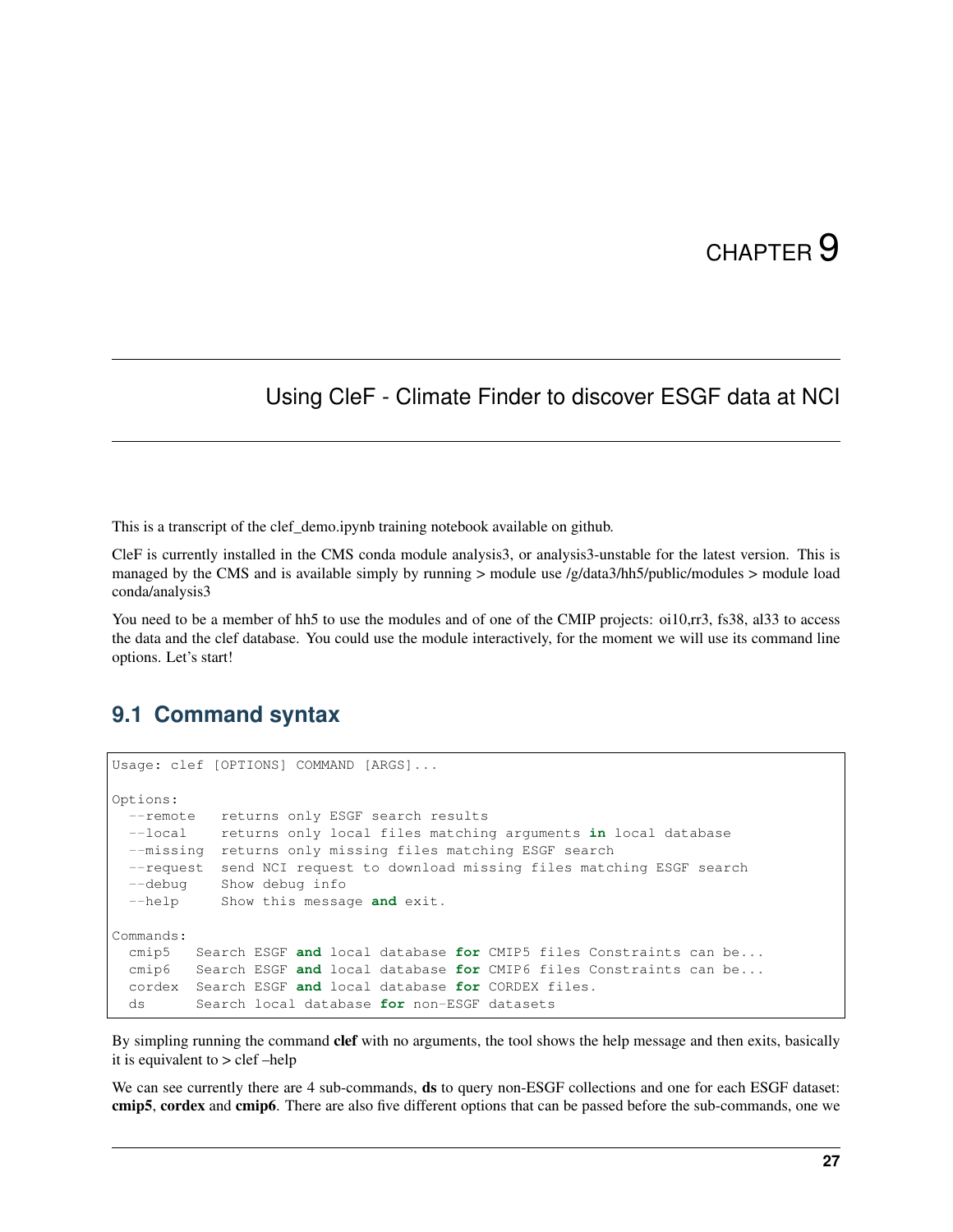have already seen is  $-\text{help}$ . The others are used to modify how the tool will deal with the main query output. We will have a look at them and at ds later. Let's start from quering some CMIP5 data, to see what we can pass to the cmip5 sub-command we can simply run it with its  $-\text{help}$  option.

### <span id="page-31-0"></span>**9.2 CMIP5**

```
Usage: clef cmip5 [OPTIONS] [QUERY]...
 Search ESGF and local database for CMIP5 files
 Constraints can be specified multiple times, in which case they are
 combined using OR: -v tas -v tasmin will return anything matching
 variable = 'tas' or variable = 'tasmin'. The --latest flag will check ESGF
 for the latest version available, this is the default behaviour
Options:
 -e, --experiment x CMIP5 experiment: piControl, rcp85, amip ...
 --experiment_family [Atmos-only|Control|Decadal|ESM|Historical|Idealized|Paleo|RCP]
                                CMIP5 experiment family: Decadal, RCP ...
 -m, --model x CMIP5 model acronym: ACCESS1.3, MIROC5 ...
 -t, --table, --mip [Amon|Omon|OImon|LImon|Lmon|6hrPlev|6hrLev|3hr|Oclim|Oyr|aero|cfOff|c
 -v, --variable x Variable name as shown in filanames: tas,
                                pr, sic ...
 -en, --ensemble, --member TEXT CMIP5 ensemble member: r#i#p#
 --frequency [mon|day|3hr|6hr|fx|yr|monClim|subhr]
 --realm [atmos|ocean|land|landIce|seaIce|aerosol|atmosChem|ocnBgchem]
 --cf_standard_name TEXT CF variable standard_name, use instead of
                                variable constraint
 --and [variable|experiment|cmor_table|realm|time_frequency|model|ensemble]
                                Attributes for which we want to add AND
                                filter, i.e. --and variable to apply to
                                variable values
 --institution TEXT Modelling group institution id: MIROC, IPSL,
                                MRI ...
 --latest / --all-versions Return only the latest version or all of
                                them. Default: --latest
 --replica / --no-replica Return both original files and replicas.
                                Default: --no-replica
 --distrib / --no-distrib Distribute search across all ESGF nodes.
                                Default: --distrib
 --csv / --no-csv Send output to csv file including extra
                                information. Works only with --local and
                                --remote. Default: --no-csv
 --stats / --no-stats Write summary of query results. Works only
```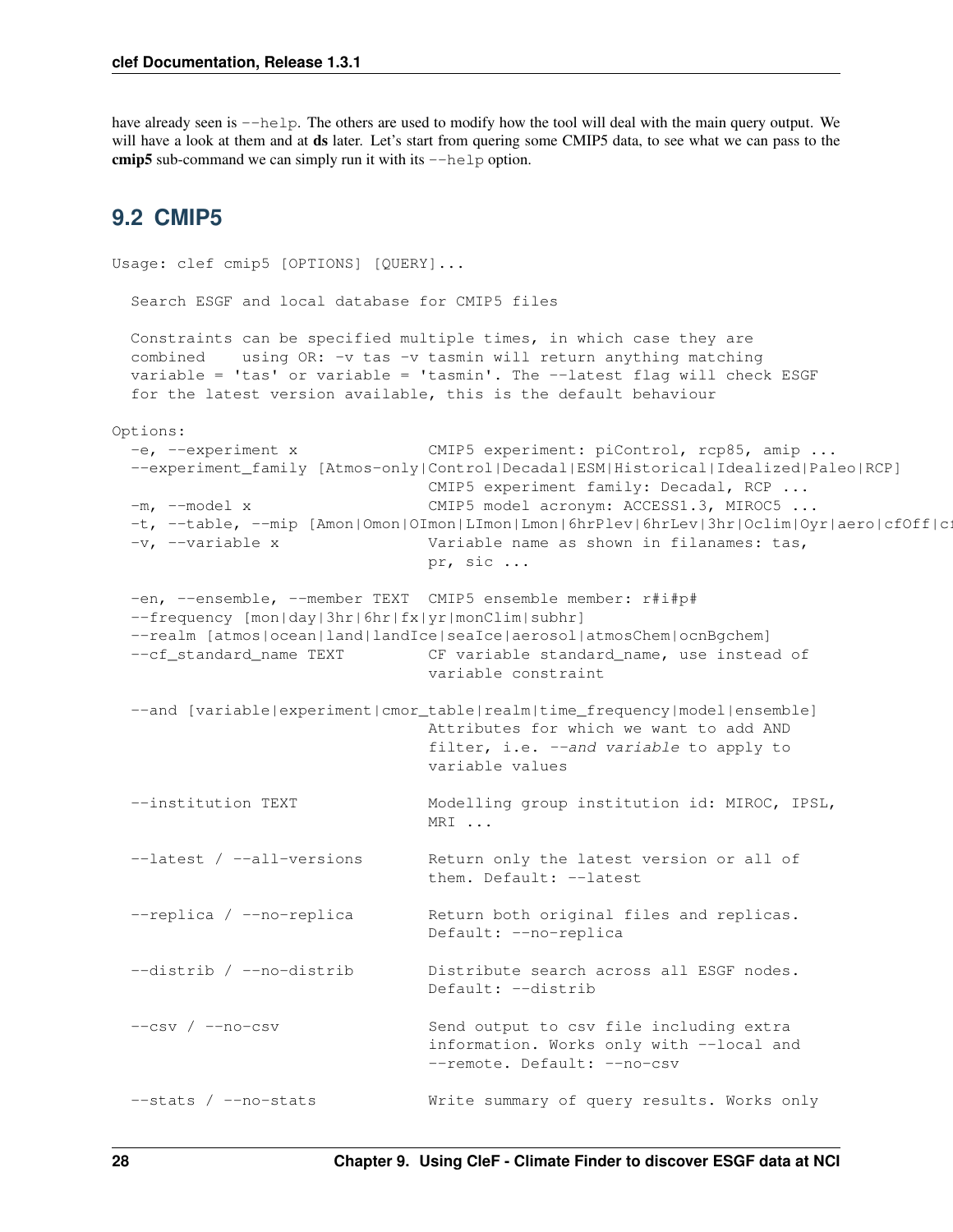```
with --local and --remote. Default: --no-
                          stats
--debug / --no-debug Show debug output. Default: --no-debug
--help Show this message and exit.
```
#### **9.2.1 Passing arguments and options**

The --help shows all the constraints we can pass to the tool, there are also some additional options which can change the way we run our query. For the moment we can ignore these and use their default values. Some of the constraints can be passed using an abbreviation, like  $-v$  instead of  $-v$  ariable. This is handy once you are more familiar with the tool. The same option can have more than one name, for example  $-\text{ensemble}$  can also be passed as --member, this is because the terminology has changed between CMIP5 and CMIP6. You can pass how many constraints you want and pass the same constraint more than once. Let's see what happens though if we do not pass any constraint.

```
ERROR: Too many results (3781387), try limiting your search https://esgf.nci.org.au/
˓→search/esgf-nci?query=&type=File&distrib=True&replica=False&latest=True&
˓→project=CMIP5
```

```
ERROR: No matches found on ESGF, check at https://esgf.nci.org.au/search/esgf-nci?
˓→query=&type=File&distrib=True&replica=False&latest=True&project=CMIP5&
˓→ensemble=r2i1p1s&experiment=historical&cmor_table=day&variable=tasmin
```
Oops that wasn't reasonable! I mispelled the ensemble "r2i1p1s" does not exists and the tool is telling me it cannot find any matches.

```
Usage: clef cmip5 [OPTIONS] [QUERY]...
Try 'clef cmip5 --help' for help.
Error: Invalid value for '--table' / '--mip' / '-t': invalid choice: days. (choose<sub>d</sub>
˓→from Amon, Omon, OImon, LImon, Lmon, 6hrPlev, 6hrLev, 3hr, Oclim, Oyr, aero, cfOff,
˓→cfSites, cfMon, cfDay, cf3hr, day, fx, grids)
```
Made another spelling mistake, in this case the tool knows that I passed a wrong value and lists for me all the available options for the CMOR table. Eventually we are aiming to validate all the arguments we can, although for some it is no possible to pass all the possible values (ensemble for example).

```
/g/data/al33/replicas/CMIP5/combined/CCCma/CanCM4/historical/day/atmos/day/r2i1p1/
˓→v20120207/tasmin/
/g/data/al33/replicas/CMIP5/combined/CCCma/CanCM4/historical/day/atmos/day/r2i1p1/
˓→v20120612/tasmin/
/g/data/al33/replicas/CMIP5/combined/CCCma/CanESM2/historical/day/atmos/day/r2i1p1/
˓→v20120410/tasmin/
....
/g/data/al33/replicas/CMIP5/combined/NOAA-GFDL/GFDL-CM3/historical/day/atmos/day/
˓→r2i1p1/v20120227/tasmin/
/g/data/rr3/publications/CMIP5/output1/CSIRO-QCCCE/CSIRO-Mk3-6-0/historical/day/atmos/
˓→day/r2i1p1/files/tasmin_20110518/
Everything available on ESGF is also available locally
```
The tool first search on the ESGF for all the files that match the constraints we passed. It then looks for these file locally and if it finds them it returns their path on raijin. For all the files it can't find locally, the tool check an NCI table listing the downloads they are working on. Finally it lists missing datasets which are in the download queue, followed by the datasets that are not available locally and no one has yet requested.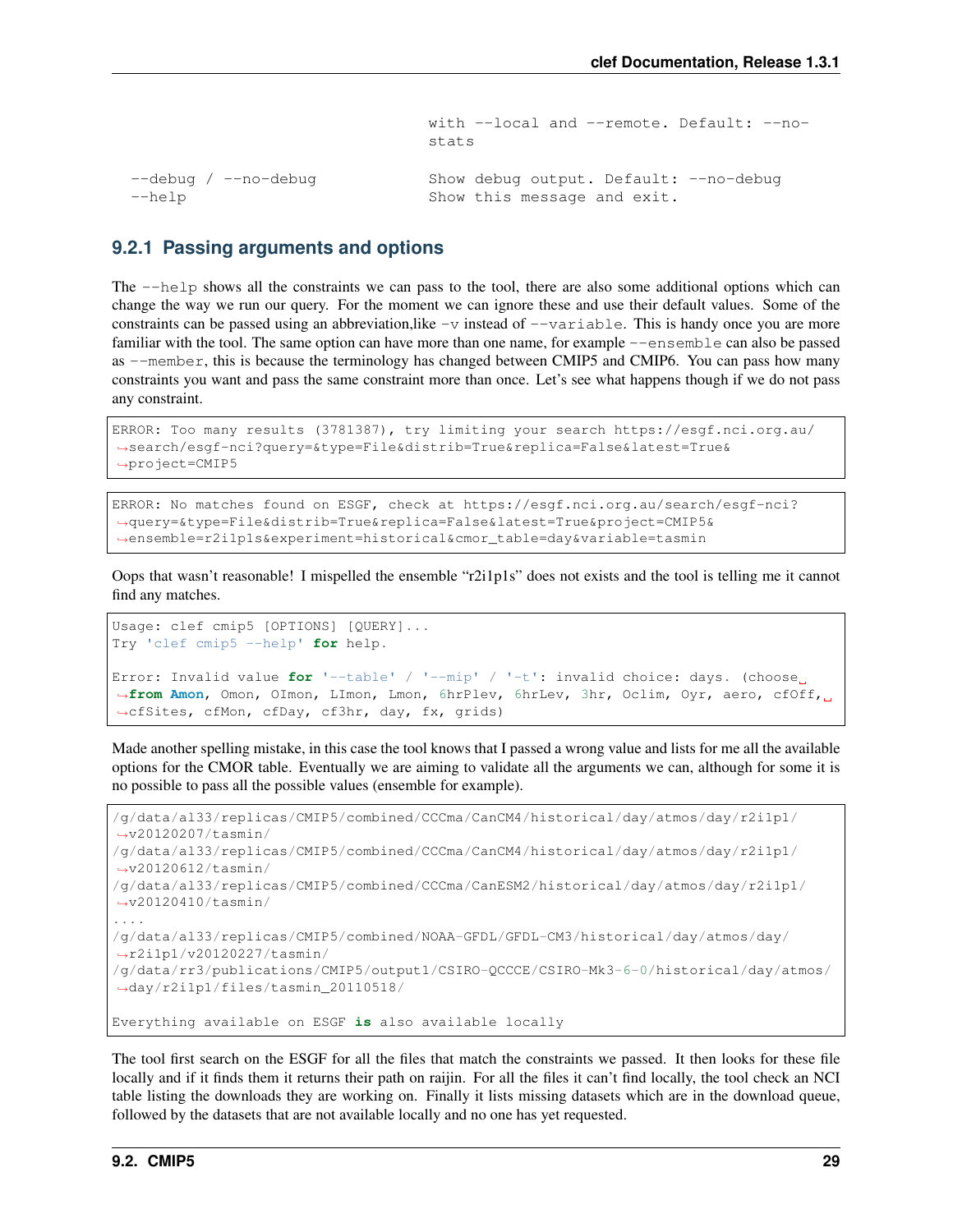The tool list the datasets paths and dataset ids, we used to have a  $-\text{format file}$  option but this has been removed in most recent versions.

The query by default returns the latest available version. What if we want to have a look at all the available versions?

```
/g/data/rr3/publications/CMIP5/output1/CSIRO-BOM/ACCESS1-0/historical/mon/atmos/Amon/
˓→r1i1p1/files/clivi_20120115/
/g/data/rr3/publications/CMIP5/output1/CSIRO-BOM/ACCESS1-0/historical/mon/atmos/Amon/
˓→r1i1p1/files/clivi_20120727/
/g/data/rr3/publications/CMIP5/output1/CSIRO-BOM/ACCESS1-0/historical/mon/atmos/Amon/
˓→r3i1p1/files/clivi_20140402/
Everything available on ESGF is also available locally
```
The option --all-versions is the reverse of --latest, which is also the default, so we get a list of all available versions. Since all the ACCESS1.0 data is available on NCI (which is the authoritative source for the ACCESS models) the tool shouldn't find any missing datasets, if it does please let us know about it.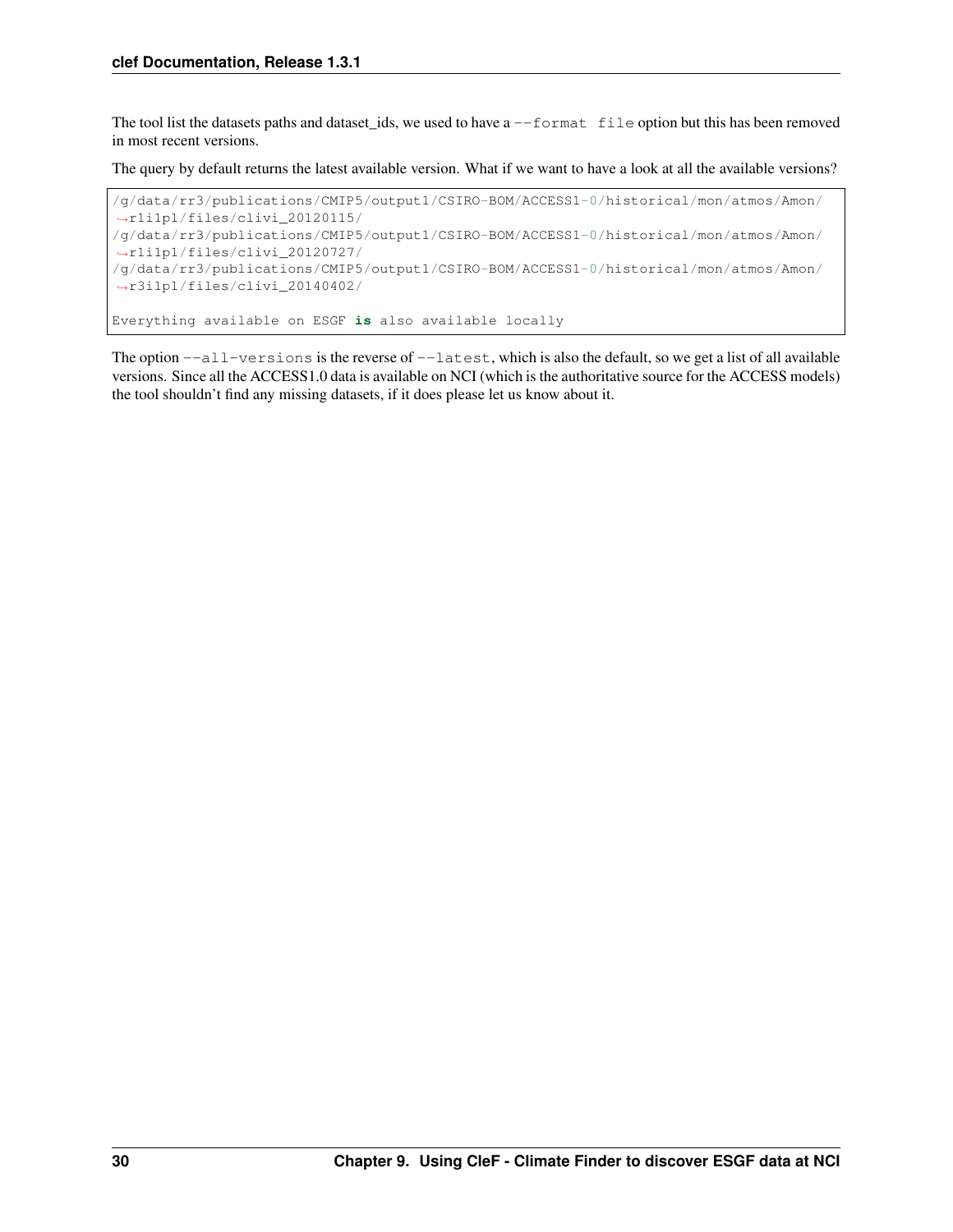## **CORDEX**

```
Usage: clef cordex [OPTIONS] [QUERY]...
 Search ESGF and local database for CORDEX files.
 Constraints can be specified multiple times, in which case they are
 combined using OR: -v tas -v tasmin will return anything matching
 variable = 'tas' or variable = 'tasmin'. The --latest flag will check ESGF
 for the latest version available, this is the default behaviour NB. for
 CORDEX data associated to CMIP6 use the cmip6 command with CORDEX as
 activity_id
Options:
  --latest / --all-versions Return only the latest version or all of
                               them. Default: --latest
 --replica / --no-replica Return both original files and replicas.
                               Default: --no-replica
 --distrib / --no-distrib Distribute search across all ESGF nodes.
                               Default: --distrib
 --csv / --no-csv Send output to csv file including extra
                               information. Works only with --local and
                               --remote. Default: --no-csv
 --stats / --no-stats Write summary of query results. Works only
                               with --local and --remote. Default: --no-
                               stats
 --debug / --no-debug Show debug output. Default: --no-debug
 -d, --domain FACET CORDEX region name
 -e, --experiment FACET Experiment
 -dex, --driving_experiment FACET
                               CMIP5 experiment of driving GCM or
```
(continues on next page)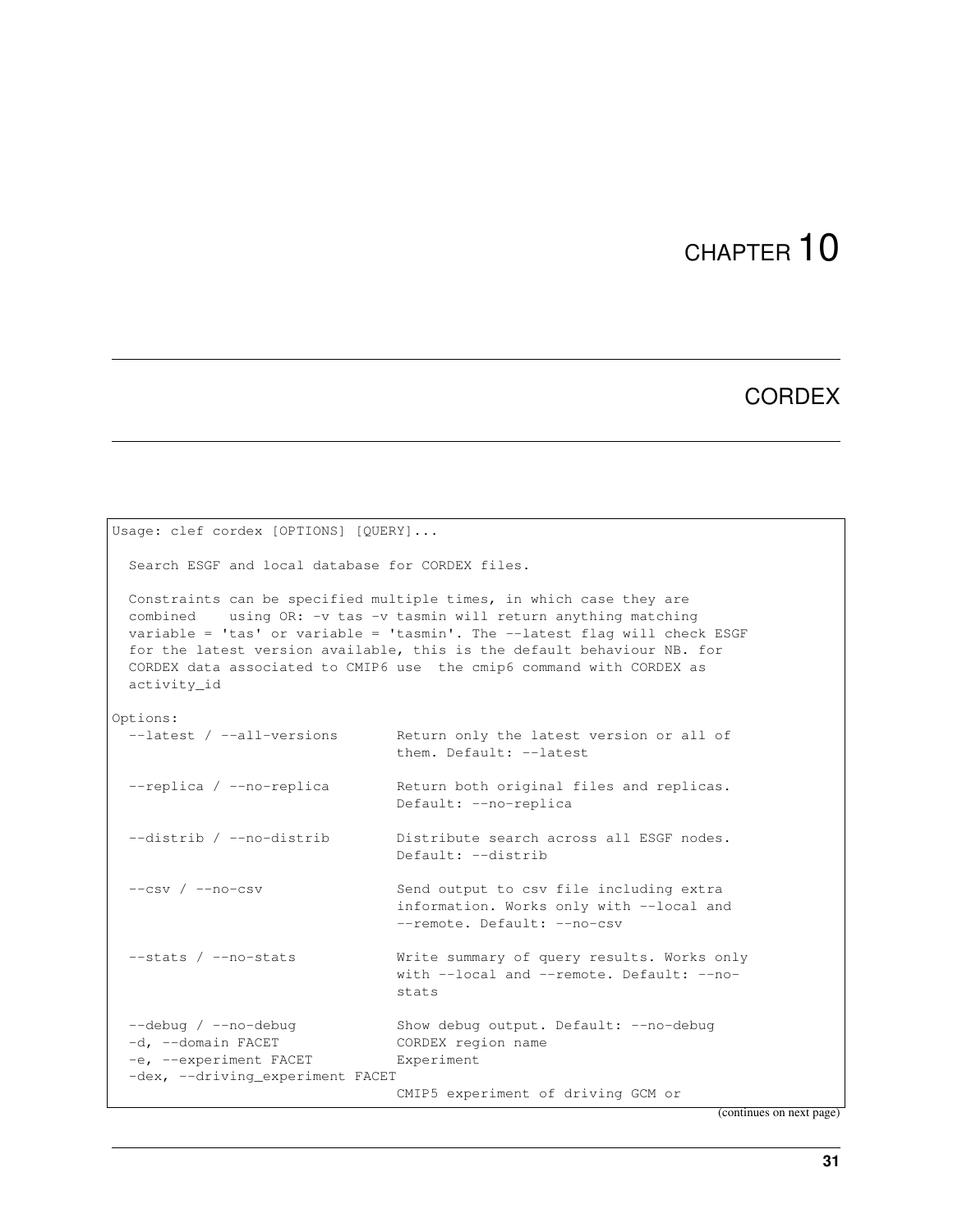```
'evaluation' for re-analysis
 -dmod, --driving_model FACET Model/analysis used to drive the model (eg.
                               ECMWFERAINT)
 -m, --rcm_name FACET Identifier of the CORDEX Regional Climate
                               Model
 -rcmv, --rcm_version FACET Identifier for reruns with perturbed
                               parameters or smaller RCM release upgrades
 -v, --variable FACET Variable name in file
 -f, --time_frequency FACET Output frequency indicator
 -en, --ensemble FACET Ensemble member of the driving GCM
 -vrs, --version FACET Data publication version
 -cf, --cf_standard_name FACET CF-Conventions name of the variable
 -ef, --experiment_family FACET Experiment family: All, Historical, RCP
 -inst, --institute FACET identifier for the institution that is
                               responsible for the scientific aspects of
                               the CORDEX simulation
 --and [domain|experiment|driving_experiment|driving_model|rcm_name|rcm_
˓→version|variable|time_frequency|ensemble|version|cf_standard_name|experiment_
˓→family|institute]
                               Attributes for which we want to add AND
                               filter, i.e. -v tasmin -v tasmax --and
                               variable will return only model/ensemble
                               that have both
 --help Show this message and exit.
```
cordex works in the same way but some constraints are specific to its experiment design. These are the cordex domain, rcm\_name, rcm\_version for the regional model, and the driving\_model and driving experiment for the driving model. CORDEX also does not use tables so you always have to use f--frequency to select different timesteps.

```
/g/data/rr3/publications/CORDEX/output/AUS-44/UNSW/CSIRO-BOM-ACCESS1-3/historical/
˓→r1i1p1/UNSW-WRF360J/v1/mon/tas/latest/
/g/data/rr3/publications/CORDEX/output/AUS-44/UNSW/CSIRO-BOM-ACCESS1-3/historical/
˓→r1i1p1/UNSW-WRF360K/v1/mon/tas/latest/
/g/data/rr3/publications/CORDEX/output/AUS-44/UNSW/CSIRO-BOM-ACCESS1-3/historical/
˓→r1i1p1/UNSW-WRF360L/v1/mon/tas/latest/
/g/data/rr3/publications/CORDEX/output/AUS-44i/UNSW/CSIRO-BOM-ACCESS1-3/historical/
˓→r1i1p1/UNSW-WRF360J/v1/mon/tas/latest/
/g/data/rr3/publications/CORDEX/output/AUS-44i/UNSW/CSIRO-BOM-ACCESS1-3/historical/
˓→r1i1p1/UNSW-WRF360K/v1/mon/tas/latest/
/g/data/rr3/publications/CORDEX/output/AUS-44i/UNSW/CSIRO-BOM-ACCESS1-3/historical/
˓→r1i1p1/UNSW-WRF360L/v1/mon/tas/latest/
Everything available on ESGF is also available locally
```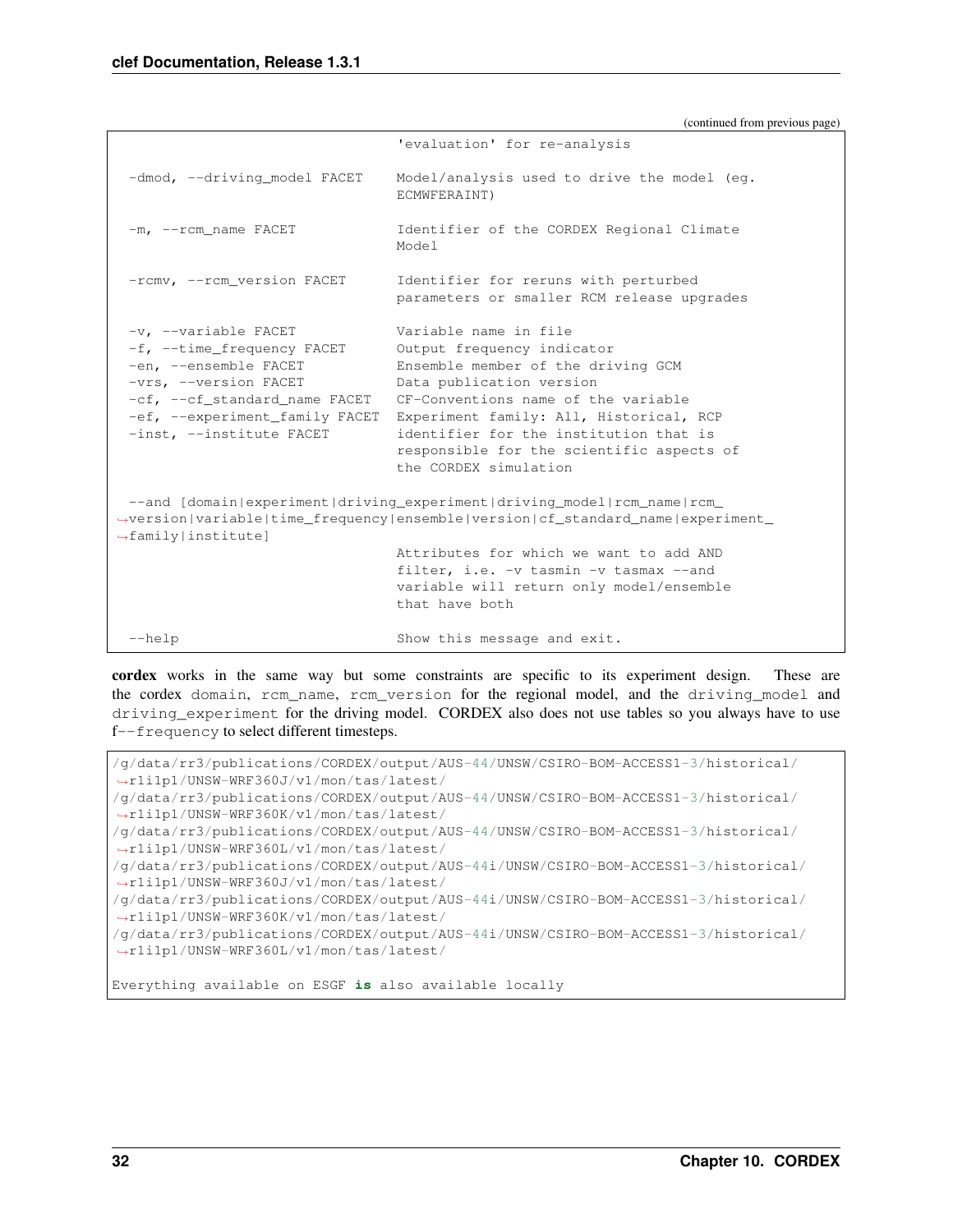#### CMIP6

```
Usage: clef cmip6 [OPTIONS] [QUERY]...
 Search ESGF and local database for CMIP6 files Constraints can be
 specified multiple times, in which case they are combined using OR: -v
 tas -v tasmin will return anything matching variable = 'tas' or variable =
 'tasmin'. The --latest flag will check ESGF for the latest version
 available, this is the default behaviour
Options:
 -mip, --activity [AerChemMIP|C4MIP|CDRMIP|CFMIP|CMIP|CORDEX|DAMIP|DCPP|DynVarMIP|FAFMIP|
 -e, --experiment x CMIP6 experiment, list of available depends
                                on activity
 --source_type [AER|AGCM|AOGCM|BGC|CHEM|ISM|LAND|OGCM|RAD|SLAB]
 -t, --table x CMIP6 CMOR table: Amon, SIday, Oday ...
 -m, --model, --source_id x CMIP6 model id: GFDL-AM4, CNRM-CM6-1 ...
 -v, --variable x CMIP6 variable name as in filenames
 -mi, --member TEXT CMIP6 member id: <sub-exp-id>-r#i#p#f#
 -g, --grid, --grid_label TEXT CMIP6 grid label: i.e. gn for the model
                                native grid
 -nr, --resolution, --nominal_resolution TEXT
                                Approximate resolution: '250 km', pass in
                                quotes
 --frequency [1hr|1hrCM|1hrPt|3hr|3hrPt|6hr|6hrPt|day|dec|fx|mon|monC|monPt|subhrPt|yr|yr--realm [aerosol|atmos|atmosChem|land|landIce|ocean|ocnBgchem|seaIce]
 -se, --sub_experiment_id TEXT Only available for hindcast and forecast
                                experiments: sYYYY
 -vl, --variant_label TEXT Indicates a model variant: r#i#p#f#
 --cf_standard_name TEXT CF variable standard_name, use instead of
```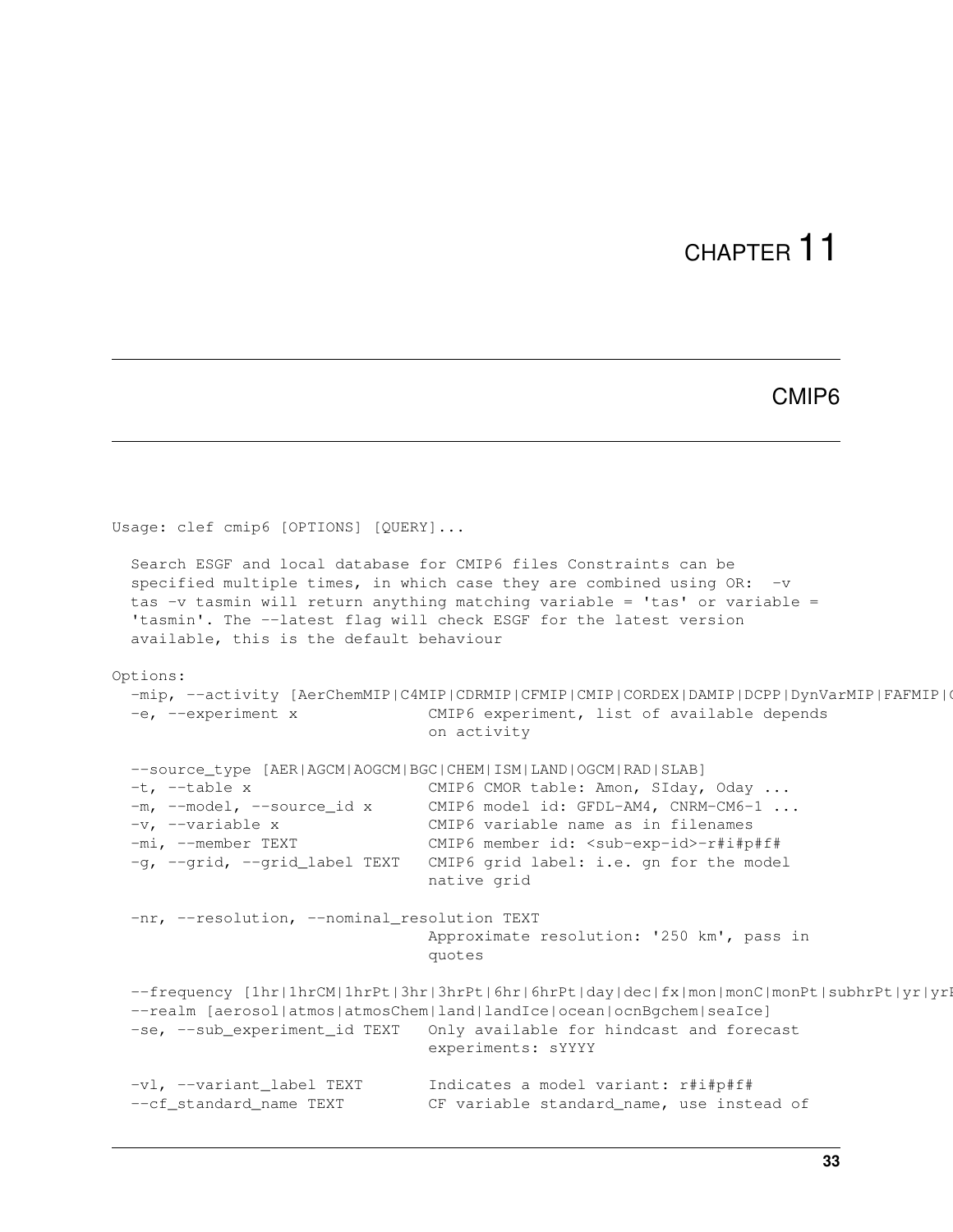#### variable constraint

--and [variable id|experiment id|table id|realm|frequency|member id|source ˓<sup>→</sup>id|source\_type|activity\_id|grid|grid\_label|nominal\_resolution|sub\_ ˓<sup>→</sup>experiment\_id] Attributes for which we want to add AND filter, i.e. --and variable id to apply to variable values --cite **Write list of citations for query results,** works only with --remote and --local options. Default: False --institution TEXT Modelling group institution id: IPSL, NOAA-GFDL ... --latest / --all-versions Return only the latest version or all of them. Default: --latest --replica / --no-replica Return both original files and replicas. Default: --no-replica --distrib / --no-distrib bistribute search across all ESGF nodes. Default: --distrib --csv / --no-csv Send output to csv file including extra information. Works only with --local and --remote. Default: --no-csv --stats / --no-stats Write summary of query results. Works only with --local and --remote. Default: --nostats --debug / --no-debug Show debug output. Default: --no-debug --help  $-$ help  $S$ how this message and exit.

The cmip6 sub-command works in the same way but some constraints are different. As well as changes in terminology CMIP6 has more attributes (*facets*) that can be used to select the data. Examples of these are the activity which groups experiments, **resolution** which is an approximation of the actual resolution and **grid**.

### **11.1 Controlling the ouput: clef options**

```
/g/data/oi10/replicas/CMIP6/CMIP/CNRM-CERFACS/CNRM-CM6-1-HR/1pctCO2/r1i1p1f2/Amon/
˓→tasmax/gr/v20191021
/g/data/oi10/replicas/CMIP6/CMIP/CNRM-CERFACS/CNRM-CM6-1/1pctCO2/r1i1p1f2/Amon/tasmax/
˓→gr/v20180626
/g/data/oi10/replicas/CMIP6/CMIP/CNRM-CERFACS/CNRM-ESM2-1/1pctCO2/r10i1p1f2/Amon/
˓→tasmax/gr/v20200529
...
/g/data/oi10/replicas/CMIP6/CMIP/IPSL/IPSL-CM6A-LR/1pctCO2/r1i1p1f1/Amon/tasmin/gr/
˓→v20180727
/g/data/oi10/replicas/CMIP6/CMIP/THU/CIESM/1pctCO2/r1i1p1f1/Amon/tasmin/gr/v20200417
```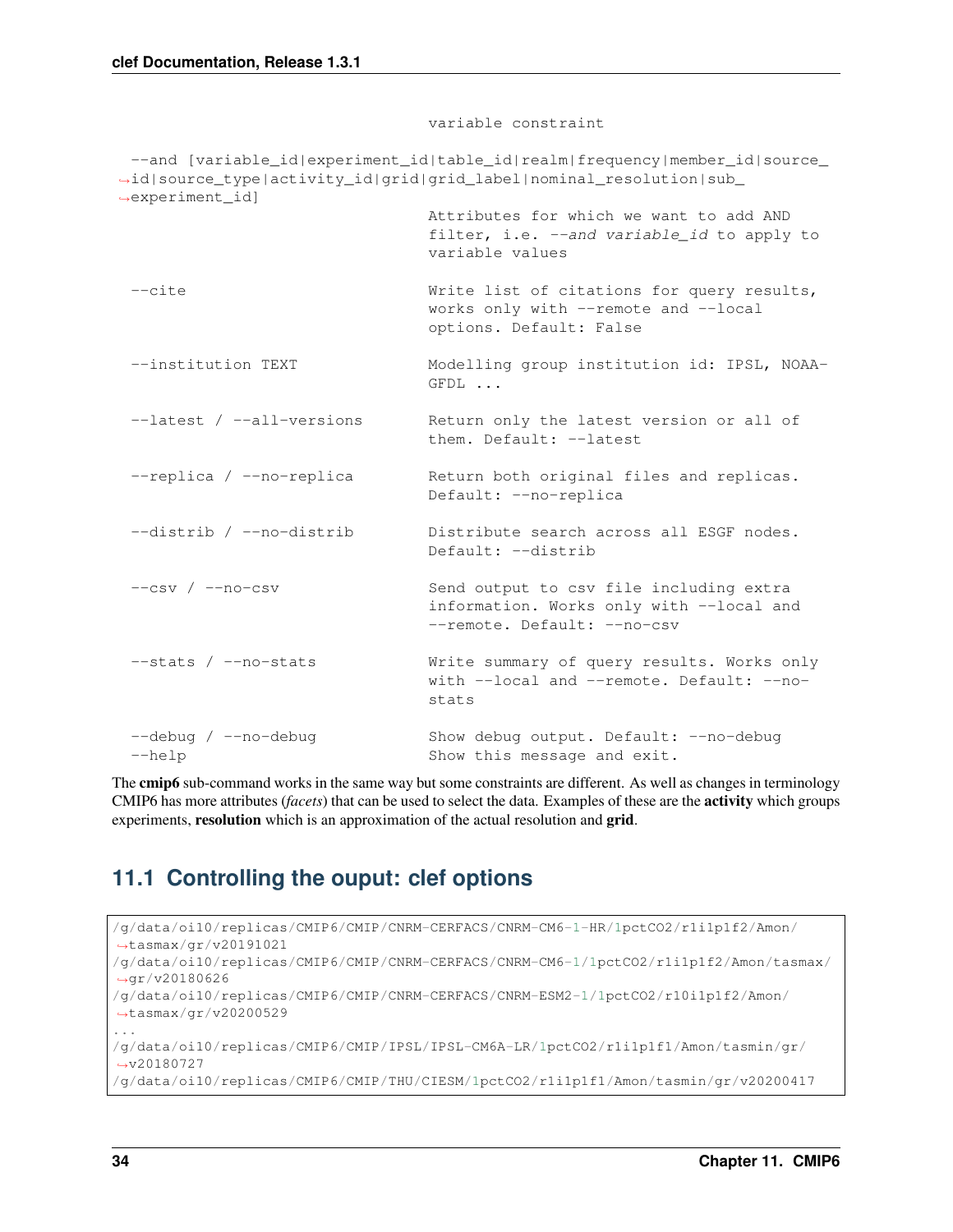In this example we used the  $-\text{local}$  option for the main command clef to get only the local matching data path as output. Note also that: - we are using abbreviations for the options where available; - we are passing the variable  $-v$  option twice; - we used the CMIP6 specific option  $-q$ / $-q$ rid to search for all data that is not on the model native grid. This doesn't indicate a grid common to all the CMIP6 output only to the model itself, the same is true for member id and other attributes.

--local is actually executing the query directly on the NCI clef.nci.org.au database, which is different from the default query where the search is executed first on the ESGF and then its results are matched locally. In the example above the final result is exactly the same, whichever way we perform the query. This way of searching can give you more results if a node is offline or if a version have been unpublished from the ESGF but is still available locally.

```
Available on ESGF but not locally:
CMIP6.CMIP.CAS.FGOALS-f3-L.1pctCO2.r1i1p1f1.Amon.clw.gr.v20200620
CMIP6.CMIP.CAS.FGOALS-f3-L.1pctCO2.r1i1p1f1.Amon.clwvi.gr.v20200620
...
CMIP6.CMIP.THU.CIESM.1pctCO2.r1i1p1f1.Amon.clw.gr.v20200417
CMIP6.CMIP.THU.CIESM.1pctCO2.r1i1p1f1.Amon.clwvi.gr.v20200417
```
This time we used the  $-\text{missing}$  option and the tool returned only the results matching the constraints that are available on the ESGF but not locally (we changed variables to make sure to get some missing data back).

```
CMIP6.CMIP.CNRM-CERFACS.CNRM-CM6-1-HR.1pctCO2.r1i1p1f2.Amon.tasmin.gr.v20191021
CMIP6.CMIP.CNRM-CERFACS.CNRM-CM6-1.1pctCO2.r1i1p1f2.Amon.tasmin.gr.v20180626
...
CMIP6.CMIP.IPSL.IPSL-CM6A-LR.1pctCO2.r1i1p1f1.Amon.tasmin.gr.v20180727
CMIP6.CMIP.NIMS-KMA.KACE-1-0-G.1pctCO2.r1i1p1f1.Amon.tasmin.gr.v20200115
CMIP6.CMIP.THU.CIESM.1pctCO2.r1i1p1f1.Amon.tasmin.gr.v20200417
```
The --remote option returns the Dataset\_ids of the data matching the constraints, regardless that they are available locally or not.

Please note that  $-\text{local}$ ,  $-\text{remote}$  and  $-\text{missing}$  together with  $-\text{request}$ , which we will look at next, are all options of the main command clef and they need to come before any sub-commands.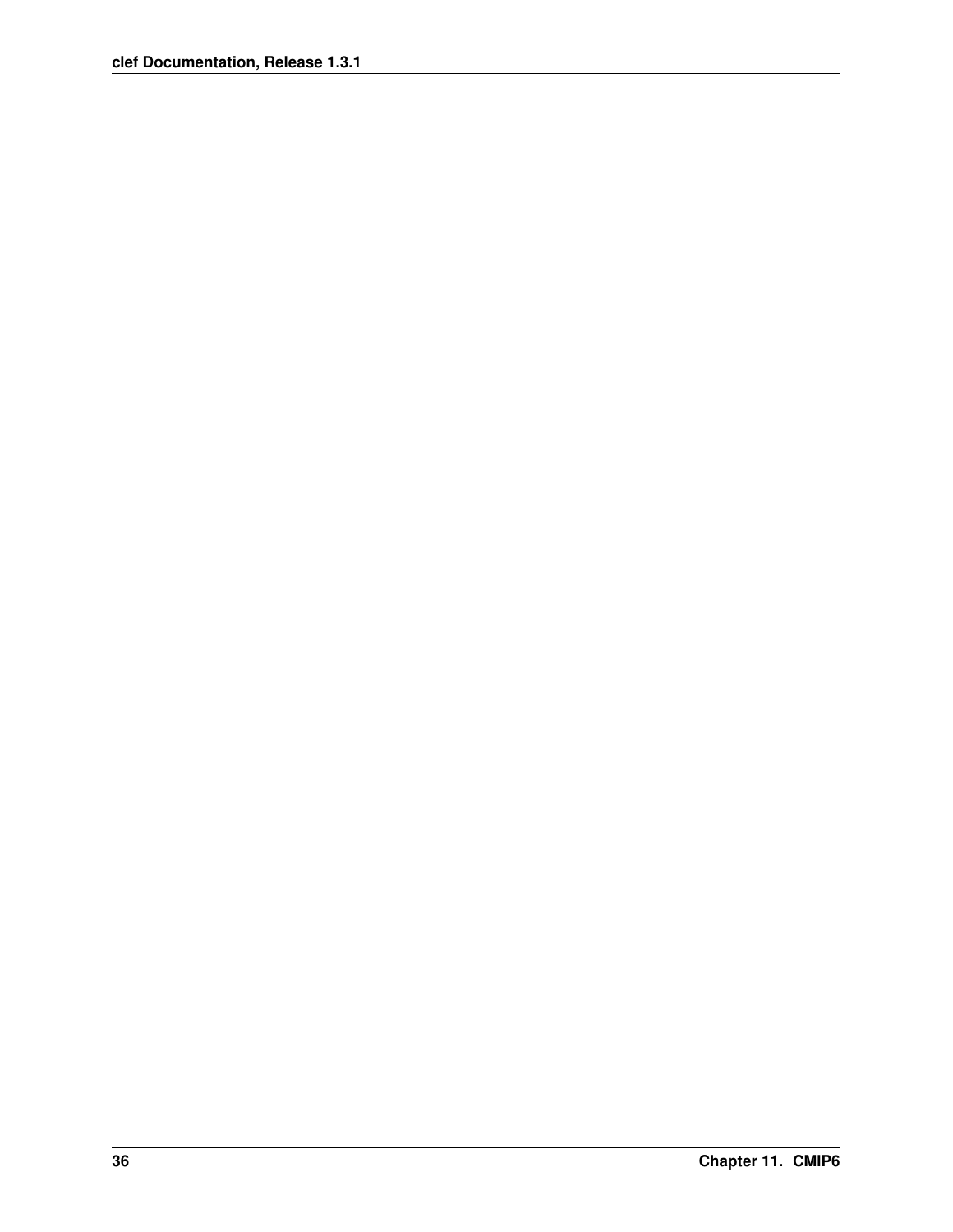### Requesting new data

What should we do if we found out there is some data we are interested to that has not been downloaded or requested yet? This is a complex data collection, NCI, in consultation with the community, decided the best way to manage it was to have one point of reference. Part of this agreement is that NCI will download the files and update the database that clef is interrrogating. After consultation with the community a priority list was decided and NCI has started downloading anything that falls into it as soon as become available. Users can then request from the NCI helpdesk, other combinations of variables, experiments etc that do not fall into this list. The list is available from the NCI climate confluence website: Even without consulting the list you can use clef, as we demonstrated above, to search for a particular dataset, if it is not queued or downloaded already clef will give you an option to request it from NCI. Let's see how it works.

```
%%bash
clef --request cmip6 -e 1pctCO2 -v clw -v clwvi -t Amon -g gr
no
```

```
Available on ESGF but not locally:
CMIP6.CMIP.CAS.FGOALS-f3-L.1pctCO2.r1i1p1f1.Amon.clw.gr.v20200620
CMIP6.CMIP.CAS.FGOALS-f3-L.1pctCO2.r1i1p1f1.Amon.clwvi.gr.v20200620
...
CMIP6.CMIP.THU.CIESM.1pctCO2.r1i1p1f1.Amon.clw.gr.v20200417
CMIP6.CMIP.THU.CIESM.1pctCO2.r1i1p1f1.Amon.clwvi.gr.v20200417
Do you want to proceed with request for missing files? (N/Y)
No is default
Your request has been saved in
/home/581/pxp581/clef/docs/CMIP6_pxp581_20210429T135117.txt
You can use this file to request the data via the NCI helpdesk: help@nci.org.au or
˓→https://help.nci.org.au.
```
We run the same query which gave us as a result 4 missing datasets but this time we used the  $-\text{request}$  option after clef. The tool will execute the query remotely, then look for matches locally and on the NCI download list. Having found none gives as an option of putting in a request. It will accept any of the following as a positive answer: > Y YES y yes

With anything else or if you don't pass anything it will assume you don't want to put in a request. It still saved the request in a file we can use later.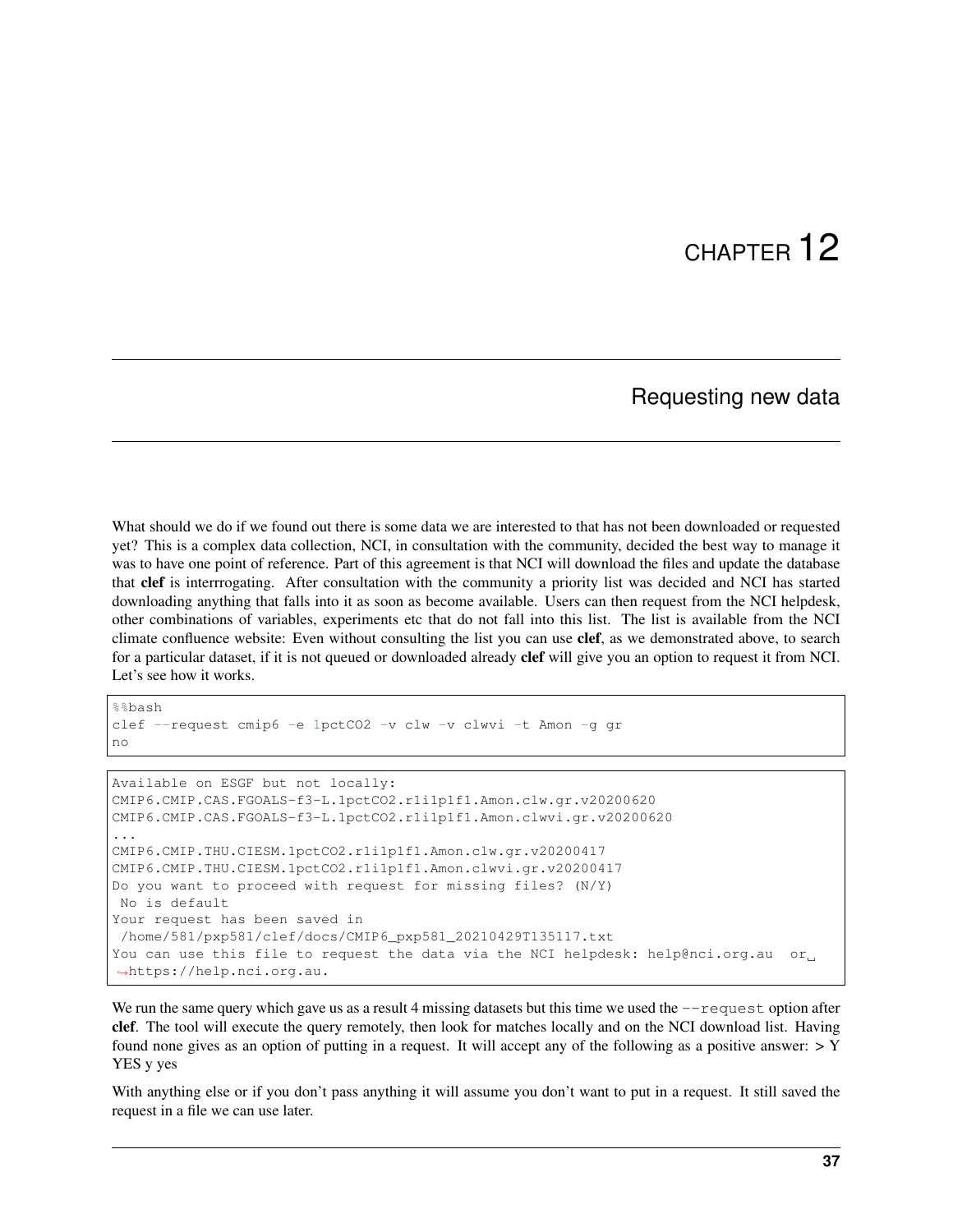```
dataset_id=CMIP6.CMIP.CAS.FGOALS-f3-L.1pctCO2.r1i1p1f1.Amon.clw.gr.v20200620
dataset_id=CMIP6.CMIP.CAS.FGOALS-f3-L.1pctCO2.r1i1p1f1.Amon.clwvi.gr.v20200620
dataset_id=CMIP6.CMIP.CAS.FGOALS-f3-L.1pctCO2.r2i1p1f1.Amon.clw.gr.v20200620
dataset_id=CMIP6.CMIP.CAS.FGOALS-f3-L.1pctCO2.r2i1p1f1.Amon.clwvi.gr.v20200620
```
If I answered yes the tool would have sent an e-mail to the NCI helpdesk with the text file attached, NCI can pass that file as input to their download tool and queue your request. NB if you are running clef from gadi you cannot send an e-mail so in that case the tool will skip the question and just remind you to send an e-mail to the NCI helpdesk yourself to finalise the request.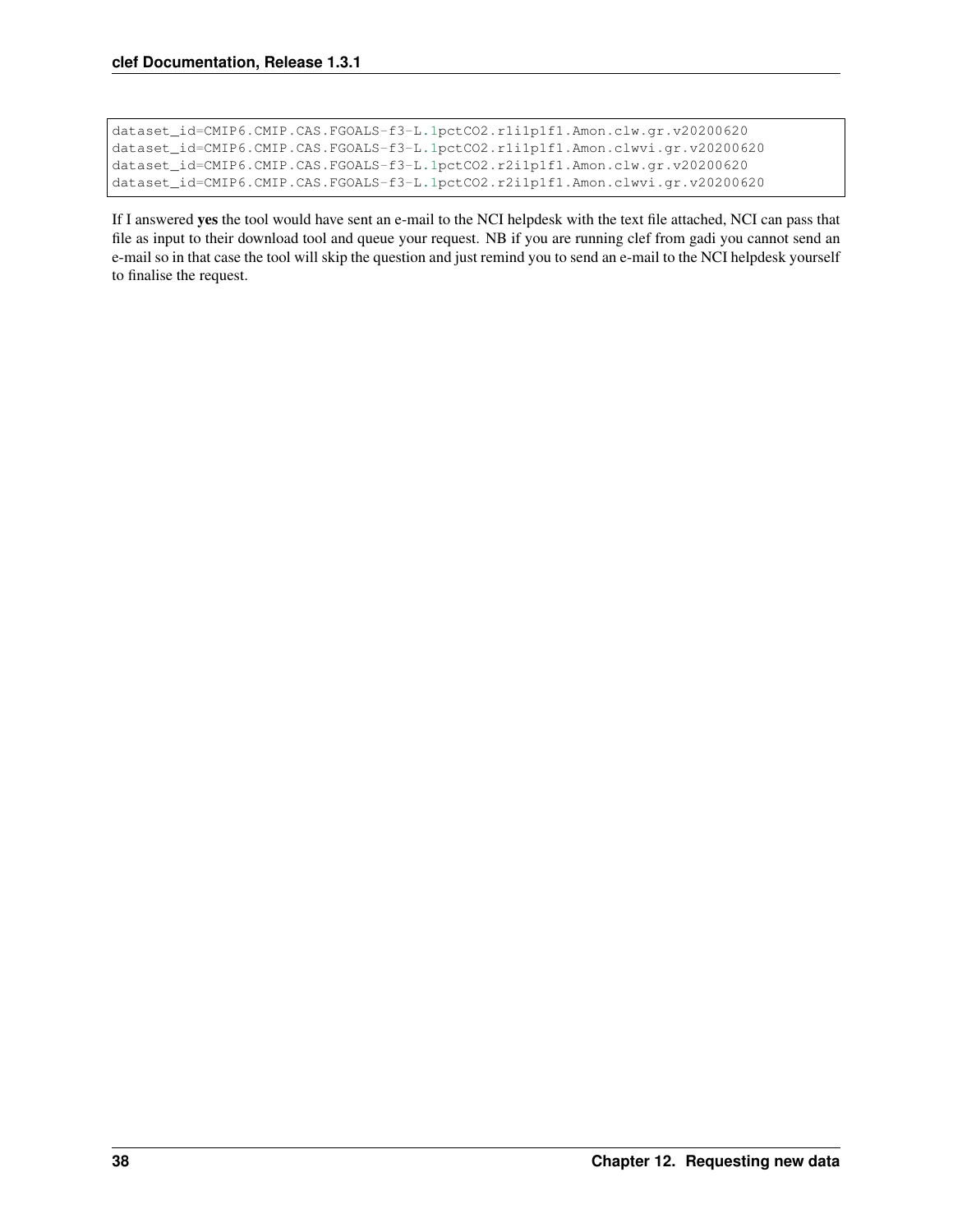## Integrating the local query in your scripts

Until now we looked at how to run queries from the command line, but you can use use the same query run by the --local option directly in your python code. By doing so you also get access to a lot more information on the datasets returned not only the path. To do so we have first to import some functions from the clef.code sub-module. In particular the search( ) function and connect( ) and Session( ) that we'll use to open a connection to the database.

### **13.1 Running search( )**

search() takes 4 inputs: the db session, the project (i.e. currently 'CMIP5', 'CORDEX' or 'CMIP6'), latest (True or False) and a dictionary containing the query constraints:  $>$  search(session, project='CMIP5', latest=True, \*\*kwargs)

Let's start by defining some constraints.

The available keys depend on the project you are querying and the attributes stored by the database. You can use any of the *facets* used for ESGF but in future we will be adding other options based on extra fields which are stored as attributes.

The search( ) function returns a pandas dataframe where every match to the constraints is a row.

---------------------------------------------------------------------------

Both the keys and values of the constraints get checked before being passed to the query function. This means that if you passed a key or a value that doesn't exist for the chosen project, the function will print a list of valid values and then exit. Let's rewrite the constraints dictionary to show an example.

```
ClefException Traceback (most recent call last)
<ipython-input-20-c5717342465f> in <module>
    1 constraints = {'v': 'tas', 'm': 'MIROC5', 'table': 'day', 'experiment': 'rcp85
˓→', 'activity': 'CMIP'}
---> 2 results = search(s, **constraints)
~/.local/lib/python3.8/site-packages/clef/code.py in search(session, project, latest,
 ˓→**kwargs) (continues on next page)
```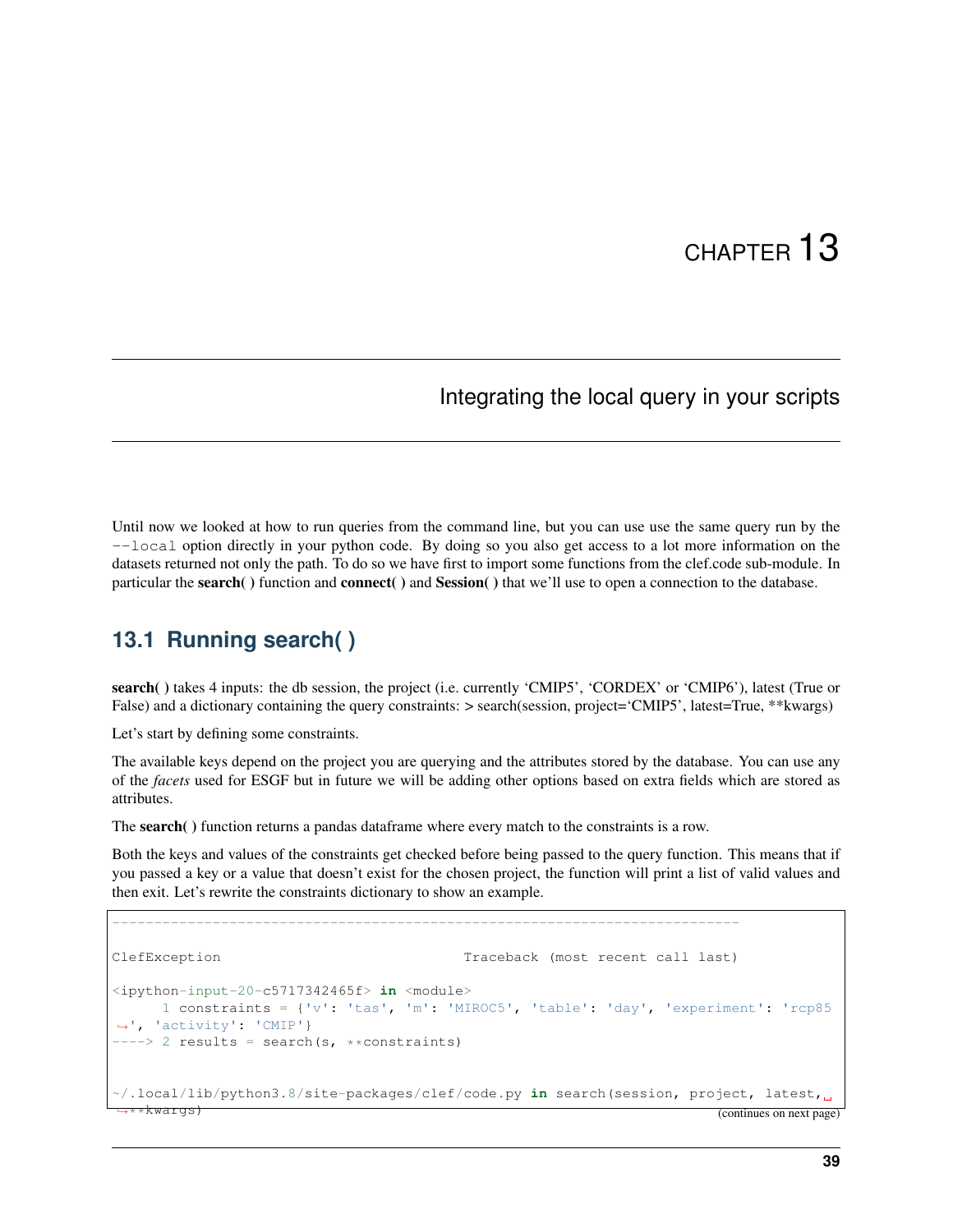(continued from previous page)

```
61 valid_keys = get_keys(project)
    62 # check all passed keys are valid
  -> 63 args = check_keys(valid_keys, kwargs)
    64 # load dictionary of valid keys for project facets
    65 vocabularies = load_vocabularies(project)
~/.local/lib/python3.8/site-packages/clef/helpers.py in check_keys(valid_keys, kwargs)
   208 facets = [k for k,v in valid_keys.items() if key in v]
   209 if facets==[]:
--> 210 raise ClefException(
   211 f"Warning {key} is not a valid constraint name"
   212 f"Valid constraints are:\n{valid_keys.values()}")
ClefException: Warning activity is not a valid constraint nameValid constraints are:
dict_values([['source_id', 'model', 'm'], ['realm'], ['time_frequency', 'frequency',
˓→'f'], ['variable_id', 'variable', 'v'], ['experiment_id', 'experiment', 'e'], [
˓→'table_id', 'table', 'cmor_table', 't'], ['member_id', 'member', 'ensemble', 'en',
˓→'mi'], ['institution_id', 'institution', 'institute'], ['experiment_family'], ['cf_
˓→standard_name']])
```
You can see that the function told us activity is not a valid constraints for CMIP5, in fact that can be used only with CMIP6 NB, that the search accepted all the other abbreviations, there's a few terms that can be used for each key. The full list of valid keys is available from from the github repository: [https://github.com/coecms/clef/blob/master/](https://github.com/coecms/clef/blob/master/clef/data/valid_keys.json) [clef/data/valid\\_keys.json](https://github.com/coecms/clef/blob/master/clef/data/valid_keys.json)

| project                                                                             | CMIP5                                                           |  |
|-------------------------------------------------------------------------------------|-----------------------------------------------------------------|--|
| institute                                                                           | MIROC                                                           |  |
| model                                                                               | MIROC5                                                          |  |
| experiment                                                                          | rcp85                                                           |  |
| frequency                                                                           | day                                                             |  |
| realm                                                                               | atmos                                                           |  |
| ensemble                                                                            | r1i1p1                                                          |  |
| cmor table                                                                          | day                                                             |  |
| version                                                                             | 20120710                                                        |  |
| variable                                                                            | tas                                                             |  |
| path                                                                                | $/q/data/al33/replicas/CMIPS/combined/MIROC/MIR$                |  |
| filename                                                                            | $\{\text{tas\_day\_MIROC5\_rcp85\_r1i1p1\_20900101-20991231}\}$ |  |
| periods                                                                             | $(21000101, 21001231), (20800101, 20891231), $                  |  |
| fdate                                                                               | 20060101                                                        |  |
| tdate                                                                               | 21001231                                                        |  |
| time_complete                                                                       | True                                                            |  |
| Name: /g/data/al33/replicas/CMIP5/combined/MIROC/MIROC5/rcp85/day/atmos/day/rlilp1/ |                                                                 |  |
| $\rightarrow$ v20120710/tas, dtype: object                                          |                                                                 |  |
|                                                                                     |                                                                 |  |

NB that project is by default 'CMIP5' so it can be omitted when querying CMIP5 data and latest is True by default. Set this to *False* if you want to return all the available versions.

#### **13.1.1 Running search() for different sets of attributes**

The **search**() function works for one set of attributes, you can specify only one value for each of the attributes at one time. If you want to run a query for two or more different sets of attributes you can call search() in a loop. If you have a small numbers of queries then this is easy to implement and run. To make **search**() works for a random number of inputs passed by the command line we set up a function call\_local\_query() that deals with this more efficiently.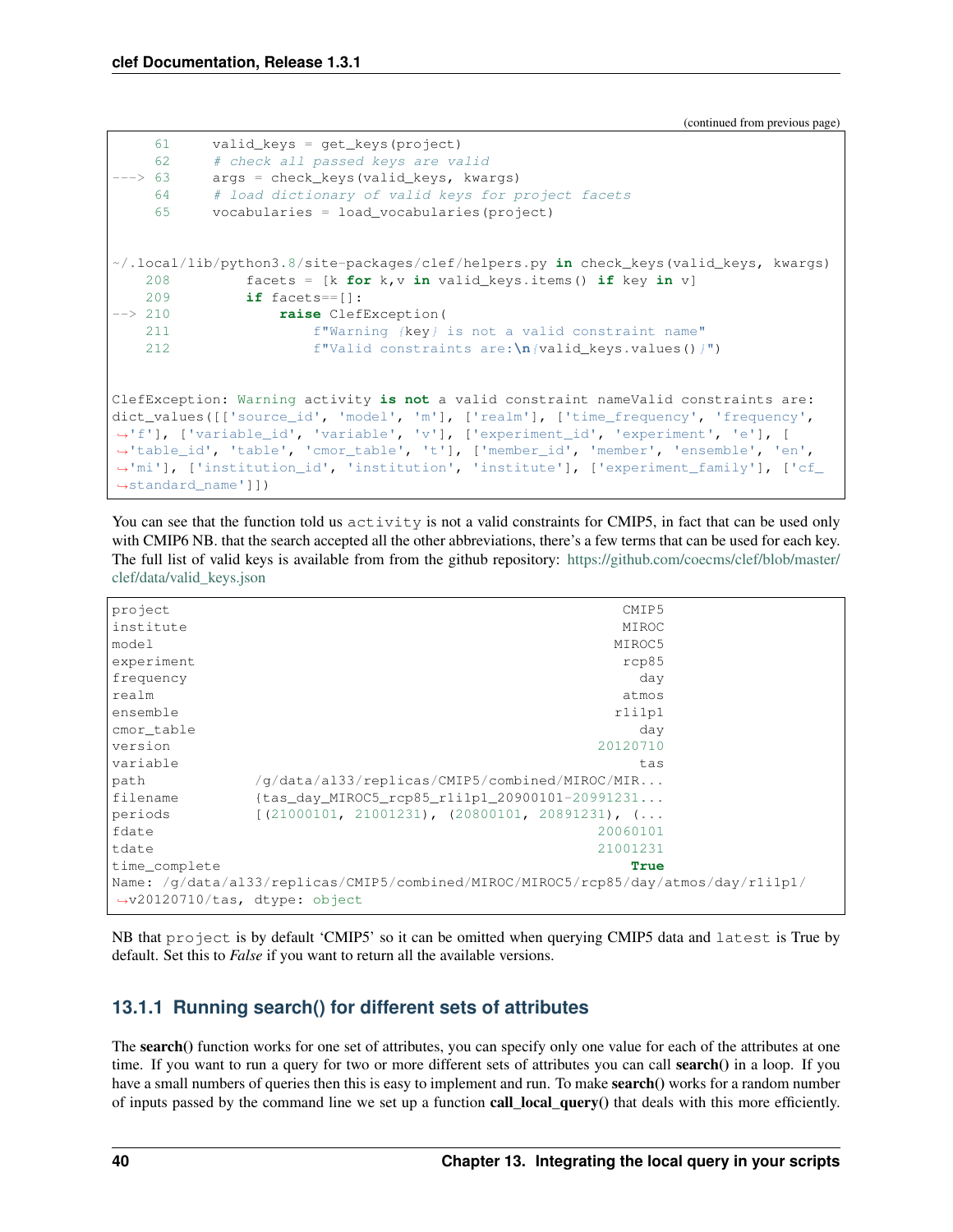The arguments are very similar to **search**() with the important difference that we are passing list of values instead of strings: >call\_local\_query(s, project, oformat, latest, \*\*kwargs)

Let's look at an example:

Because this function was created to deliver results for the command line local query option, as well as the list of results, it also outputs a list of their paths. Under the hood this function works out all the combinations of the arguments you passed and will run search() for each of them, before doing so will also run other functions that check that the values and keys passed to the function are valid. The extra argument latest is necessary to resolve the command line --latest option.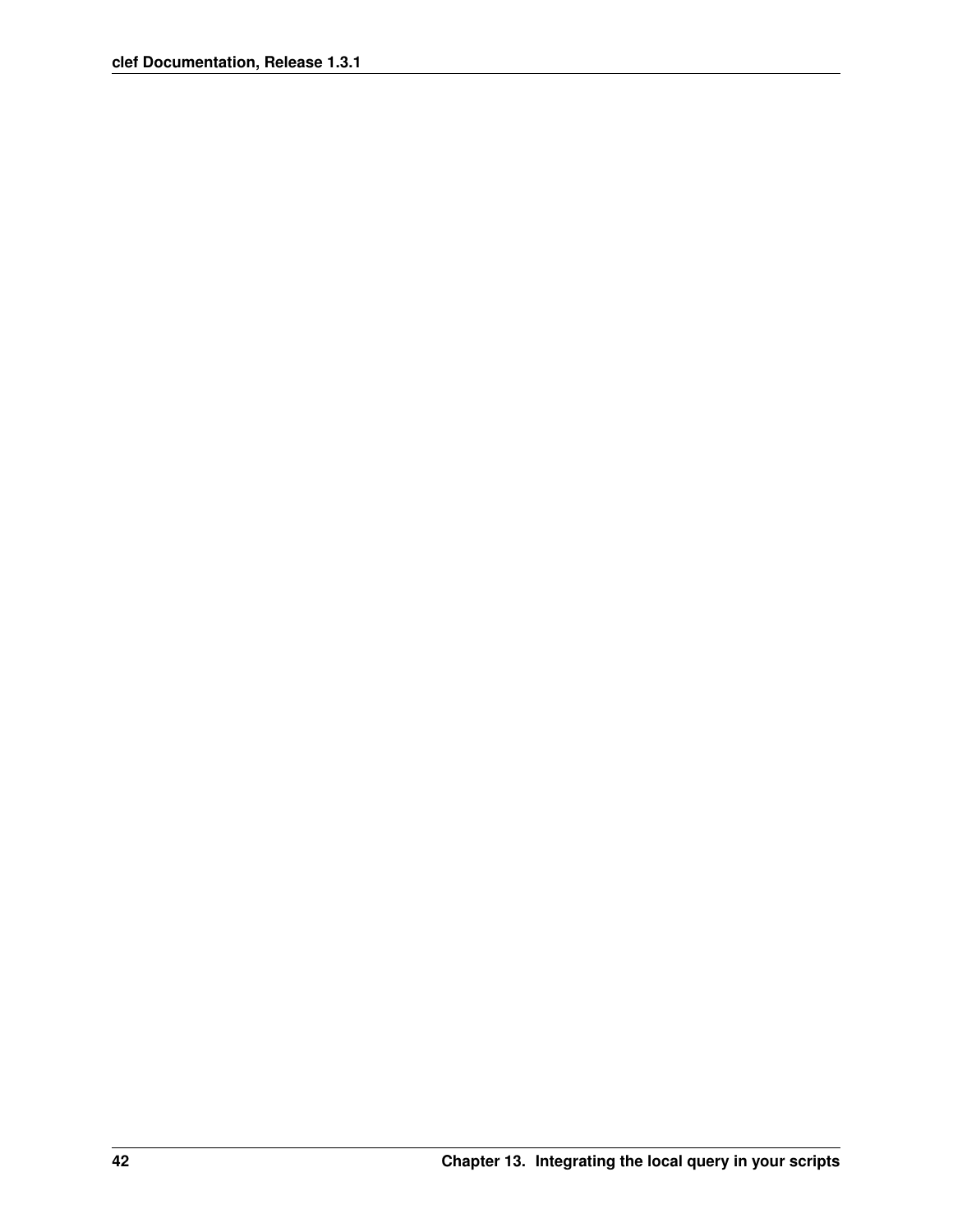### AND Filter

We started adding additional features to CleF which allows more complex queries. We started from the following case. Let's say that you want to find all the CMIP6 models that have both daily precipitation (pr) and soil moisture (mrso) for a particular experiment(historical). Up to now you would had to select separately both variables and then work out which models had both on your own.

We will show how this work starting by using the actual function interactively. There is also a command line option but it returns only a list of the models. First of all, since we are potentially passing more than one value to the query we are using lists in our *constraints* dictionary. Then we need to define the attributes for which we want all values to be present, only variable\_id in this case. Finally we tell the function which attributes define a simulation, this would most often be model and member.

The function returns the selected models/members combinations that have both variables and the corresponding subset of the original query *results*. NB currently using the abbreviated version for the constraints keys won't work, you will have to use the attributes full names. You can see by printing the length of both lists and one of the first item of *selection* that the results have been grouped by models/ensembles and then filtered.

#### 174 87

| comb                                        | $\{(pr, ), (mrso, )\}$                                      |
|---------------------------------------------|-------------------------------------------------------------|
| frequency                                   | $\{mon\}$                                                   |
| version                                     | $\{v20191108\}$                                             |
| path                                        | $\frac{1}{q}$ /q/data/fs38/publications/CMIP6/CMIP/CSIRO-AR |
| table id                                    | {Amon, Lmon}                                                |
| index                                       | (322, 608)                                                  |
| Name: (ACCESS-CM2, rli1p1f1), dtype: object |                                                             |

The full definition the **matching**() shows all the function arguments: >matching(session, cols, fixed, project='CMIP5', local=True, latest=True, \*\*kwargs)

From this you can see that like search() by default project is 'CMIP5' and latest is True. We didn't have to use yet the local argument which is True by default, we will see examples later where is set to False so we can do the same query remotely.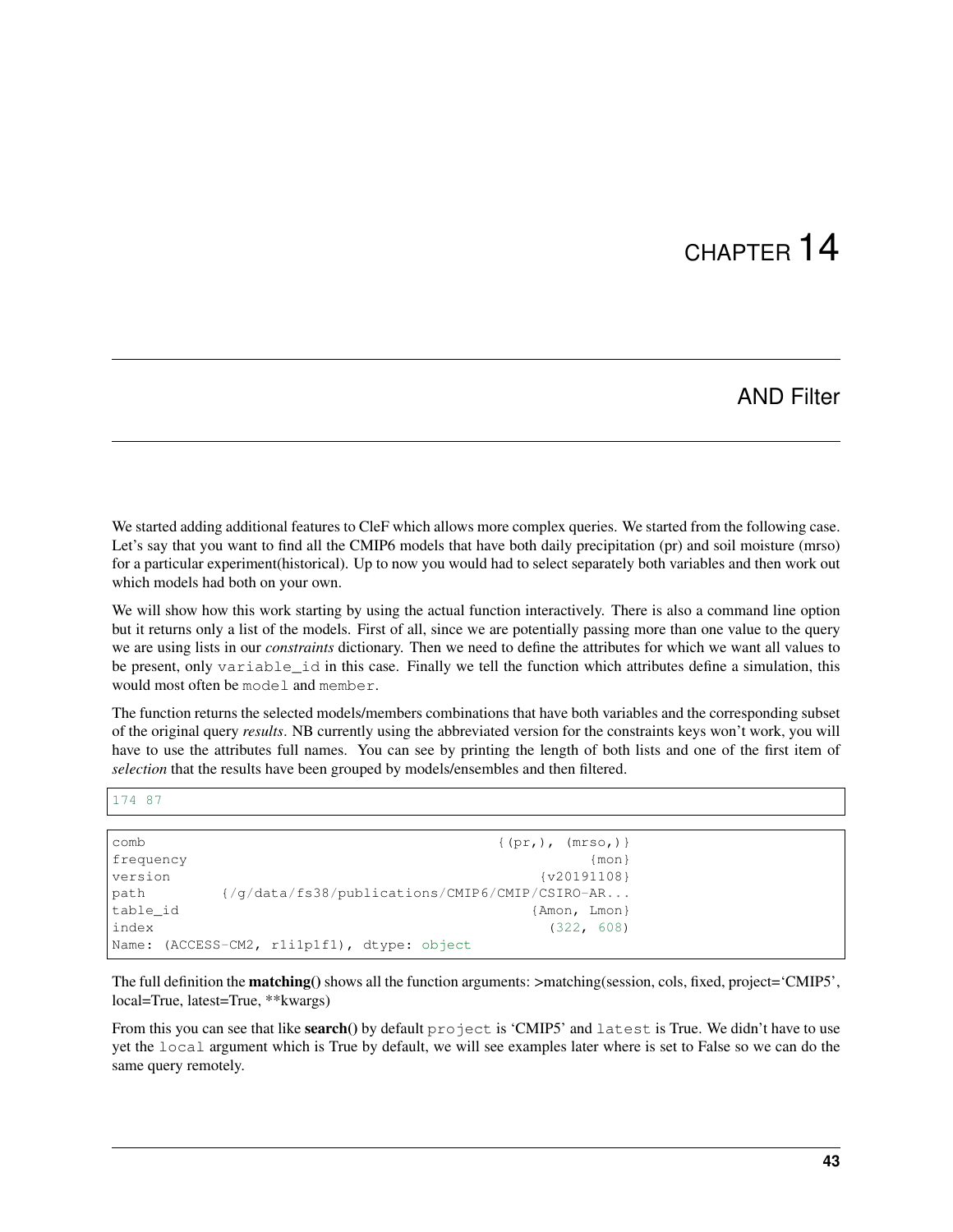### **14.1 AND filter on more than one attribute**

We can pass more than value for more than one attribute, let's add *piControl* to the experiment list.

275 93

```
comb \{(\text{pr}_1), (\text{mrs}_0)\}\frequency {m \choose 1}version \{v20191112, v20191108\}path {/g/data/fs38/publications/CMIP6/CMIP/CSIRO-AR...
table_id {Amon, Lmon}
index (322, 624, 680, 766)
Name: (ACCESS-CM2, r1i1p1f1), dtype: object
```
As you can see we get now many more results but only a few more combinations after applying the filter. This is because we are still defining a simulation by using model and member combinations we haven't included experiment and the results for the two experiments are grouped together, to fix this we need to add experiment\_id to the *fixed* list.

270 135

| comb      | $\{(pr, ), (mrso, )\}$                                                   |
|-----------|--------------------------------------------------------------------------|
| frequency | $\{mon\}$                                                                |
| version   | $\{v20191108\}$                                                          |
| path      | $\frac{1}{q} \cdot \frac{q}{data}$ fs38/publications/CMIP6/CMIP/CSIRO-AR |
| table id  | {Amon, Lmon}                                                             |
| index     | (322, 680)                                                               |
|           | Name: (ACCESS-CM2, rli1p1f1, historical), dtype: object                  |

If we wanted to find all models/members combinations which have both variables and both experiments, then we should have kept *fixed* as it was and add experiment\_id to the *allvalues* list instead.

168 42

```
comb {(mrso, piControl), (mrso, historical), (pr, p...
frequency (mon)
version {v20191112, v20191108}
path {/g/data/fs38/publications/CMIP6/CMIP/CSIRO-AR...
table_id {Amon, Lmon}
index (322, 624, 680, 766)
Name: (ACCESS-CM2, r1i1p1f1), dtype: object
```
## **14.2 AND filter applied to remote ESGF query**

You can of course do the same query for CMIP5, in that case you can omit project when calling the function since its default value is 'CMIP5'. Another default option is *local=True*, this says the function to perfom this query directly on the local database if you want you can perform the same query on the ESGF database, so you can see what has been published.

1494 47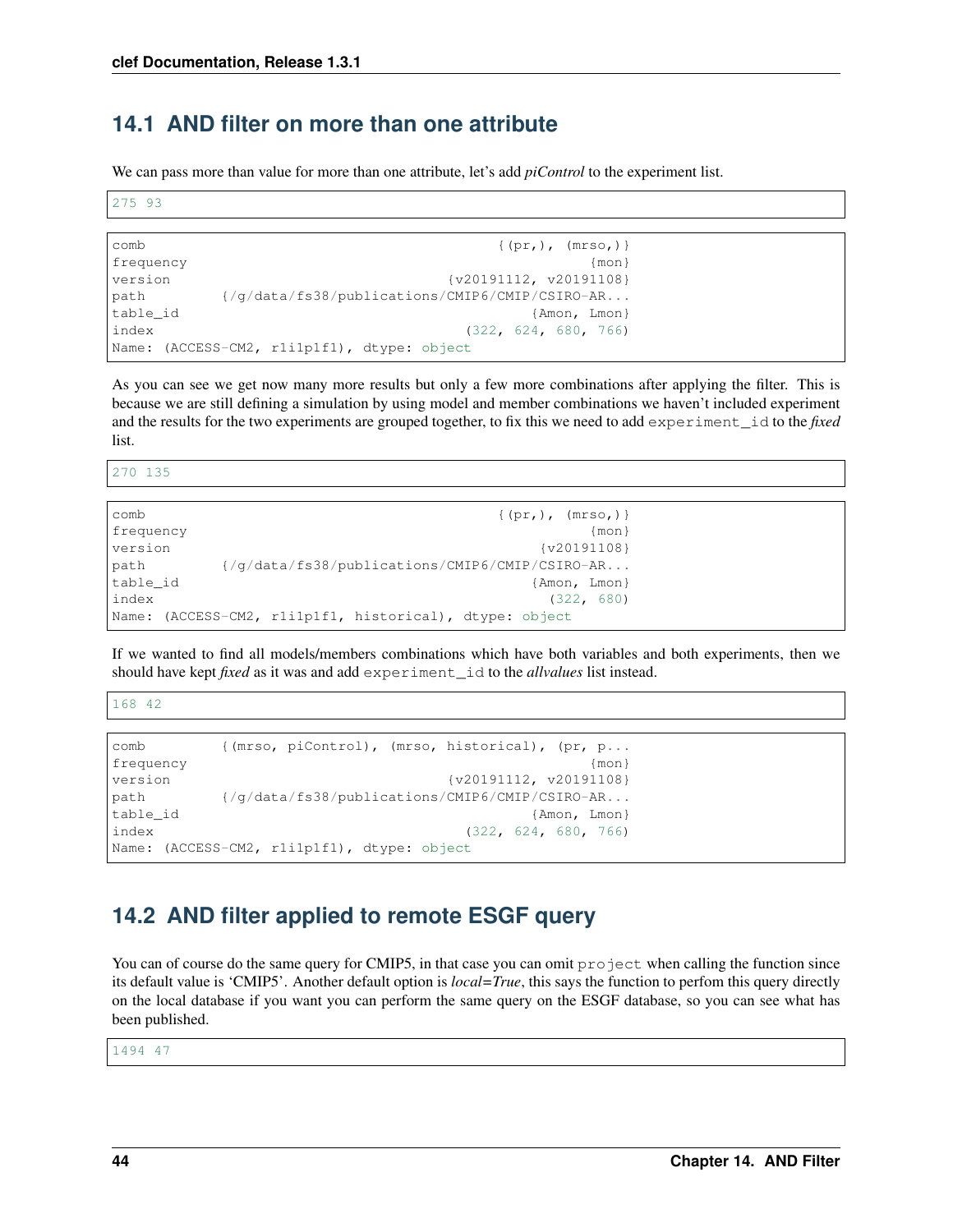```
comb {(tasmax, historical), (tasmax, rcp26), (tasma...
dataset_id {cmip5.output1.CNRM-CERFACS.CNRM-CM5.historica...
version {(v20110629,), (v20110901,), (v20110930,)}
cmor_table {Amon}
index (422, 423, 424, 425, 426, 427, 476, 477, 478, ...
Name: (CNRM-CM5, r1i1p1), dtype: object
```
Please note how I used different attributes names because we are querying CMIP5 now. comb highlights all the combinations that have to be present for a model/ensemble to be returned while we are getting a dataset\_id rather than a directory path.

#### **14.3 AND filter on the command line**

The command line version of **matching** can be called using the  $-\text{and flag followed by the attribute for which we$ want all values, the flag can be used more than once. By default model/ensemble combinations define a simulation, and only model, ensemble and version are returned as final result.

```
ACCESS1.0 / r1i1p1 versions: 20120727, 20120115
ACCESS1.0 / r2i1p1 versions: 20130726
ACCESS1.0 / r3i1p1 versions: 20140402
...
MRI-CGCM3 / r2i1p1 versions: 20120701
MRI-CGCM3 / r3i1p1 versions: 20120701
MRI-CGCM3 / r4i1p2 versions: 20120701
MRI-CGCM3 / r5i1p2 versions: 20120701
MRI-ESM1 / r1i1p1 versions: 20140210, 20130307
NorESM1-M / r1i1p1 versions: 20120412
NorESM1-M / r2i1p1 versions: 20120412
NorESM1-M / r3i1p1 versions: 20120412
inmcm4 / r1i1p1 versions: 20130207
```
The same will work for --remote and *cmip6*

```
ACCESS-CM2 / r1i1p1f1 versions: v20191112
ACCESS-ESM1-5 / r1i1p1f1 versions: v20191214
AWI-ESM-1-1-LR / r1i1p1f1 versions: v20200212
...
NorESM2-MM / r1i1p1f1 versions: v20191108
SAM0-UNICON / r1i1p1f1 versions: v20190910
TaiESM1 / r1i1p1f1 versions: v20200302, v20200211
```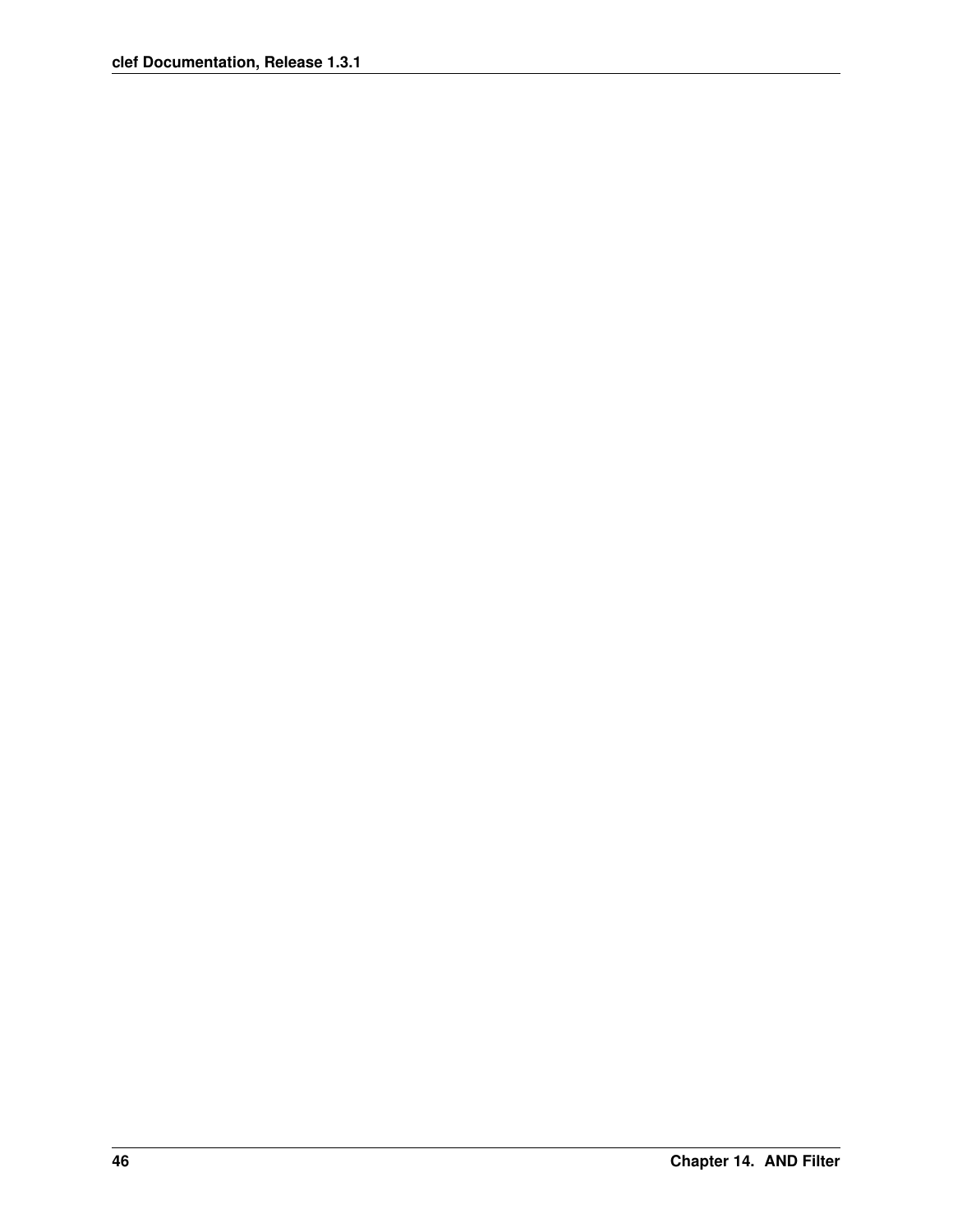#### Other features

#### **15.1 CSV file output**

The  $-\cos y$  option added to the command line will output the query results in a csv file. Rather than getting only the files path, it will list all the available attributes. This currently works only with the  $-\text{local}$  and  $-\text{remote}$  option, it doesn't yet work for the standard search, which is basically a combination of the two.

```
/g/data/al33/replicas/CMIP5/combined/BCC/bcc-csm1-1-m/piControl/mon/atmos/Amon/r1i1p1/
˓→v20120705/pr
/g/data/al33/replicas/CMIP5/combined/BCC/bcc-csm1-1/piControl/mon/atmos/Amon/r1i1p1/
˓→v1/pr
...
/g/data/rr3/publications/CMIP5/output1/CSIRO-QCCCE/CSIRO-Mk3-6-0/piControl/mon/atmos/
˓→Amon/r1i1p1/files/tas_20110518
/g/data/rr3/publications/PMIP3/output/UNSW/CSIRO-Mk3L-1-2/piControl/mon/atmos/Amon/
˓→r1i1p1/files/tas_20170728
/g/data/rr3/publications/PMIP3/output/UNSW/CSIRO-Mk3L-1-2/piControl/mon/atmos/Amon/
˓→r1i1p1/v20170728/tas
Saving to CMIP5_query.csv
```
, model, experiment, frequency, ensemble, cmor\_table, version, variable, path, fdate, tdate, ˓<sup>→</sup>time\_complete

```
0,BCC-CSM1.1(m),piControl,mon,r1i1p1,Amon,20120705,pr,/g/data/al33/replicas/CMIP5/
˓→combined/BCC/bcc-csm1-1-m/piControl/mon/atmos/Amon/r1i1p1/v20120705/pr,101,40012,
1,BCC-CSM1.1,piControl,mon,r1i1p1,Amon,1,pr,/g/data/al33/replicas/CMIP5/combined/BCC/
˓→bcc-csm1-1/piControl/mon/atmos/Amon/r1i1p1/v1/pr,101,50012,
2,BNU-ESM,piControl,mon,r1i1p1,Amon,20120626,pr,/g/data/al33/replicas/CMIP5/combined/
˓→BNU/BNU-ESM/piControl/mon/atmos/Amon/r1i1p1/v20120626/pr,14500101,20081231,True
```
In the first example I am passing  $-\cos v$  to a CMIP5 query with the  $-\cos 1$  option set. I am hiding the cell output but the tool still prints the results on the display as well as creating the csv file. The following example demonstrate how  $-\cos y$  works also for remote CMIP6 queries and with the flag  $-\text{and}$  which allows for more complex filtering of the data and that we haven't looked at yet.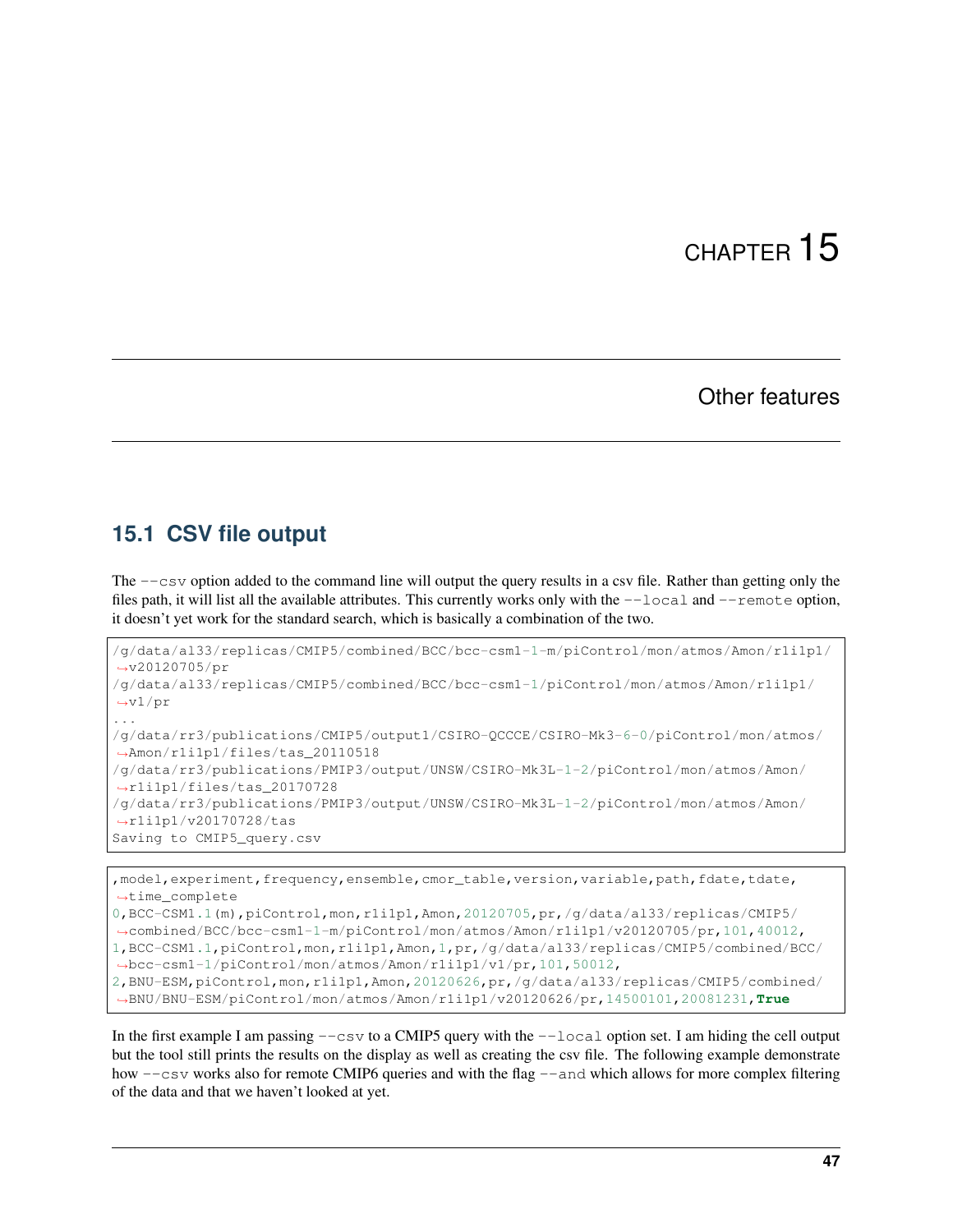```
ACCESS-CM2 / r1i1p1f1 versions: v20191112
ACCESS-ESM1-5 / r1i1p1f1 versions: v20191214
AWI-ESM-1-1-LR / r1i1p1f1 versions: v20200212
...
NorESM2-MM / r1i1p1f1 versions: v20191108
SAM0-UNICON / r1i1p1f1 versions: v20190910
TaiESM1 / r1i1p1f1 versions: v20200302, v20200211
Saving to CMIP6_query.csv
```

```
,index,version,activity_id,dataset_id,experiment_id,frequency,grid,grid_label,member_
˓→id,nominal_resolution,source_id,source_type,sub_experiment_id,table_id,variable_id,
˓→score,comb
0,0,"('v20200211',)",CMIP,CMIP6.CMIP.AS-RCEC.TaiESM1.piControl.r1i1p1f1.Amon.pr.gn.
˓→v20200211|esgf.rcec.sinica.edu.tw,piControl,mon,finite-volume grid with 0.9x1.25
˓→degree lat/lon resolution,gn,r1i1p1f1,100 km,TaiESM1,AOGCM,none,Amon,pr,1.0,"('pr',)
˓→"
1,1,"('v20200211',)",CMIP,CMIP6.CMIP.AS-RCEC.TaiESM1.piControl.r1i1p1f1.Amon.pr.gn.
˓→v20200211|esgf.rcec.sinica.edu.tw,piControl,mon,finite-volume grid with 0.9x1.25
˓→degree lat/lon resolution,gn,r1i1p1f1,100 km,TaiESM1,AOGCM,none,Amon,pr,1.0,"('pr',)
˓→"
2,2,"('v20200211',)",CMIP,CMIP6.CMIP.AS-RCEC.TaiESM1.piControl.r1i1p1f1.Amon.pr.gn.
˓→v20200211|esgf.rcec.sinica.edu.tw,piControl,mon,finite-volume grid with 0.9x1.25
˓→degree lat/lon resolution,gn,r1i1p1f1,100 km,TaiESM1,AOGCM,none,Amon,pr,1.0,"('pr',)
\hookrightarrow ^{\rm{u}}
```
### **15.2 Query summary option**

The  $-$ -stats option added to the command line will print a summary of the query results It works for both  $-$ local and  $--$ remote options, but not with the default query. Currently it prints the following: \* total number of models, followed by their names \* total number of unique model-ensembles/members combinations \* number of models that have N ensembles/members, followed by their names

```
Query summary
42 model/s are available:
ACCESS1.0 ACCESS1.3 BCC-CSM1.1 BCC-CSM1.1(m) BNU-ESM CCSM4 CESM1(BGC) CESM1(CAM5)
˓→CESM1(WACCM) CMCC-CESM CMCC-CM CMCC-CMS CNRM-CM5 CSIRO-Mk3.6.0 CanESM2 EC-EARTH
˓→FGOALS-s2 FGOALS_g2 FIO-ESM GFDL-CM3 GFDL-ESM2G GFDL-ESM2M GISS-E2-H GISS-E2-H-CC
˓→GISS-E2-R GISS-E2-R-CC HadGEM2-AO HadGEM2-CC HadGEM2-ES IPSL-CM5A-LR IPSL-CM5A-MR
˓→IPSL-CM5B-LR MIROC-ESM MIROC-ESM-CHEM MIROC5 MPI-ESM-LR MPI-ESM-MR MRI-CGCM3 MRI-
˓→ESM1 NorESM1-M NorESM1-ME inmcm4
A total of 100 unique model-member combinations are available.
 26 model/s have 1 member/s:
    ACCESS1.0: r1i1p1
    ACCESS1.3: r1i1p1
    BCC-CSM1.1: r1i1p1
     ...
    NorESM1-ME: r1i1p1
    inmcm4: r1i1p1
 7 model/s have 3 member/s:
```
(continues on next page)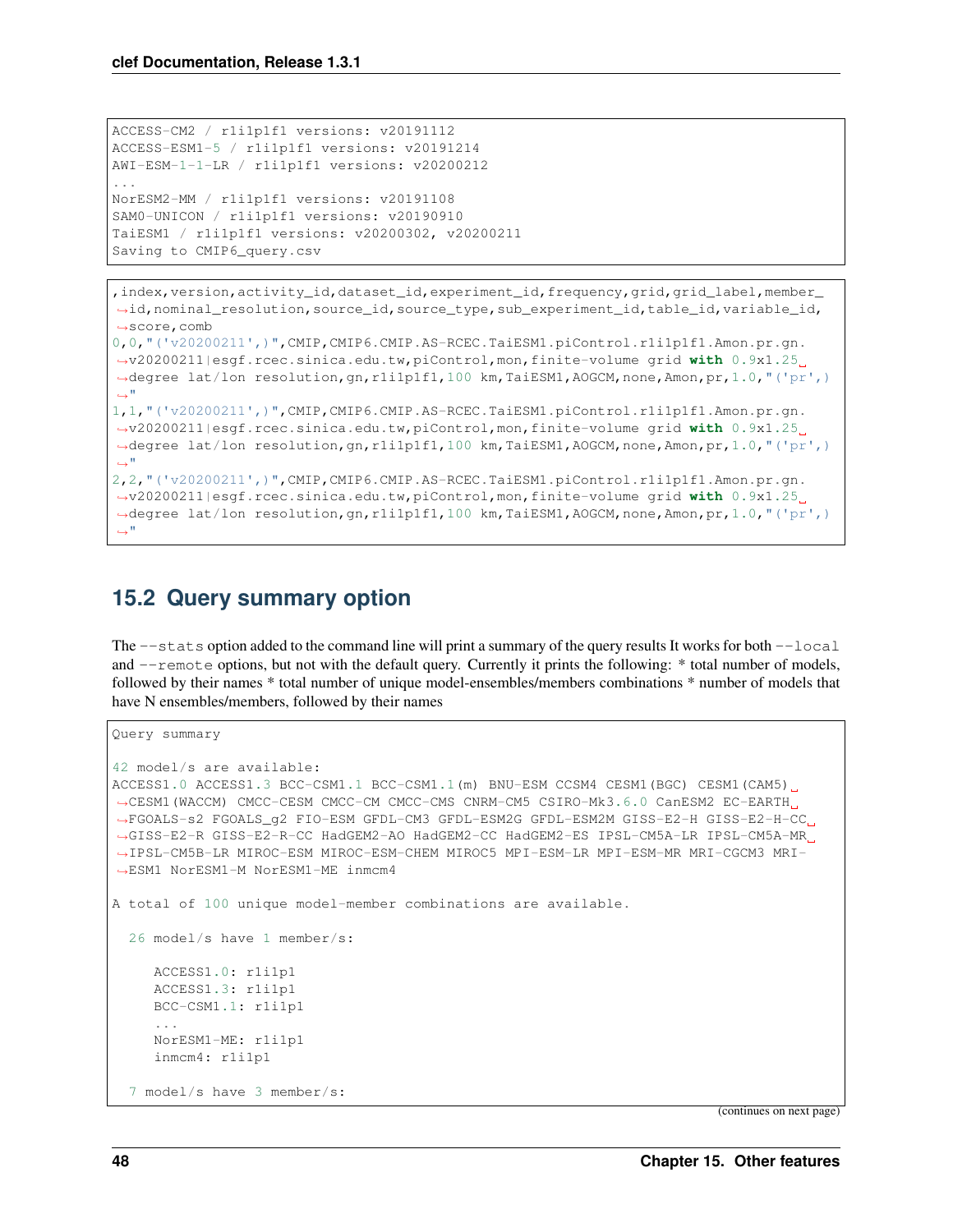(continued from previous page)

```
CESM1(CAM5): r1i1p1, r2i1p1, r3i1p1
    CESM1(WACCM): r2i1p1, r3i1p1, r4i1p1
    FGOALS-s2: r1i1p1, r2i1p1, r3i1p1
    FIO-ESM: r1i1p1, r2i1p1, r3i1p1
    HadGEM2-CC: r1i1p1, r2i1p1, r3i1p1
    MIROC5: r1i1p1, r2i1p1, r3i1p1
    MPI-ESM-LR: r1i1p1, r2i1p1, r3i1p1
 2 model/s have 4 member/s:
    HadGEM2-ES: r1i1p1, r2i1p1, r3i1p1, r4i1p1
    IPSL-CM5A-LR: r1i1p1, r2i1p1, r3i1p1, r4i1p1
 4 model/s have 5 member/s:
    CNRM-CM5: r10i1p1, r1i1p1, r2i1p1, r4i1p1, r6i1p1
    CanESM2: r1i1p1, r2i1p1, r3i1p1, r4i1p1, r5i1p1
    GISS-E2-H: r1i1p1, r1i1p2, r1i1p3, r2i1p1, r2i1p3
    GISS-E2-R: r1i1p1, r1i1p2, r1i1p3, r2i1p1, r2i1p3
 1 model/s have 6 member/s:
    CCSM4: r1i1p1, r2i1p1, r3i1p1, r4i1p1, r5i1p1, r6i1p1
 1 model/s have 9 member/s:
    EC-EARTH: r11i1p1, r12i1p1, r13i1p1, r1i1p1, r2i1p1, r6i1p1, r7i1p1, r8i1p1,
˓→r9i1p1
 1 model/s have 10 member/s:
    CSIRO-Mk3.6.0: r10i1p1, r1i1p1, r2i1p1, r3i1p1, r4i1p1, r5i1p1, r6i1p1, r7i1p1,
˓→r8i1p1, r9i1p1
```
### **15.3 Errata and ESDOC**

Another new features are functions that retrieve errata associated to a file and the documents available in the ESDOC system. We are still working to make these accessible from the command line and also to add tracking\_ids to our query outputs. In the meantime you can load them and use them after having retrieve the tracking\_id attribute in another way (for example with a simple nc\_dump or via xarray if in python). Let's start from the errata:

```
You can view the full report online:
https://errata.es-doc.org/static/view.html?uid=99f28ccc-53b3-68dc-8fb1-f7ca4a2d3393
Title: pr and prc have incorrect values at daily and monthly timescales due to an
˓→incorrect scaling factor
Status: resolved
Description: Within the conversion from CESM's CAM precipitation units (m s-1) to CMIP
˓→'s units of (kg m-2 s-1) an incorrect scaling factor was applied. The conversion
→should have been to multiply CAM's values by 1000 kg m-3. Instead, the values were
→multiplied by 1000 and then divided by 86400, resulting in values that are too
˓→small.
```
As you can see I've chosen a tracking id that was associated to some errata. First I use the **errata**() function to retrieve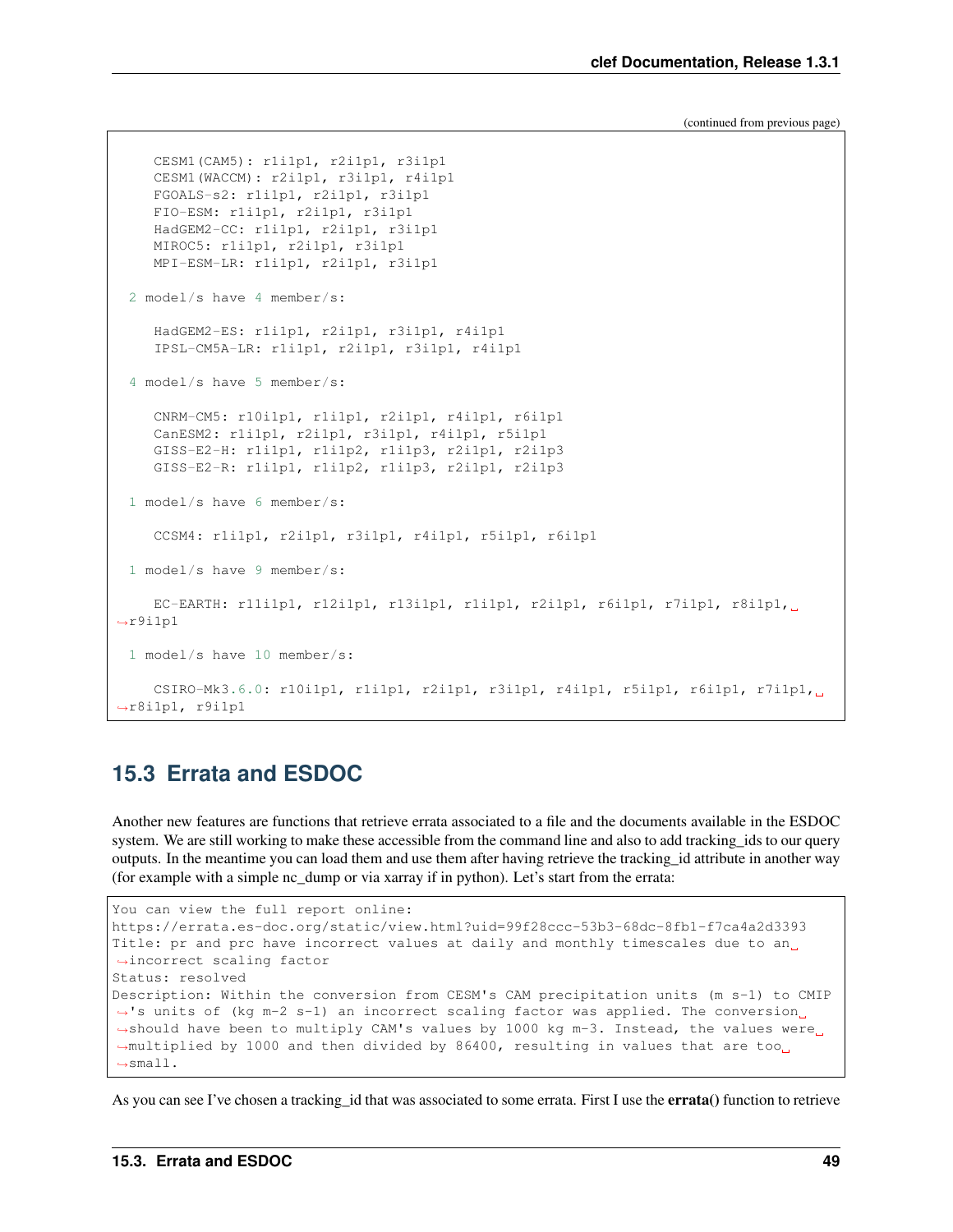any associated error ids and then I print out the result using the **print error**() function. This first retrieve the message associated to any error\_id and then prints it in a human readable form, including the url for the original error report. Let's now have a look at how to retrieve and print some documentation from ESDOC.

```
MIP Era > CMIP6
Institute > MIROC
Canonical Name > --
Name > MIROC6
Type > GCM
Long Name > --
Overview > --
Keywords > -name > MIROC6
keywords > CCSR-AGCM, SPRINTARS, COCO, MATSIRO, atmosphere, aerosol, sea-ice ocean,
˓→land surface
overview > MIROC6 is a physical climate model mainly composed of three sub-models:
˓→atmosphere, land, and sea ice....
```
This time we can use directly one function get\_doc(). It gets three arguments: \* the kind of document, can be model, experiment or mip; \* the name of the model, experiment or mip; \* project for which I want to retrieve the document, by default this is CMIP6. It will retrieve the document online and print out a summary. It will also return the url for the full document report, shown below.

https://api.es-doc.org/2/document/search-name?client=ESDOC-VIEWER-DEMO&encoding=html& ˓<sup>→</sup>project=CMIP6&name=MIROC6&type=CIM.2.SCIENCE.MODEL

ESDOC works only for CMIP6 and newer ESGF datasets. The World data Center for Climate (WDCC) website holds documentation for both CMIP6 and CMIP5, the **get wdcc**() function access these documents. In this case rather than the type of document you have to use the dataset\_id to retrieve the information.

[https://cera-www.dkrz.de/WDCC/ui/cerasearch/solr/select?rows=1&wt=json&q=](https://cera-www.dkrz.de/WDCC/ui/cerasearch/solr/select?rows=1&wt=json&q=entry_name_s:cmip5*output1*MIROC*MIROC5) [entry\\_name\\_s:cmip5\\*output1\\*MIROC\\*MIROC5](https://cera-www.dkrz.de/WDCC/ui/cerasearch/solr/select?rows=1&wt=json&q=entry_name_s:cmip5*output1*MIROC*MIROC5)

```
{"responseHeader":{"status":0,"QTime":4,"params":{"q":"entry_name_
˓→s:cmip5*output1*MIROC*MIROC5","rows":"1","wt":"json"}},"response":
˓→{"numFound":1,"start":0,"maxScore":1,"docs":[{"geo":["ENVELOPE(-180.00, 180.
˓→00, 90.00,-90.00)"],"accuracy_report_s":"not filled","specification_s":"not
˓→filled","completeness_report_s":"not filled","entry_type_s":"experiment",
˓→"qc_institute_s":"MIROC","summary_s":"MIROC data of the MIROC5 model as
˓→contribution for CMIP5 - Coupled ModelnIntercomparison Project Phase 5
˓→(https://pcmdi.llnl.gov/mips/cmip5).nExperiment design is described in
→detail innhttps://pcmdi.llnl.gov/mips/cmip5/experiment_design.html and
→the list of outputnvariables and their temporal resolutions are given,
→innhttps://pcmdi.llnl.gov/mips/cmip5/datadescription.html . The output
→is stored in netCDFnformat as time series per variable in model grid
→spatial resolution. For more informationnon the Earth System model and the
˓→simulation please refer to the CIM repository.","general_key_ss":["CMIP5",
˓→"IPCC","IPCC-AR5","IPCC-DDC","MIROC5","climate simulation"],"entry_name_
˓→s":"cmip5 output1 MIROC MIROC5","textSuggest":["cmip5 output1 MIROC MIROC5",
˓→"IPCC-AR5_CMIP5","MIM5","IPCC-AR5_CMIP5 (IPCC Assessment Report 5 and
→Coupled Model Intercomparison Project data sets)"], "title_sort": "cmip5
˓→output1 MIROC MIROC5","date_range_rdt":"[1960-01 TO 2669-12]","progress_
˓→acronym_s":"completely archived","consistency_report_s":"not filled",
˓→"additional_infos_ss":["standard_output.pdf","Taylor_CMIP5_design.pdf"],
˓→"creation_date_dt":"2012-01-13T14:54:16Z","project_acronym_ss":["IPCC-
˓→AR5_CMIP5"],"authors_s":"MIROC","model_s":"MIROC5","id":"2320274","entry_
˓→acronym_s":"MIM5","project_name_ss":["IPCC-AR5_CMIP5 (IPCC Assessment
```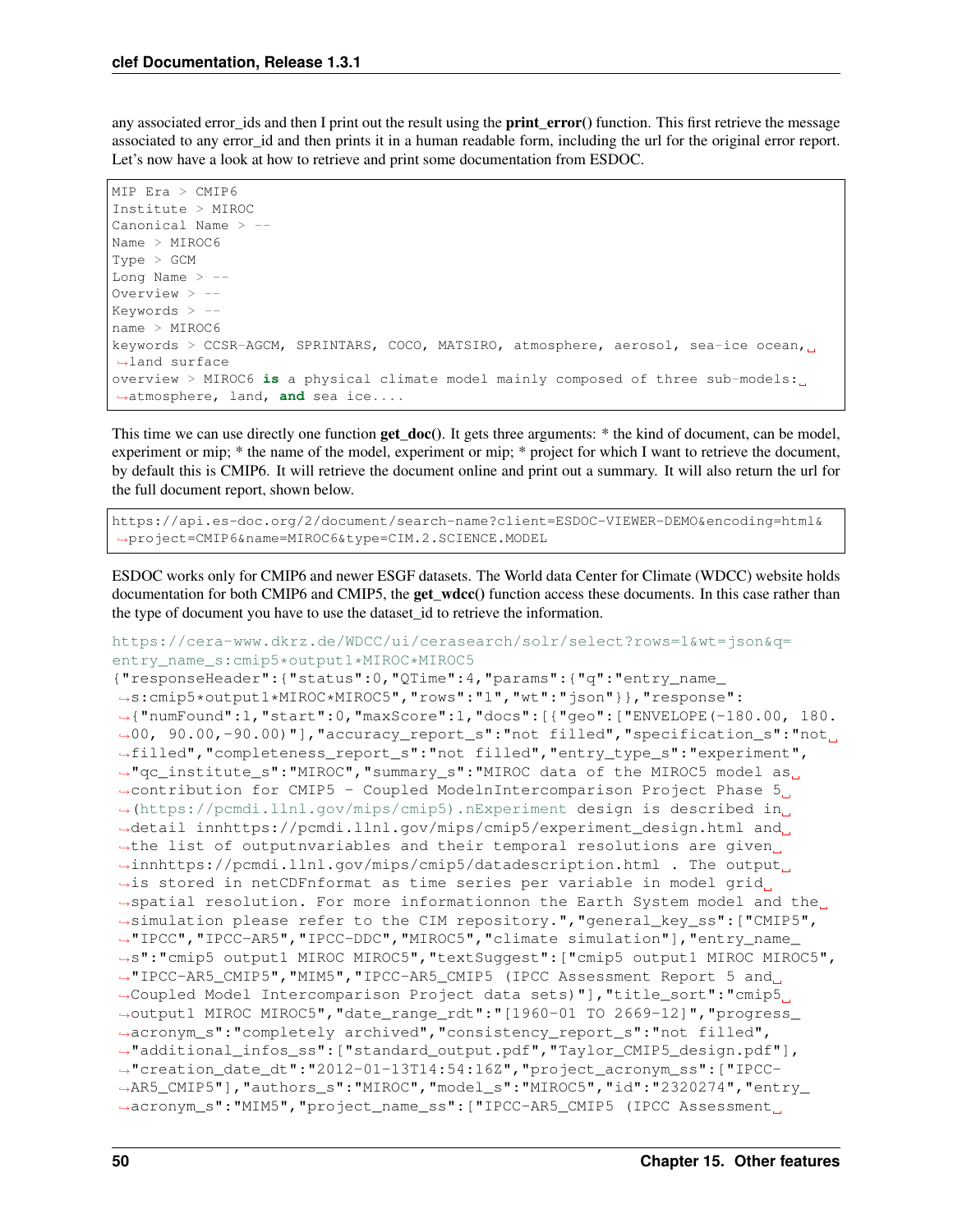```
˓→Report 5 and Coupled Model Intercomparison Project data sets)"],"hierarchy_
˓→steps_ss":["IPCC-AR5_CMIP5","MIM5"],"access_s":"http://cera-www.dkrz.de/
WDCC/CMIP5/Compact.jsp?acronym=MIM5","hierarchy_ss":["project @ 2 @ IPCC-
˓→AR5_CMIP5 @"],"_version_":1698339380635107300,"score":1}]},"spellcheck":
˓→{"suggestions":[],"correctlySpelled":true,"collations":[]}}
```
We are still working to add a function that will give a formatted print of the wdcc documents as for the the ESDOC ones.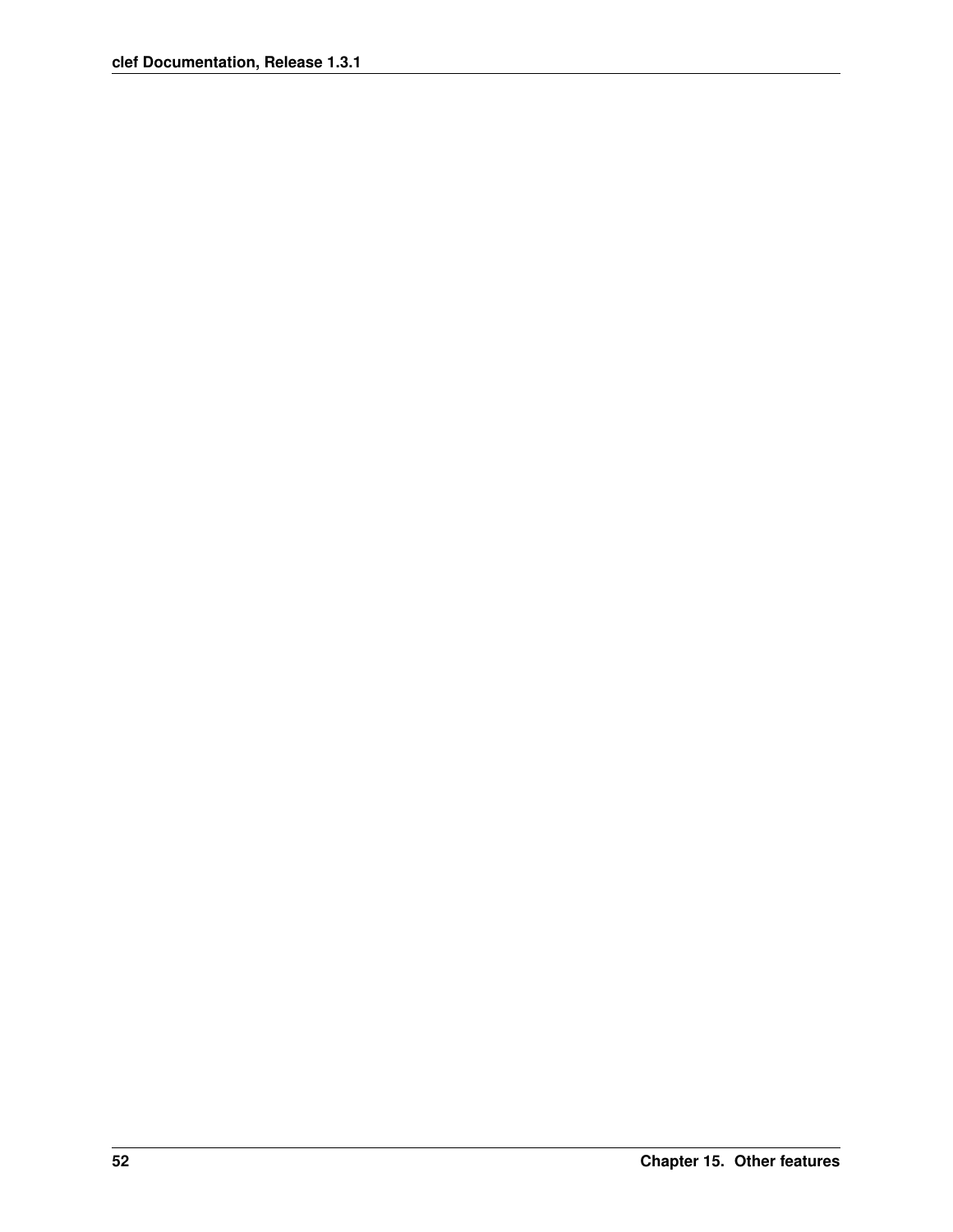### More tips on queries

#### **16.1 About experiment\_family**

experiment\_family is a facet present only for CMIP5 and CORDEX. It allows you to select all the experiments following in the same category. The correspondent in CMIP6 is activity. However, not all experiments belong to a family and searching for both experiment and experiment\_family at the same time can give unexpected results. Let's look at an example, if I want to get all the rcps experiments and historical I might be tempted to pass them as constraints in the same query:

```
ERROR: No matches found on ESGF, check at https://esgf.nci.org.au/search/esgf-nci?
˓→query=&type=File&distrib=True&replica=False&latest=True&project=CMIP5&
˓→ensemble=r1i1p1&experiment=historical&model=CMCC-CM&cmor_table=Omon&variable=tos&
˓→experiment_family=RCP
```
The ESGF query uses an *AND* operator for all the constraints we pass. We couldn't find any matches because both the experiment and experiment\_family constraints have to be satiflied. Similarly if we pass rcp45 as experiment as well as the family RCP we will only get the rcp45 results.

```
/g/data/al33/replicas/CMIP5/combined/CMCC/CMCC-CM/rcp45/mon/ocean/Omon/r1i1p1/
˓→v20120518/tos/
/g/data/al33/replicas/CMIP5/combined/CMCC/CMCC-CM/rcp45/mon/ocean/Omon/r1i1p1/
˓→v20170725/tos/
```
Everything available on ESGF **is** also available locally

Finally, it is now possible to use experiment\_family also in the local search:

```
/g/data/al33/replicas/CMIP5/combined/CMCC/CMCC-CM/rcp45/mon/ocean/Omon/r1i1p1/
˓→v20120518/tos
/g/data/al33/replicas/CMIP5/combined/CMCC/CMCC-CM/rcp45/mon/ocean/Omon/r1i1p1/
˓→v20170725/tos
/g/data/al33/replicas/CMIP5/combined/CMCC/CMCC-CM/rcp85/mon/ocean/Omon/r1i1p1/
˓→v20120528/tos
/g/data/al33/replicas/CMIP5/combined/CMCC/CMCC-CM/rcp85/mon/ocean/Omon/r1i1p1/
 ˓→v20170725/tos (continues on next page)
```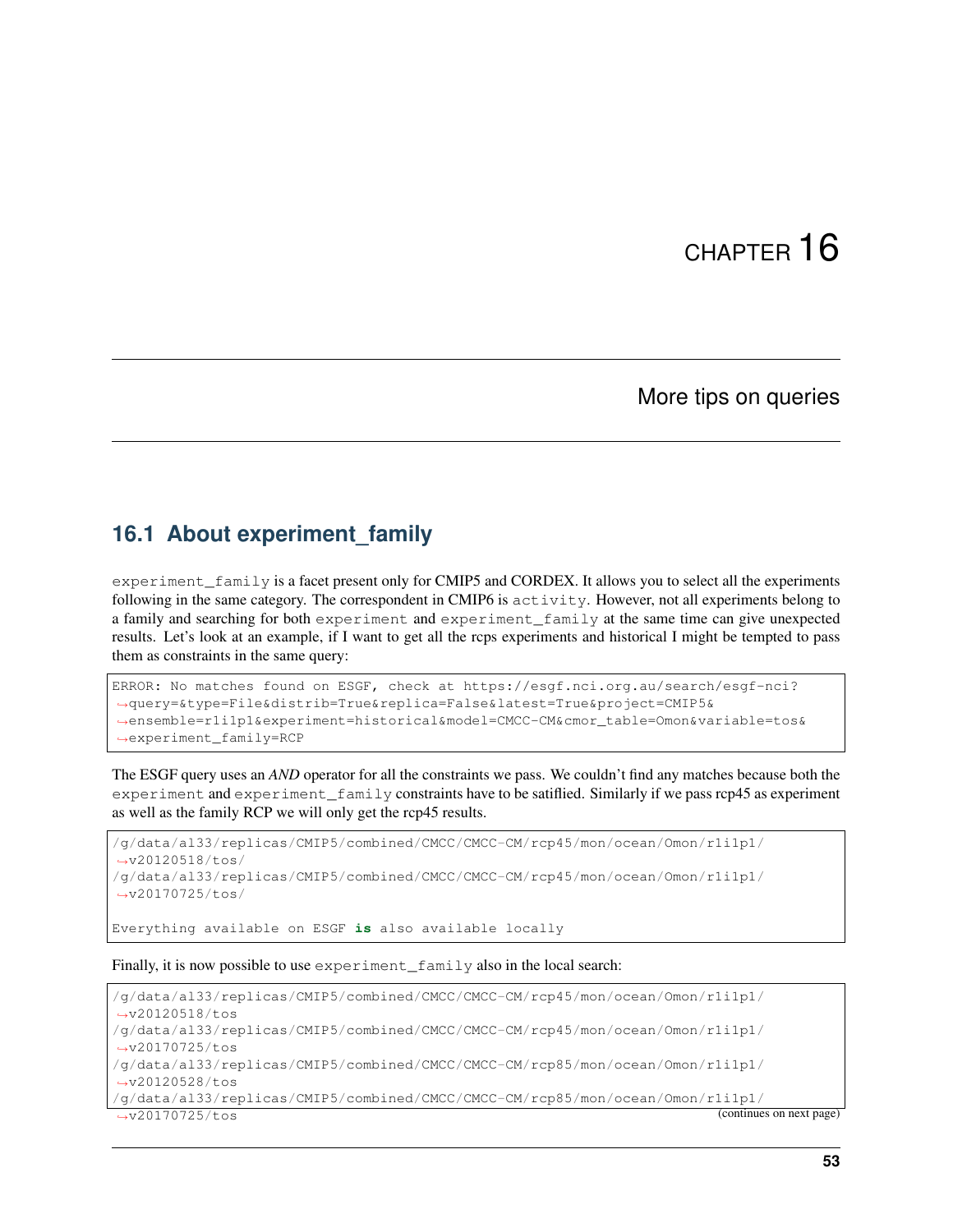$\Box$ 

(continued from previous page)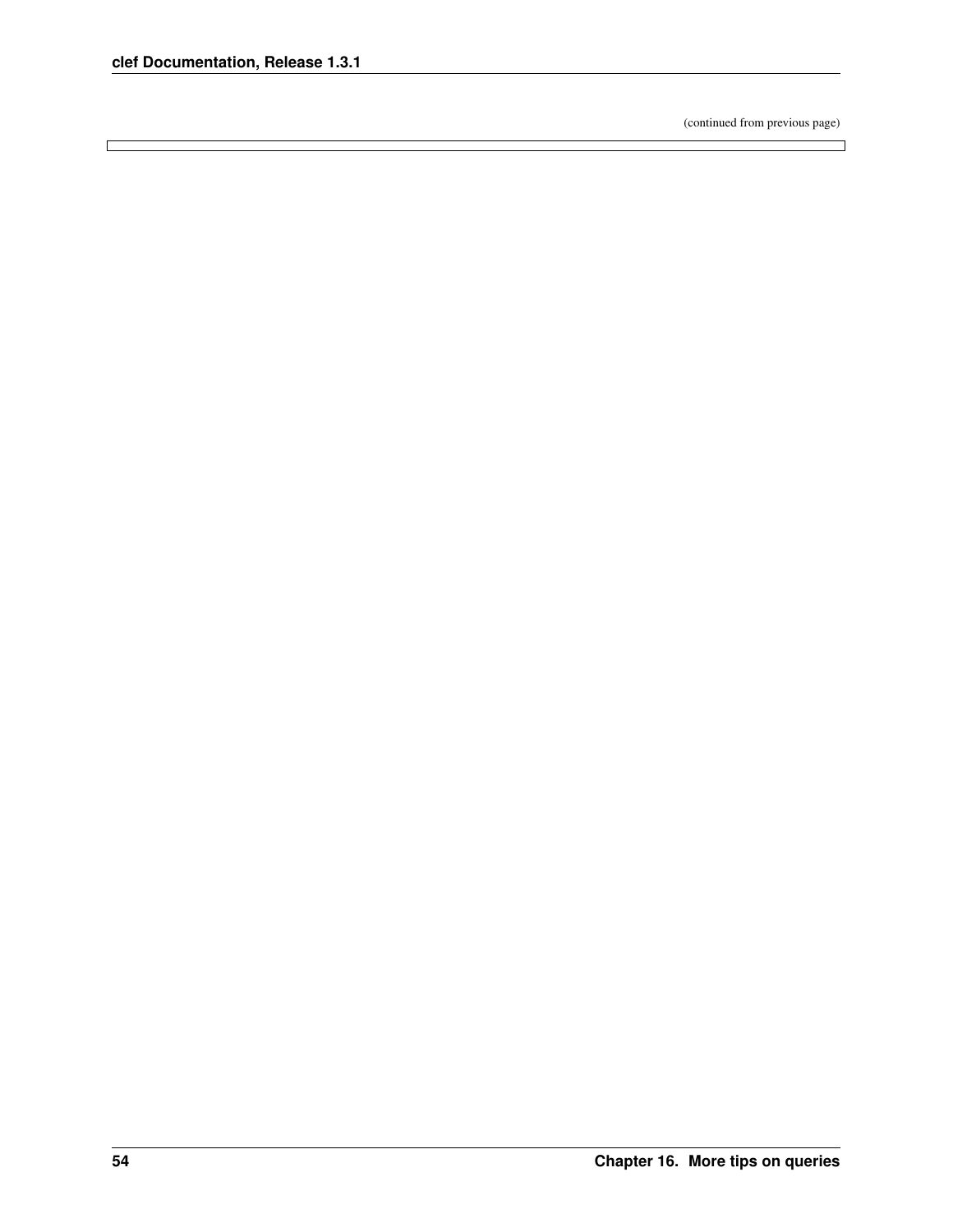#### Citation list option

CleF has functions that retrieve errata associated to a file and the documents available in the ESDOC system. Most of these functionalities are currently working only when you use clef interactively. However, since version 1.2 we added a flag to retrieve citations also using the command line. The  $--$ cite option added to the command line will create a file containing the citations of all the datasets returned by the query. It retrieves the citation information from the DKRZ WDCC server [\(https://cera-www.dkrz.de/WDCC\)](https://cera-www.dkrz.de/WDCC). This provides citation information only for CMIP6, so this flag is only available with the **cmip6** sub-command. As for the other flags illustrated above, this option works when you select either --local or --remote queries.

```
CMIP6.CMIP.AS-RCEC.TaiESM1.historical.r1i1p1f1.day.clt.gn.v20200626
CMIP6.CMIP.AWI.AWI-ESM-1-1-LR.historical.r1i1p1f1.day.clt.gn.v20200212
...
CMIP6.CMIP.NUIST.NESM3.historical.r1i1p1f1.day.clt.gn.v20190812
CMIP6.CMIP.SNU.SAM0-UNICON.historical.r1i1p1f1.day.clt.gn.v20190323
Saving to cmip citations.txt
```
The citations are listed in a cmip\_citations.txt file in the current directory.

```
Lee, Wei-Liang; Liang, Hsin-Chien (2020). AS-RCEC TaiESM1.0 model output prepared for
˓→CMIP6 CMIP historical. Version v20200626. Earth System Grid Federation. https://doi.
˓→org/10.22033/ESGF/CMIP6.9755
Danek, Christopher; Shi, Xiaoxu; Stepanek, Christian; Yang, Hu; Barbi, Dirk; Hegewald,
˓→ Jan; Lohmann, Gerrit (2020). AWI AWI-ESM1.1LR model output prepared for CMIP6 CMIP
˓→historical. Version v20200212. Earth System Grid Federation. https://doi.org/10.
˓→22033/ESGF/CMIP6.9328
Wu, Tongwen; Chu, Min; Dong, Min; Fang, Yongjie; Jie, Weihua; Li, Jianglong; Li,
→Weiping; Liu, Qianxia; Shi, Xueli; Xin, Xiaoge; Yan, Jinghui; Zhang, Fang; Zhang, L
˓→Jie; Zhang, Li; Zhang, Yanwu (2018). BCC BCC-CSM2MR model output prepared for CMIP6
˓→CMIP historical. Version v20181127. Earth System Grid Federation. https://doi.org/
˓→10.22033/ESGF/CMIP6.2948
Zhang, Jie; Wu, Tongwen; Shi, Xueli; Zhang, Fang; Li, Jianglong; Chu, Min; Liu,
˓→Qianxia; Yan, Jinghui; Ma, Qiang; Wei, Min (2018). BCC BCC-ESM1 model output
˓→prepared for CMIP6 CMIP historical. Version v20181220. Earth System Grid Federation.
˓→ https://doi.org/10.22033/ESGF/CMIP6.2949
```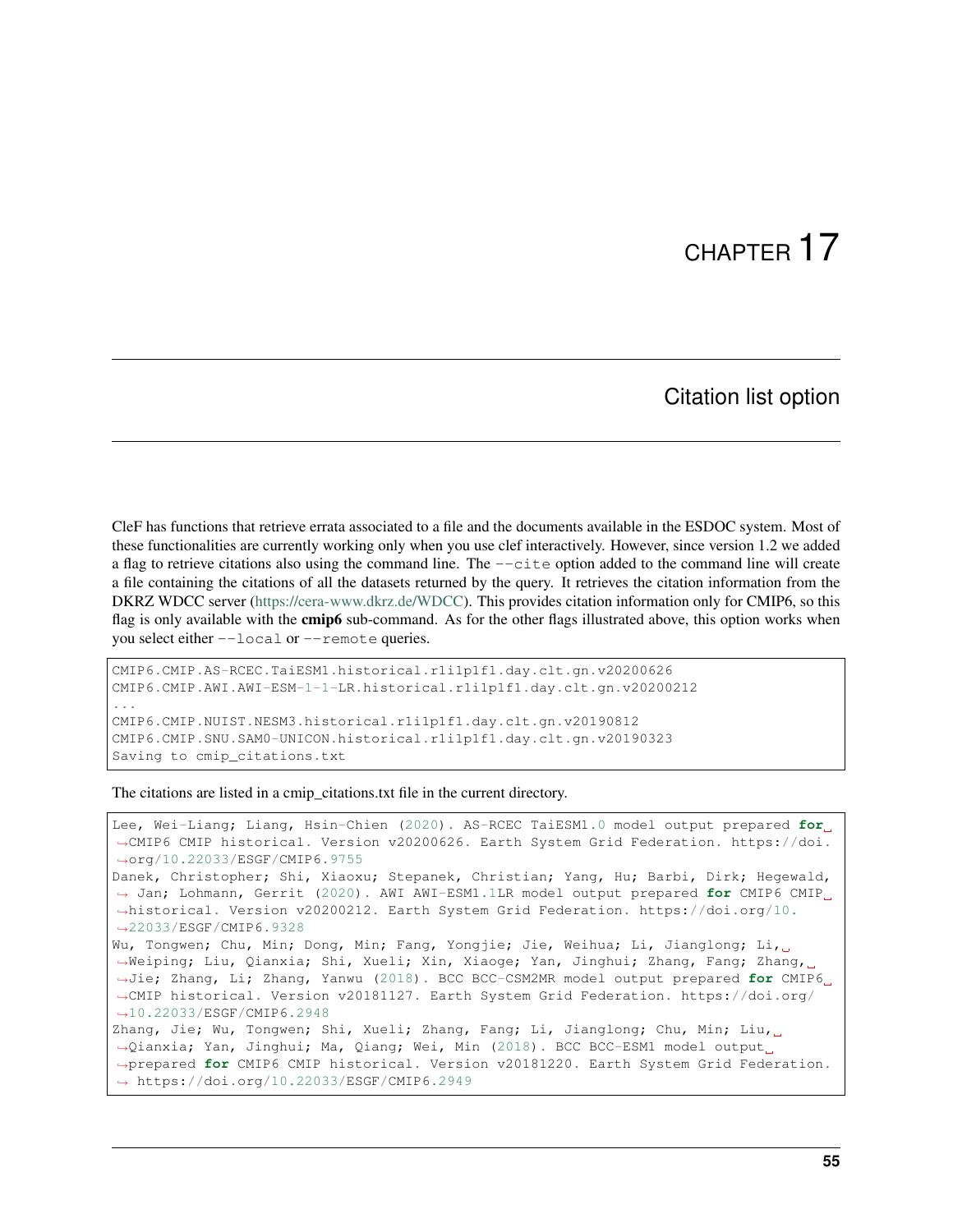Please note that some of the more recently published datasets might not have citations information available yet on the WDCC server. CleF retrieves the information from different fields and them put them together to form a correct citation in the required format. If some of these fields are not available the citation might be incomplete, so always check the entire file before using it. In particular the part of the citation that includes the doi will be missing.

Let's get back to the command line now and have a look at the third command ds This command let you query a separate database that contains information on other climate datasets which are available on raijin.

```
Usage: clef ds [OPTIONS]
 Search local database for non-ESGF datasets
Options:
 -d, --dataset TEXT Dataset name
 -v, --version TEXT Dataset version
 -f, --format [netcdf|grib|HDF5|binary]
                               Dataset file format as defined in clef.db
                               Dataset table
 -sn, --standard-name [air_temperature|air_pressure|rainfall_rate]
                               Variable standard_name this is the most
                               reliable way to look for a variable across
                               datasets
 -cn, --cmor-name [ps|pres|psl|tas|ta|pr|tos]
                               Variable cmor_name useful to look for a
                               variable across datasets
 -va, --variable [T|U|V|Z] Variable name as defined in files: tas, pr,
                               sic, T \ldots--frequency [yr|mon|day|6hr|3hr|1hr]
                               Time frequency on which variable is defined
  --from-date TEXT To define a time range of availability of a
                               variable, can be used on its own or together
                               with to-date. Format is YYYYMMDD
  --to-date TEXT To define a time range of availability of a
                               variable, can be used on its own or together
                               with from-date. Format is YYYYMMDD
  -help Show this message and exit.
```
clef ds

with no other argument will return a list of the local datasets available in the database. NB this is not an exhaustive list of the climate collections at NCI and not all the datasets already in the database have been completed.

```
ERA5 v1.0: /g/data/ub4/era5/netcdf/<stream>/<varname>/<year>/
MACC v1.0: /g/data/ub4/macc/grib/<stream>/
YOTC v1.0: /g/data/rq7/yotc
ERAI v1.0: /q/data/ub4/erai/netcdf/<frequency>/<realm>/<stream>/<version>/<varname>/
OSTIA vNA: /g/data/ua8/ostia
TRMM_3B42 v7: /g/data/ua8/NASA_TRMM/TRMM_L3/TRMM_3B42/<YYYY>/
OISST v2.0: /g/data/ua8/NOAA_OISST/AVHRR/v2-0_modified/
```
(continues on next page)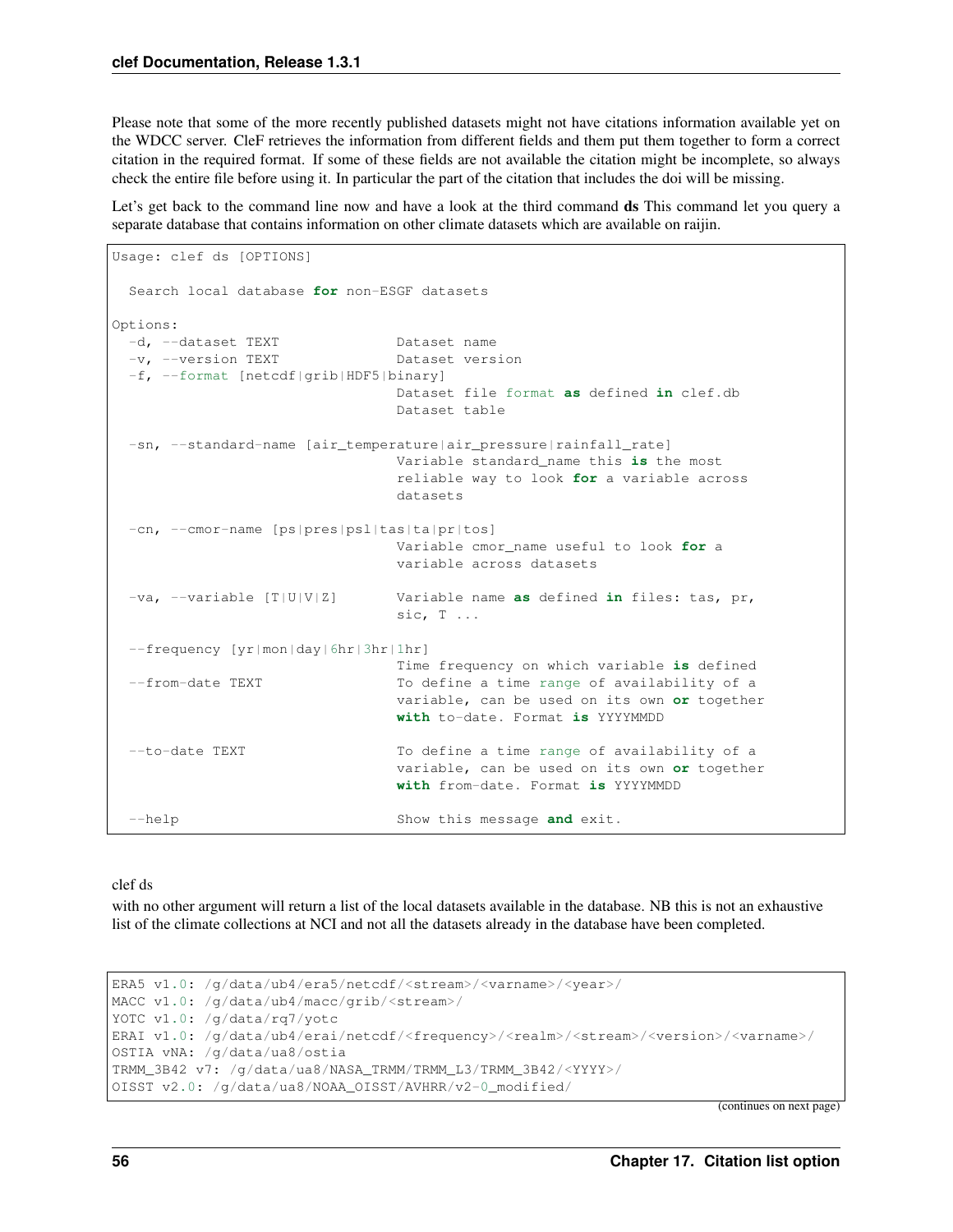(continued from previous page)

```
MERRA2 v5.12.4: /g/data/rr7/MERRA2/raw/<streamv1>.<version>/<YYYY>/<MM>/
ERAI v1.0: /q/data/ub4/erai/netcdf/<frequency>/<realm>/<stream>/v01/<varname>/
MACC v1.0: /g/data/ub4/macc/netcdf/<frequency>/<realm>/<stream>/v01/<varname>/
YOTC v1.0: /g/data/rq7/yotc
```
If you specify any of the variable options then the query will return a list of variables rather then datasets. Since variables can be named differently among datasets, using the *standard\_name* or *cmor\_name* options to identify them is the best option.

```
2T: /g/data/ub4/era5/netcdf/surface/2T/<year>/2T_era5_-90 90 -180 179.75_<YYYYMMDD>_
˓→<YYYYMMDD>.nc
T: /g/data/ub4/era5/netcdf/pressure/T/<year>/T_era5_-57 20 78 -140_<YYYYMMDD>_
˓→<YYYYMMDD>.nc
2T: /g/data/ub4/era5/netcdf/surface/2T/<year>/2T_era5_-90 90 -180 179.75_<YYYYMMDD>_
˓→<YYYYMMDD>.nc
T: /g/data/ub4/era5/netcdf/pressure/T/<year>/T_era5_-57 20 78 -140_<YYYYMMDD>_
˓→<YYYYMMDD>.nc
ta: /g/data/ub4/erai/netcdf/6hr/atmos/oper_an_pl/1.0/ta/ta_6hr_ERAI_historical_oper_
˓→an_pl_<YYYYMMDD>_<YYYYMMDD>.nc
tas: /g/data/ub4/erai/netcdf/6hr/atmos/oper_an_sfc/1.0/tas/tas_6hr_ERAI_historical_
˓→oper_an_sfc_<YYYYMMDD>_<YYYYMMDD>.nc
ta: /g/data/ub4/erai/netcdf/6hr/atmos/oper_an_ml/1.0/ta/ta_6hr_ERAI_historical_oper_
˓→an_ml_<YYYYMMDD>_<YYYYMMDD>.nc
mn2t: /g/data/ub4/erai/netcdf/3hr/atmos/oper_fc_sfc/1.0/mn2t/mn2t_3hr_ERAI_historical_
˓→oper_fc_sfc_<YYYYMMDD>_<YYYYMMDD>.nc
mx2t: /g/data/ub4/erai/netcdf/3hr/atmos/oper_fc_sfc/1.0/mx2t/mx2t_3hr_ERAI_historical_
˓→oper_fc_sfc_<YYYYMMDD>_<YYYYMMDD>.nc
tas: /g/data/ub4/erai/netcdf/3hr/atmos/oper_fc_sfc/1.0/tas/tas_3hr_ERAI_historical_
˓→oper_fc_sfc_<YYYYMMDD>_<YYYYMMDD>.nc
```
This returns all the variable available as netcdf files and with air\_temperature as standard\_name. NB for each variable a path structure is returned.

```
T: /g/data/ub4/era5/netcdf/pressure/T/<year>/T_era5_-57 20 78 -140_<YYYYMMDD>_
˓→<YYYYMMDD>.nc
T: /g/data/ub4/era5/netcdf/pressure/T/<year>/T_era5_-57 20 78 -140 <YYYYMMDD>
˓→<YYYYMMDD>.nc
ta: /g/data/ub4/erai/netcdf/6hr/atmos/oper_an_pl/1.0/ta/ta_6hr_ERAI_historical_oper_
˓→an_pl_<YYYYMMDD>_<YYYYMMDD>.nc
ta: /g/data/ub4/erai/netcdf/6hr/atmos/oper_an_ml/1.0/ta/ta_6hr_ERAI_historical_oper_
˓→an_ml_<YYYYMMDD>_<YYYYMMDD>.nc
```
This returns a subset of the previous query using the cmor name to clearly identify one kind of air temperature.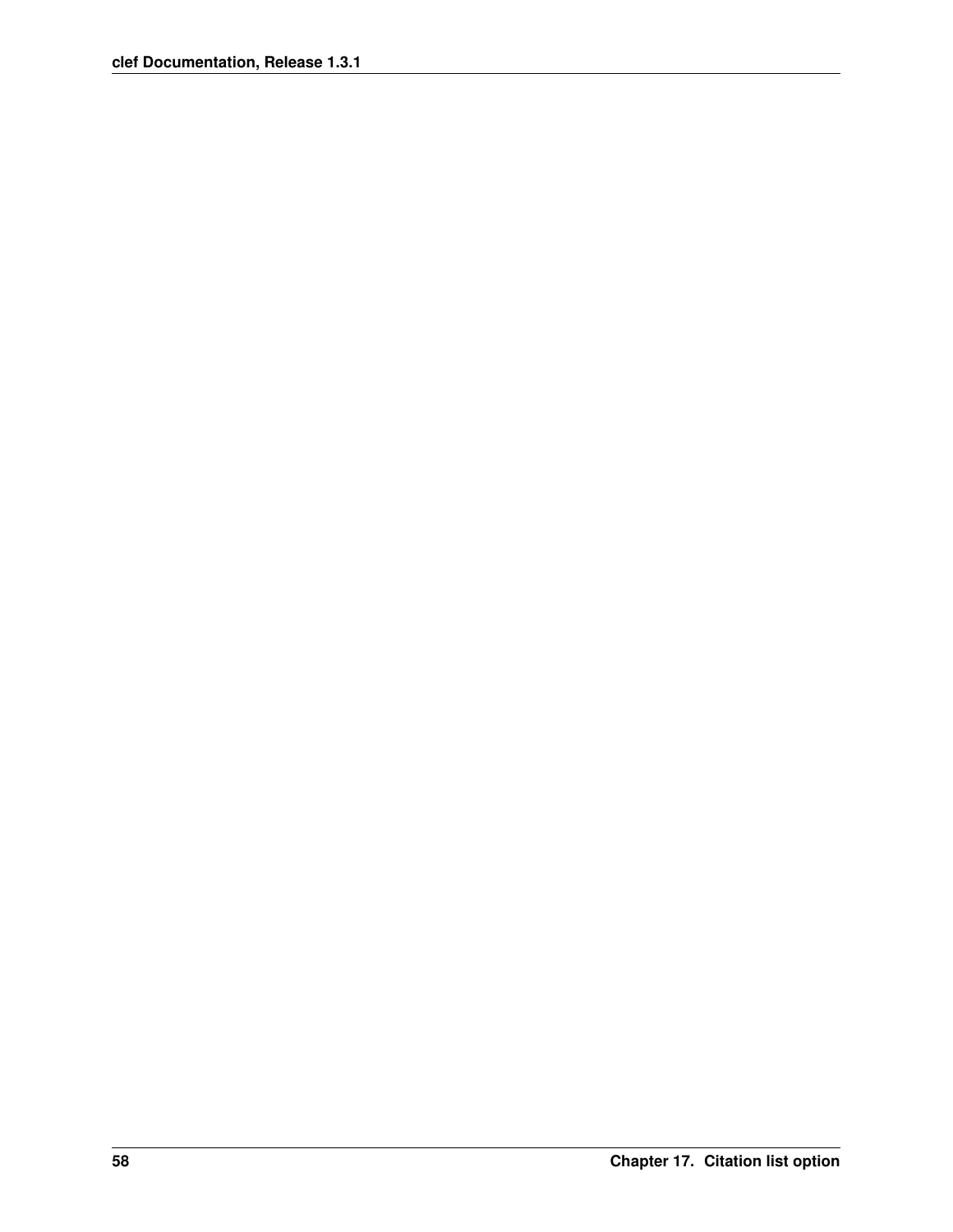## Architecture



## **18.1 clef –missing**

1. Resolve any constraint wildcards by looking for matches in the local database, e.g.: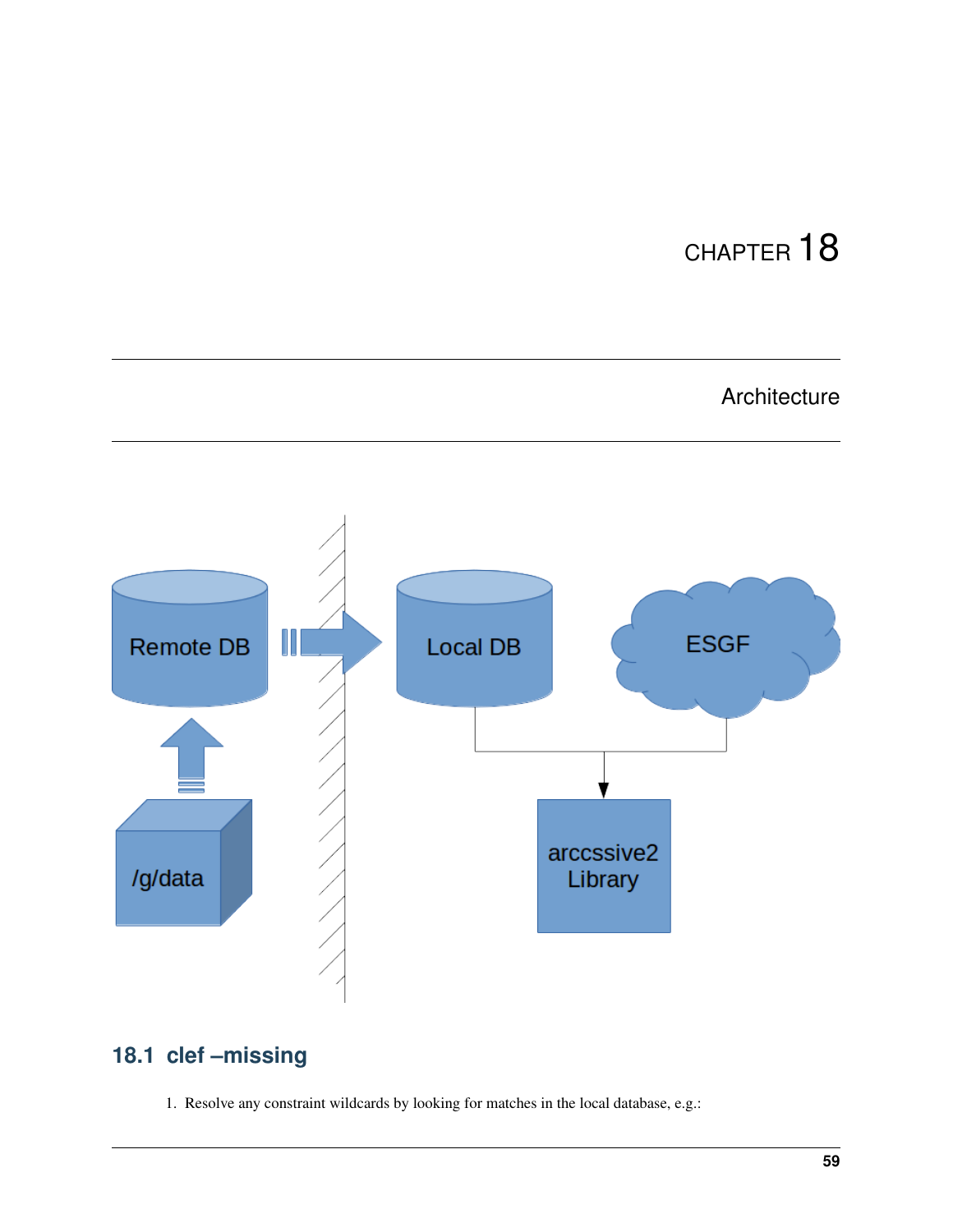```
SELECT DISTINCT model
FROM esgf_dataset
WHERE model ILIKE 'ACCESS%'
;
```
- 2. Call *find\_missing\_id()* with the resolved constraints
- a. Search ESGF using the constraints, returning the checksum of each matching file
- b. Match the ESGF checksums against the local metadata database
- c. Return the ESGF id for any files whose checksums cannot be found in the local database

### **18.2 clef –local**

1. Query the local database for files:

```
SELECT path
FROM esgf_paths
NATURAL JOIN esgf_metadata_dataset_link
NATURAL JOIN esgf_dataset
WHERE model ILIKE 'ACCESS%'
-- ...
;
```
2. If using the **--latest** flag, query ESGF using the constraints to retrieve checksums, match these checksums against the local results and return only those found. This is the default behaviour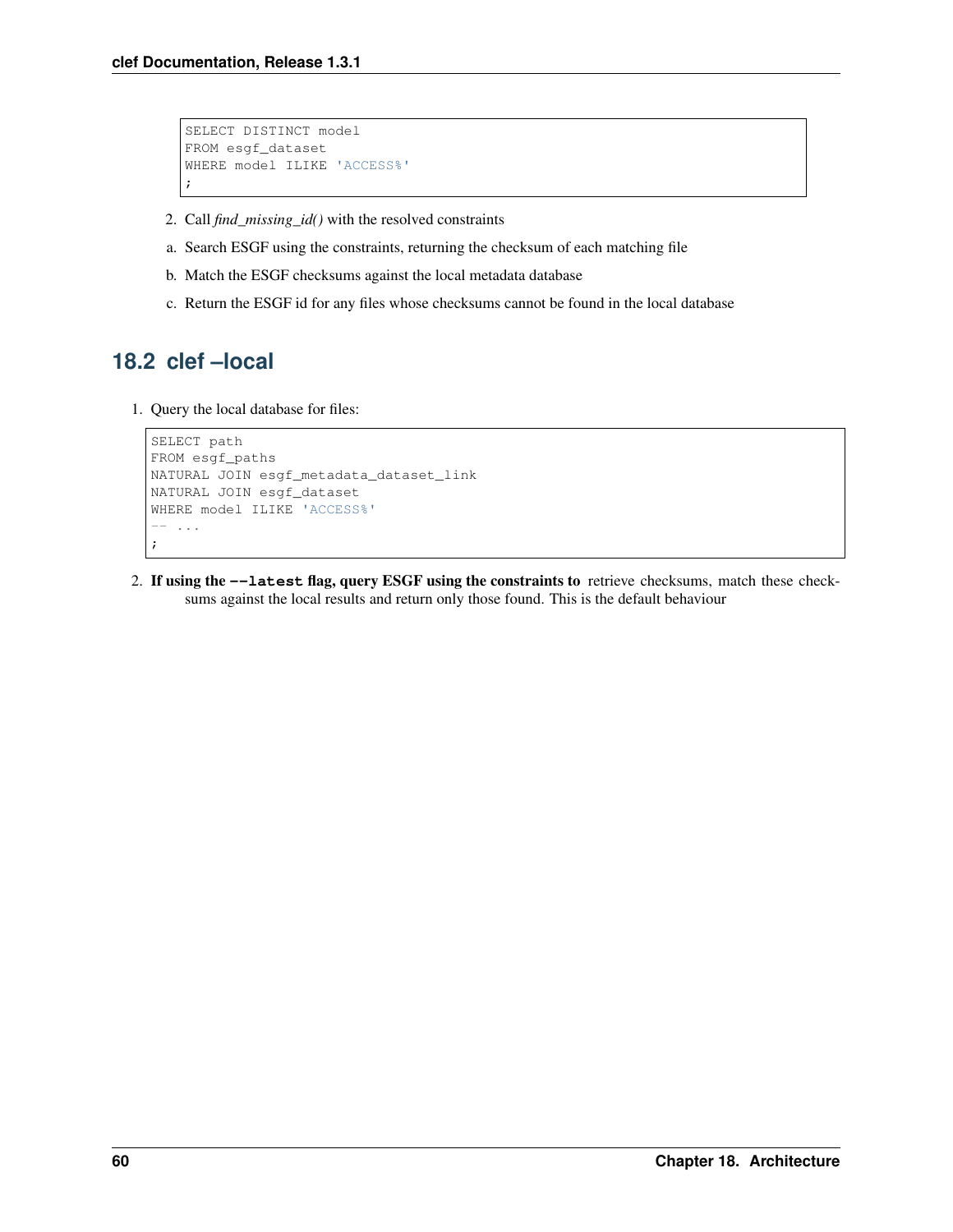### CleF API

#### <span id="page-64-1"></span>**19.1 clef.db**

Database connection functions

```
class clef.db.Session
```
sqlalchemy.orm.session.Session connected to the clef.nci.org.au database

 $connect()$  must be called before creating any new sessions

```
clef.db.connect(url='postgresql://clef.nci.org.au:5432/clef ', user=None, debug=False)
     Connect to the local database and sets up the session
```
Parameters

- **url** Database URL
- **user** Username (password will be prompted via getpass)
- **debug** Print debugging information

Returns sqlalchemy.engine.Engine

### <span id="page-64-2"></span>**19.2 clef.model**

Model of NCI's clef.nci.org.au database

The database has two main tables - path and metadata. These base tables are available in the model as  $Path$  and  $Metadata$ , they have a SQLAlchemy relationship so that the two table can be joined in queries.

There may be multiple  $Metadata$  entries for a single  $Path$ , these represent different metadata types, such as checksums, netCDF attributes and POSIX file attributes. The type can be identified from  $Metada$ .type, and is used as a polymorphic identity to SQLAlchemy's [single table inheritance,](https://docs.sqlalchemy.org/en/latest/orm/inheritance.html#relationships-with-single-table-inheritance) creating the [Checksum](#page-65-0), [Netcdf](#page-66-3) and [Posix](#page-67-0) models.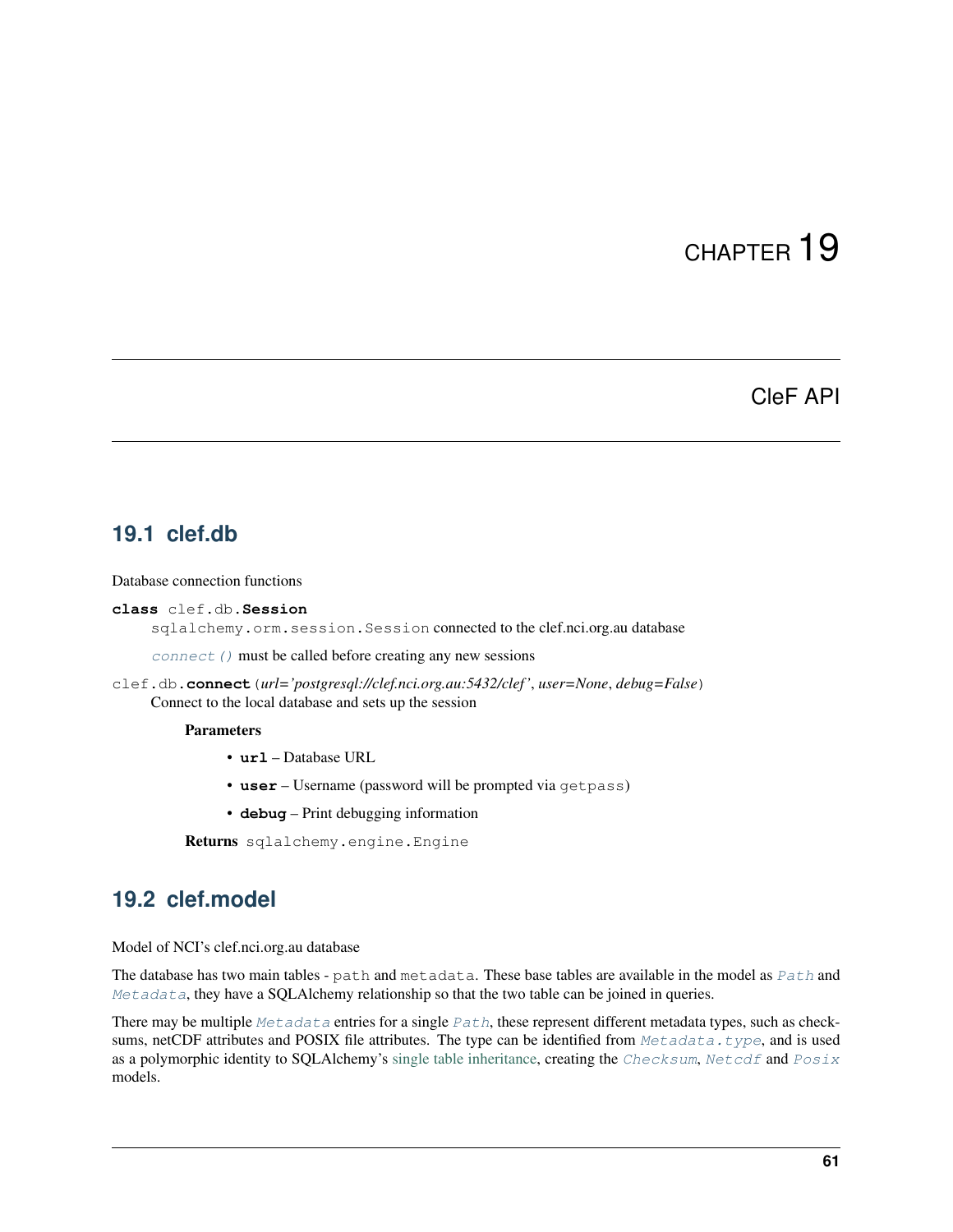The [C5Dataset](#page-65-1) and [C6Dataset](#page-65-2) models represent datasets like you would find on ESGF, although without a version. They are created in the database from a DISTINCT view of the NetCDF attributes, and can be used to group paths on the filesystem into datasets.

```
class clef.model.C5Dataset(**kwargs)
```
A CMIP5-era ESGF dataset

This class only has access to attributes from the file itself, so version information is not present.

See the CMIP documentation for descriptions of the attributes

**cmor\_table**

**ensemble**

```
experiment
```
**institute**

**model**

**project**

**realm**

```
time_frequency
```
<span id="page-65-2"></span>**class** clef.model.**C6Dataset**(*\*\*kwargs*)

A CMIP6-era ESGF dataset

This class only has access to attributes from the file itself, so version information is not present.

See the CMIP documentation for descriptions of the attributes

```
activity_id
    experiment_id
    frequency
    grid_label
    institution_id
    member_id
    nominal_resolution
    project
    realm
    source_id
    source_type
    sub_experiment_id
    table_id
    variable_id
    variant_label
class clef.model.Checksum(**kwargs)
    Checksum of a file on Raijin
    md5
        md5 checksum
```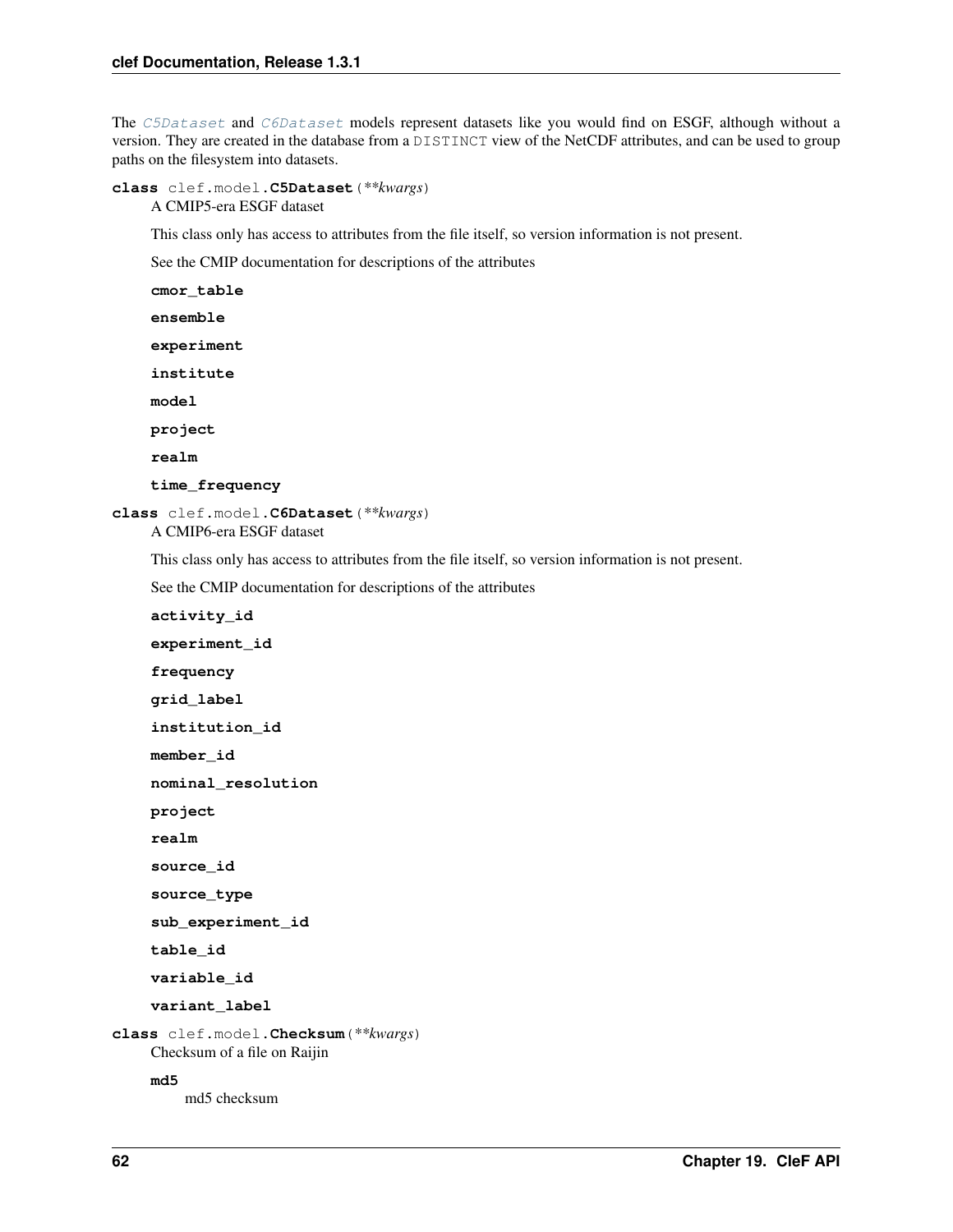#### type: [Path](#page-66-0) **sha256** sha256 checksum **class** clef.model.**CordexDataset**(*\*\*kwargs*) **class** clef.model.**ExtendedMetadata**(*\*\*kwargs*) Extra metadata not present in the file's attributes **class** clef.model.**Info**(*\*\*kwargs*)

General information about a dataset file

This is a database view, its columns shouldn't be used for searching as they are large and not indexed.

**contact**

**path**

**description**

**further\_info\_url**

**license**

**parent\_experiment\_id**

**source**

**title**

**tracking\_id**

**variant\_info**

<span id="page-66-1"></span>**class** clef.model.**Metadata**(*\*\*kwargs*)

Generic base class for Metadata of a file on Raijin

See  $Possix$  and  $Netcdf$  for specific metadata information

#### **json**

Metadata value

**path**

type: [Path](#page-66-0)

#### <span id="page-66-2"></span>**type**

Metadata type

<span id="page-66-3"></span>**class** clef.model.**Netcdf**(*\*\*kwargs*) NetCDF metadata of a file on Raijin

As would be found by  $n$ cdump  $-h$ 

#### **attributes**

File attributes

**dimensions** File dimensions

**variables**

File variables

#### <span id="page-66-0"></span>**class** clef.model.**Path**(*\*\*kwargs*) Path of a file on Raijin, with links to metadata

**c5dataset**

type: [C5Dataset](#page-65-1)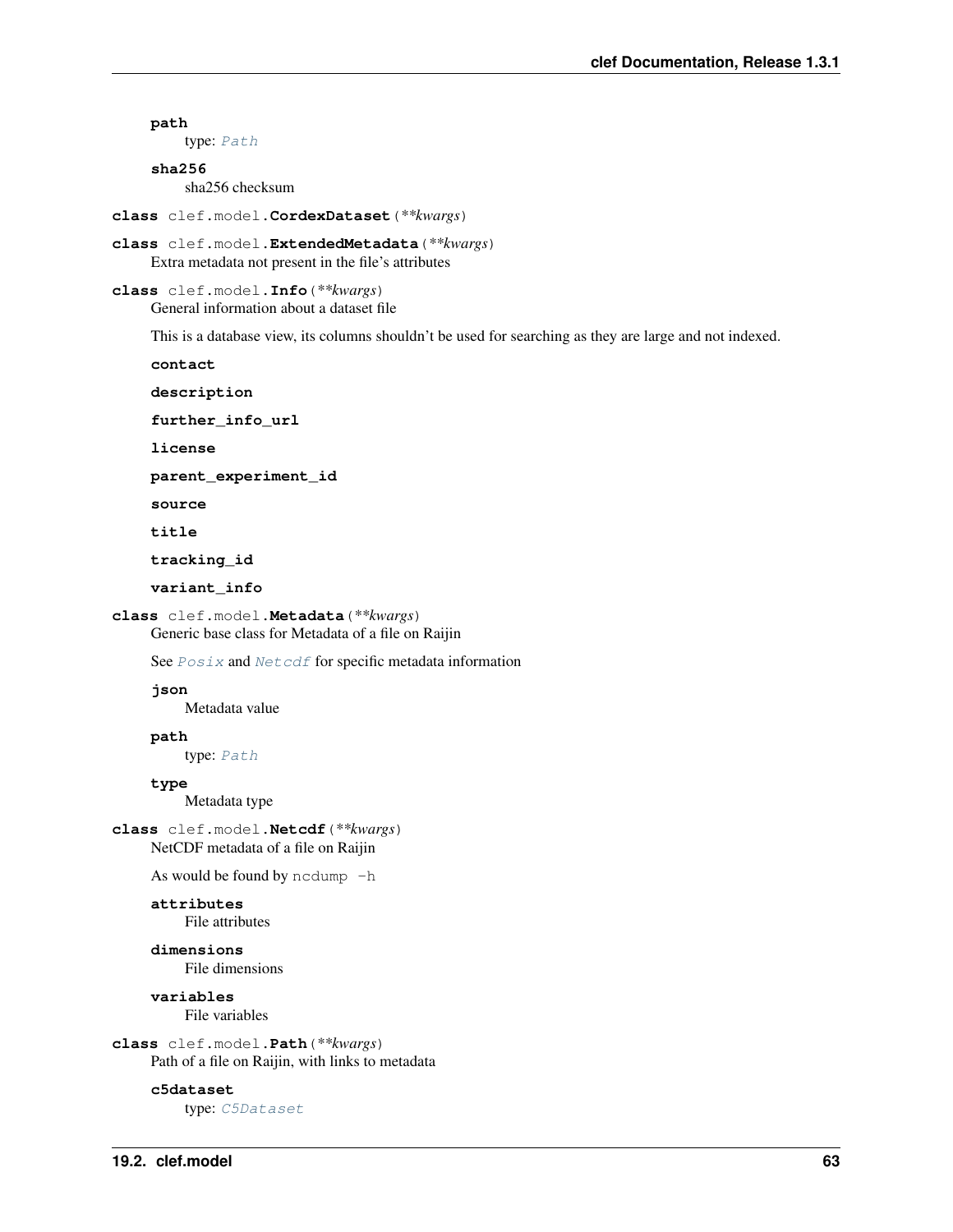#### **c6dataset**

type: [C6Dataset](#page-65-2)

#### **checksum**

type: [Checksum](#page-65-0)

#### **netcdf**

type: [Netcdf](#page-66-3)

#### **path**

File path at NCI

#### <span id="page-67-0"></span>**class** clef.model.**Posix**(*\*\*kwargs*) Posix metadata of a file on Raijin

As would be found by ls

**class** clef.model.**pg\_json\_property**(*attr\_name*, *index*, *cast\_type*)

## **19.3 clef.esgf**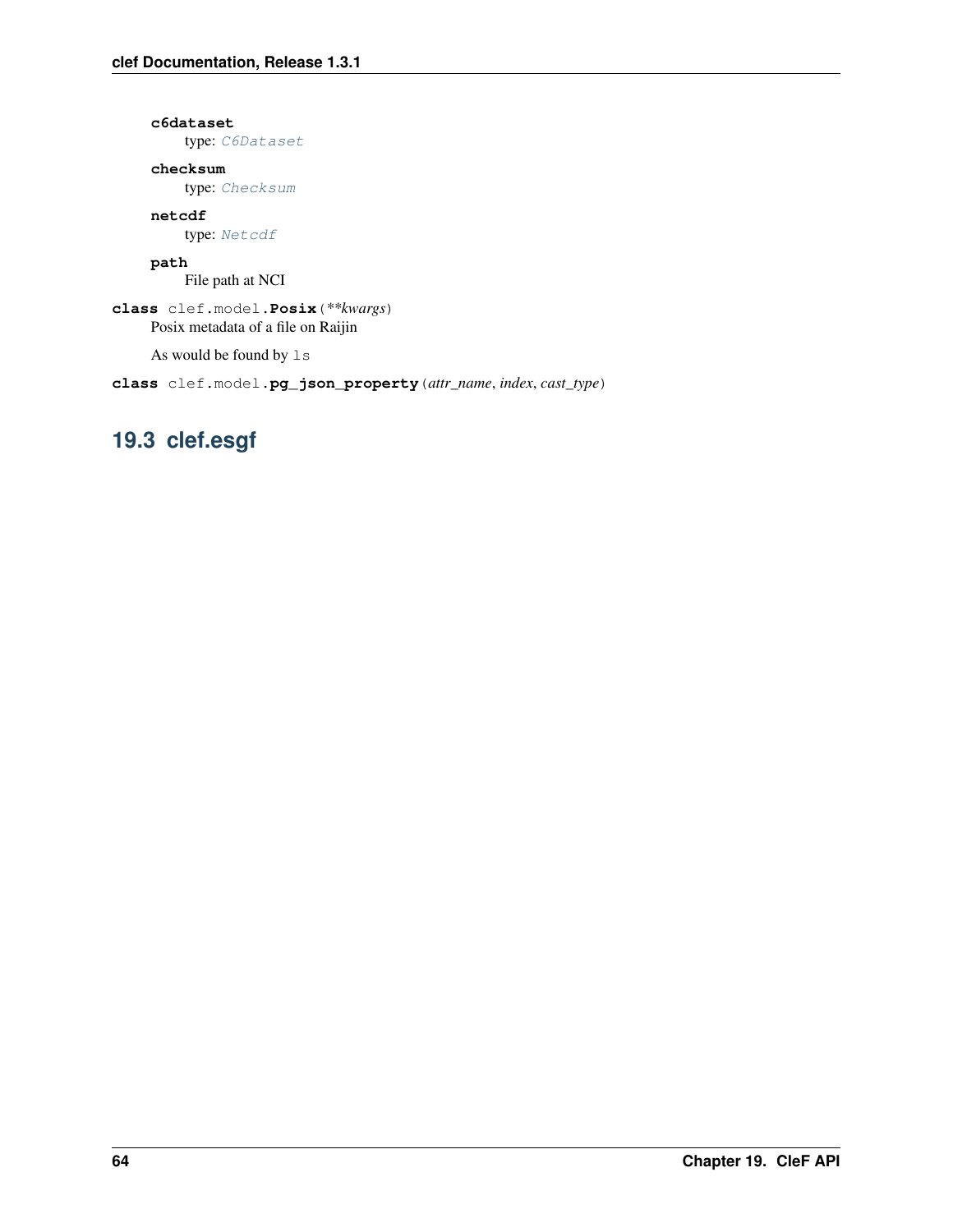Indices and tables

- genindex
- modindex
- search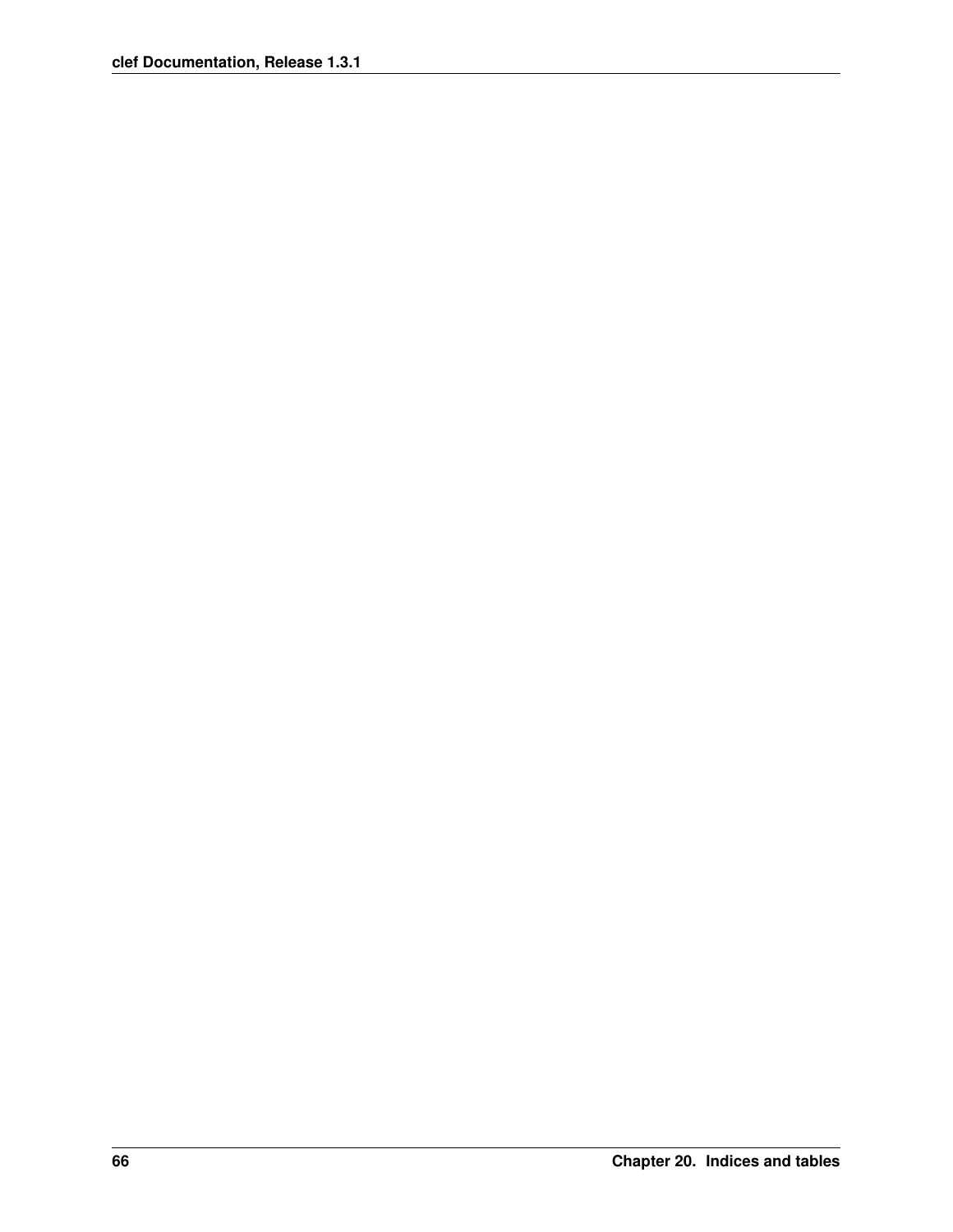Python Module Index

c

clef.db, [61](#page-64-1) clef.model, [61](#page-64-2)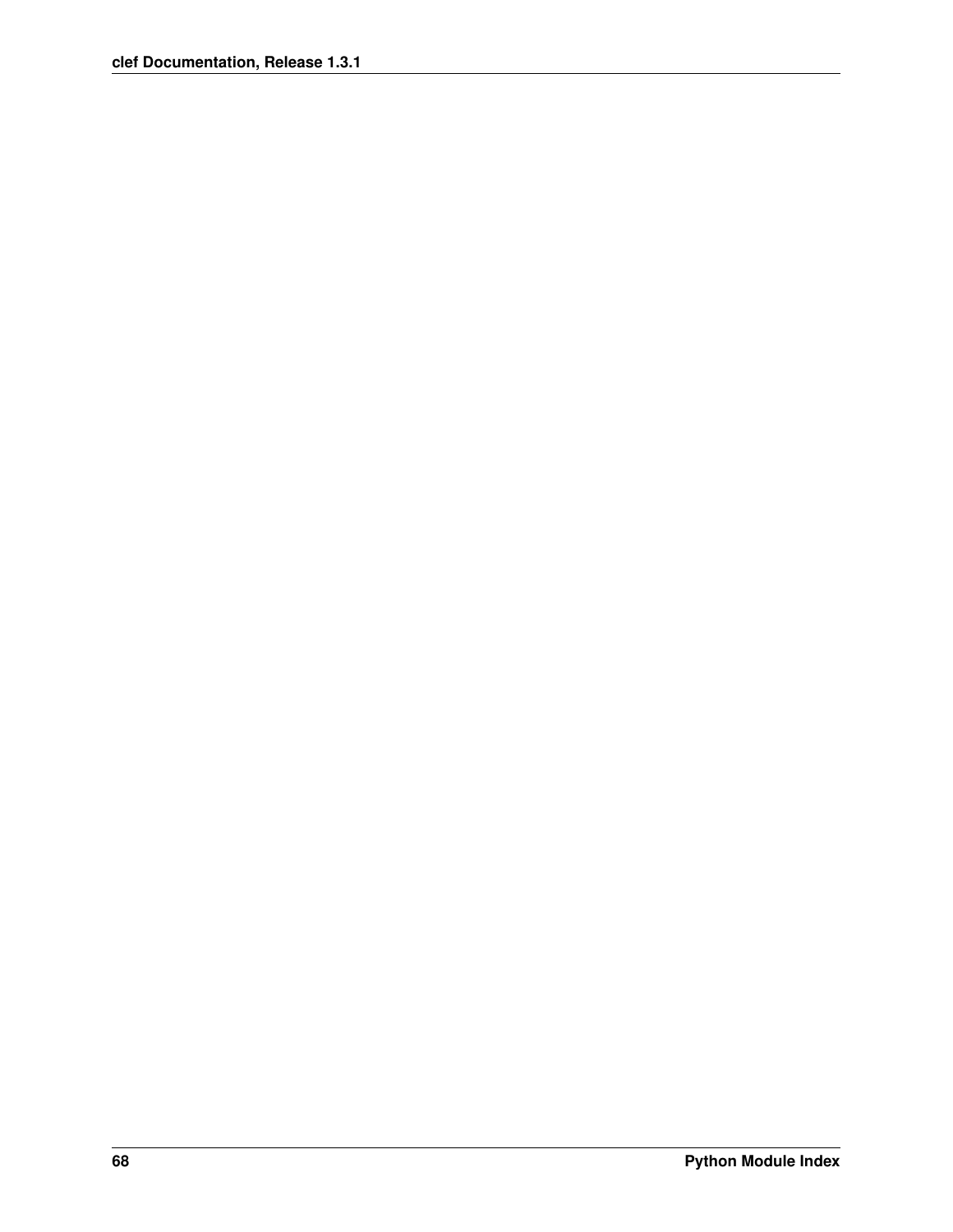#### Index

# A

activity\_id (*clef.model.C6Dataset attribute*), [62](#page-65-0) attributes (*clef.model.Netcdf attribute*), [63](#page-66-0)

# C

C5Dataset (*class in clef.model*), [62](#page-65-0) c5dataset (*clef.model.Path attribute*), [63](#page-66-0) C6Dataset (*class in clef.model*), [62](#page-65-0) c6dataset (*clef.model.Path attribute*), [63](#page-66-0) Checksum (*class in clef.model*), [62](#page-65-0) checksum (*clef.model.Path attribute*), [64](#page-67-0) clef.db (*module*), [61](#page-64-0) clef.db.Session (*class in clef.db*), [61](#page-64-0) clef.model (*module*), [61](#page-64-0) cmor\_table (*clef.model.C5Dataset attribute*), [62](#page-65-0) connect() (*in module clef.db*), [61](#page-64-0) contact (*clef.model.Info attribute*), [63](#page-66-0) CordexDataset (*class in clef.model*), [63](#page-66-0)

# D

description (*clef.model.Info attribute*), [63](#page-66-0) dimensions (*clef.model.Netcdf attribute*), [63](#page-66-0)

## E

ensemble (*clef.model.C5Dataset attribute*), [62](#page-65-0) experiment (*clef.model.C5Dataset attribute*), [62](#page-65-0) experiment\_id (*clef.model.C6Dataset attribute*), [62](#page-65-0) ExtendedMetadata (*class in clef.model*), [63](#page-66-0)

## F

frequency (*clef.model.C6Dataset attribute*), [62](#page-65-0) further\_info\_url (*clef.model.Info attribute*), [63](#page-66-0)

# G

grid\_label (*clef.model.C6Dataset attribute*), [62](#page-65-0)

### I

Info (*class in clef.model*), [63](#page-66-0) institute (*clef.model.C5Dataset attribute*), [62](#page-65-0) institution\_id (*clef.model.C6Dataset attribute*), [62](#page-65-0)

### J

json (*clef.model.Metadata attribute*), [63](#page-66-0)

#### L

license (*clef.model.Info attribute*), [63](#page-66-0)

#### M

md5 (*clef.model.Checksum attribute*), [62](#page-65-0) member\_id (*clef.model.C6Dataset attribute*), [62](#page-65-0) Metadata (*class in clef.model*), [63](#page-66-0) model (*clef.model.C5Dataset attribute*), [62](#page-65-0)

#### N

Netcdf (*class in clef.model*), [63](#page-66-0) netcdf (*clef.model.Path attribute*), [64](#page-67-0) nominal\_resolution (*clef.model.C6Dataset attribute*), [62](#page-65-0)

#### P

parent\_experiment\_id (*clef.model.Info attribute*), [63](#page-66-0) Path (*class in clef.model*), [63](#page-66-0) path (*clef.model.Checksum attribute*), [62](#page-65-0) path (*clef.model.Metadata attribute*), [63](#page-66-0) path (*clef.model.Path attribute*), [64](#page-67-0) pg\_json\_property (*class in clef.model*), [64](#page-67-0) Posix (*class in clef.model*), [64](#page-67-0) project (*clef.model.C5Dataset attribute*), [62](#page-65-0) project (*clef.model.C6Dataset attribute*), [62](#page-65-0)

### R

realm (*clef.model.C5Dataset attribute*), [62](#page-65-0) realm (*clef.model.C6Dataset attribute*), [62](#page-65-0)

#### S

sha256 (*clef.model.Checksum attribute*), [63](#page-66-0) source (*clef.model.Info attribute*), [63](#page-66-0)